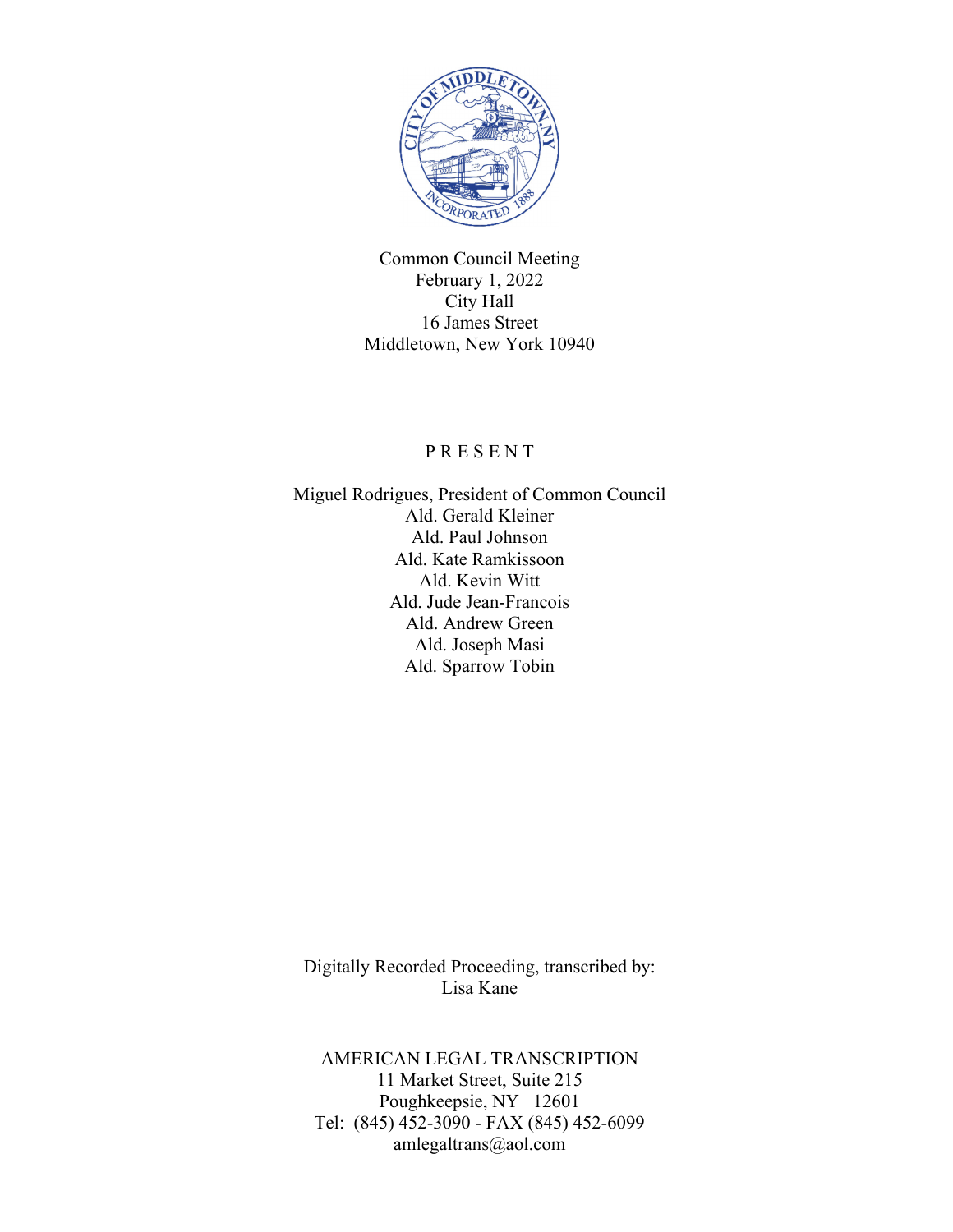# INDEX

|                    |                                  | PAGE       |  |
|--------------------|----------------------------------|------------|--|
| Paul Brower        |                                  | 3          |  |
|                    | Joel Sierra, County Legislator   | 5          |  |
|                    | Joseph DeStefano, Mayor          | 11         |  |
| Ald. Kleiner       |                                  | 15, 24, 29 |  |
|                    | Mari Bruni, Economic Development | 16         |  |
|                    | John Ewanciw, Police Chief       | 17         |  |
|                    | Jacob Tawil, DPW Commissioner    | 19, 38     |  |
| Ald. Green         |                                  | 23, 29     |  |
| Ald. Masi          |                                  | 25         |  |
| Ald. Witt          |                                  | 27         |  |
| Ald. Johnson       |                                  | 32         |  |
| Ald. Jean-Francois |                                  | 33         |  |
| Ald. Tobin         |                                  | 34         |  |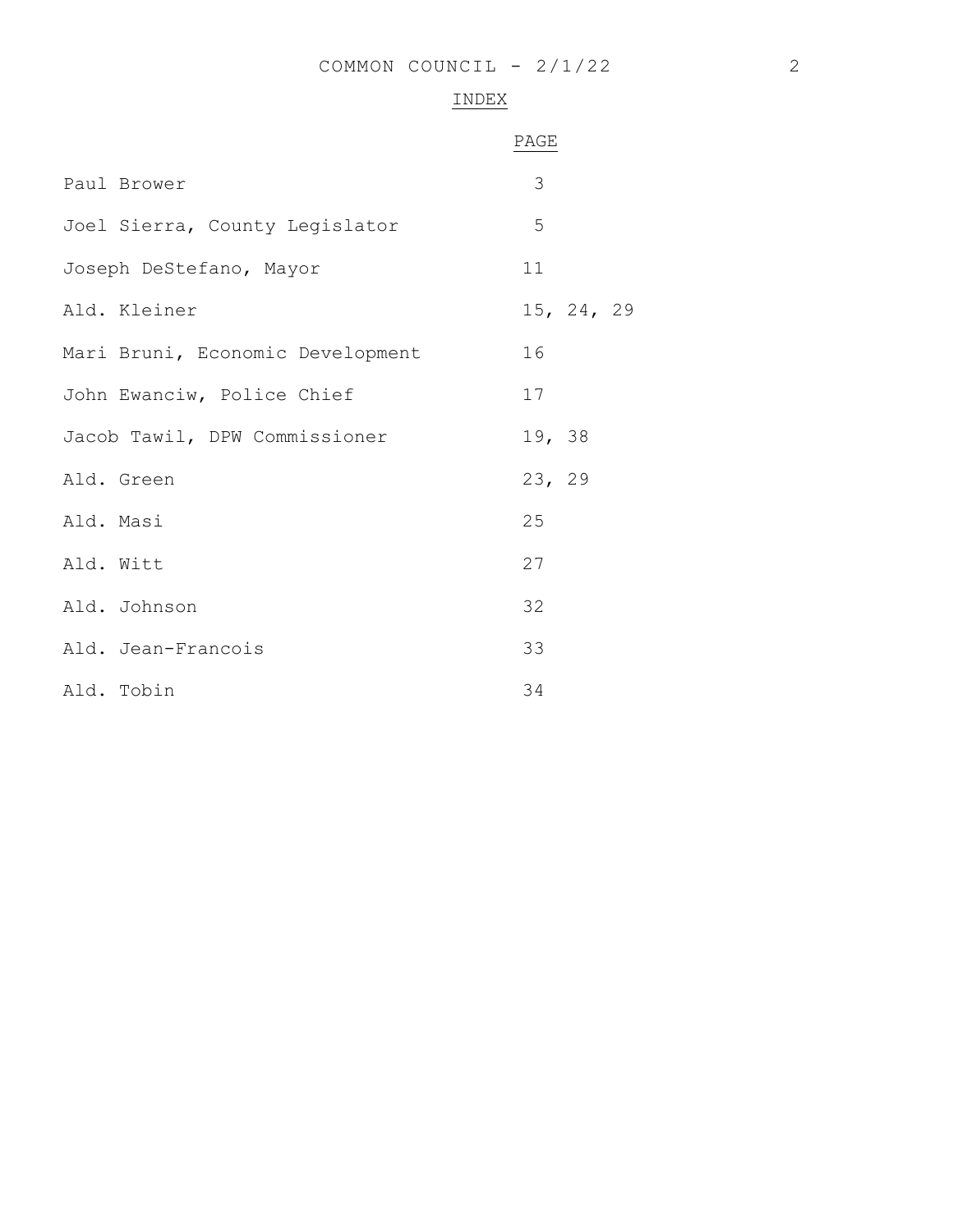1 1. Pledge of Allegiance **PRESIDENT RODRIGUES**: Roll. 2. Roll Call Roll Call: Jean-Francois, Johnson, Ramkissoon, Kleiner, Green, Witt, Masi, President Rodrigues. **ALD. TOBIN:** I'm here too. **COUNCIL CLERK:** Alderman Tobin, Sparrow. 8 3. Approval of Minutes. **(**None this evening.) 4. Correspondence, Communications and Reports **PRESIDENT RODRIGUES:** Correspondence. **COUNCIL CLERK:** None this evening. 13 5. For the Good of the City If anyone would like to address the Council, please step forward. **MR. BROWER:** Good evening, ladies and gentlemen of the Council, Mr. Mayor. My name is Paul Brower and I represent the Shawangunk Fish and Game Club. And I'm a lifelong resident of Middletown, New York. We have a memorandum of understanding with the City that was brought by Mr. Green here. And it flew with -- without any opposition. It was a very simple memorandum of understanding. We were -- we were going to make use of the training facility specifically for Middletown Police Department which we have established and -- and built to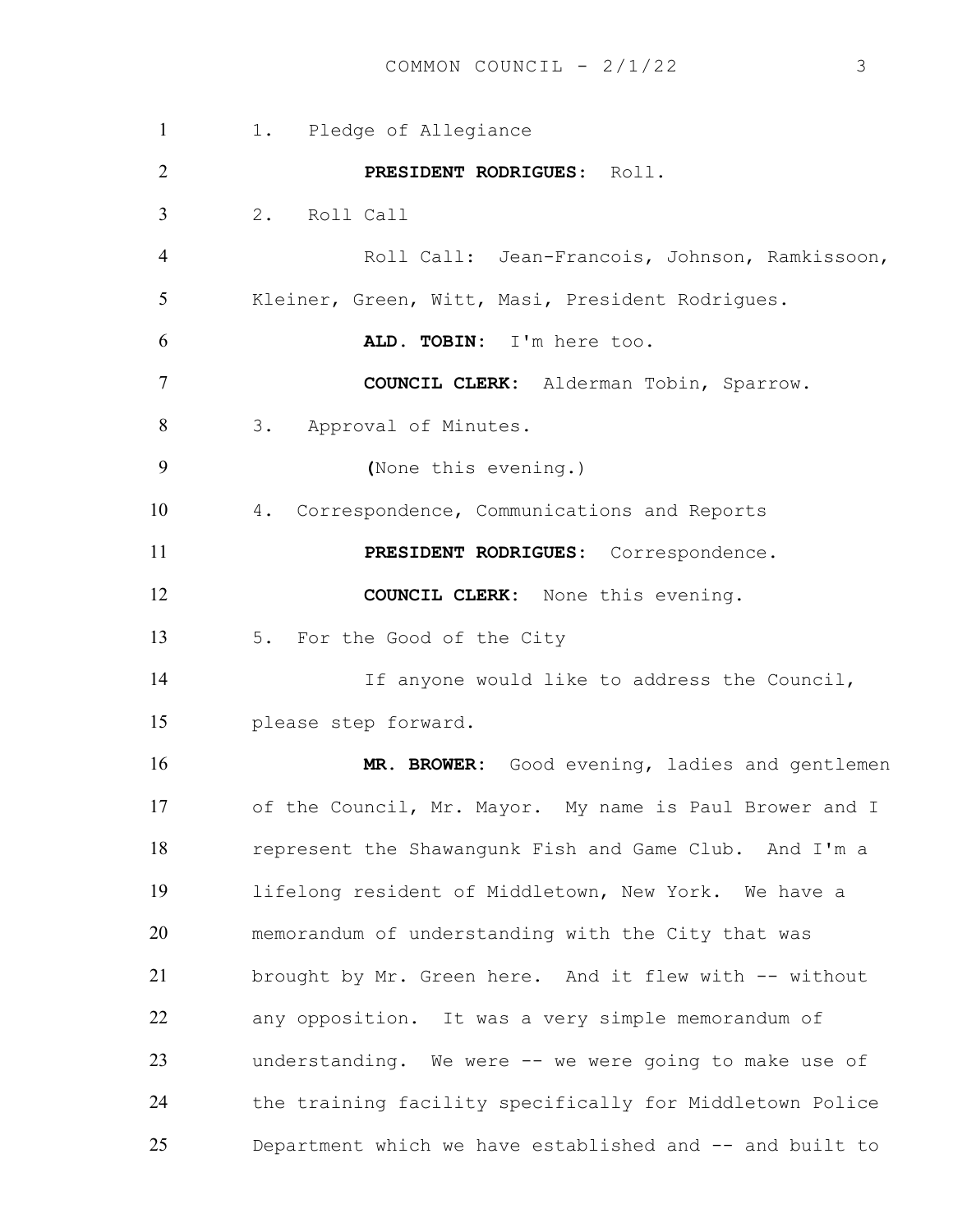their specifications. And we'll continue to modify that as per the directives of the Department.

There was one little piece of language on this Memorandum of Understanding that has hurt our facility. And, historically for years, Middletown has come through with the plow and made the circle to the roll off dumpster and picked up the -- picked up the waste for us. And when we put the gate in which the City heroically established that -- put the gate up, so we couldn't have trespassers and people come in there when we're -- when we're training or utilizing a facility, now we have a gate and it -- that encumbers them from doing that.

But we did -- the language for bringing the 14 plow through was omitted. And -- and it cost our agency a lot of money this year. And I was wondering if -- if you would you consider putting that language back in and bringing the plow back, so when you pick up the garbage or on plow days. And Jim Cole and I live right in the neighborhood and we'd more than happy to open up the gate, so that the driver doesn't have to get out.

And also I would like to remind you and the police department that if you're in that side of that neighborhood, now, they all have keys now, that the clubhouse is open to them if they need to get warm or use the facilities that it's available to them. And I'd like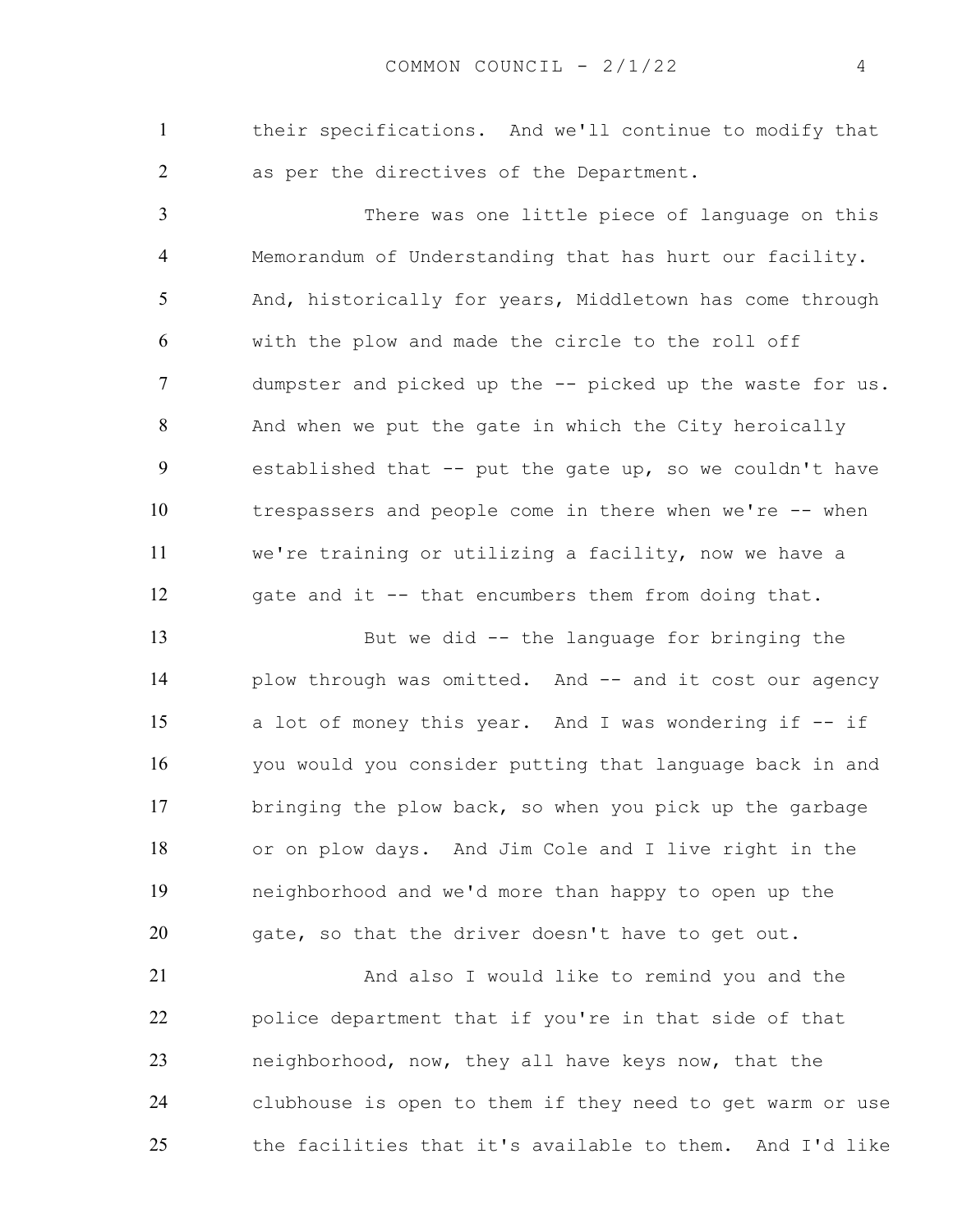1 to welcome you to come over and visit us. So that's all I have to say and let me know. **PRESIDENT RODRIGUES:** Thank you. Anyone else that would like to address the Council? This sharp young man over here. **JOEL SIERRA, COUNTY LEGISLATOR:** Thank you for having me back. Joel Sierra, County Legislator, District 20, City of Middletown. Let me formally congratulate all of you on your elections and your reelections. I know you all worked hard. So I wanted to congratulate you all, I see you all in person. 13 As you all know, I saw most of you at the distribution for the test kits. The City gave out over 5,000 test kits with the help of the county. Most of you were out there on that frigid day, you know, handing out test kids, so thank you for that. 18 The Heritage Trail is coming along nicely. They were up there today putting in the rest of the fencing and the rails for the bridges. So there should be a ribbon cutting come down the pipeline soon. You'll all be notified. And the big news is the sales tax revenue. The projections came in way higher than they were initially projected. So it looks like the tourism and the economic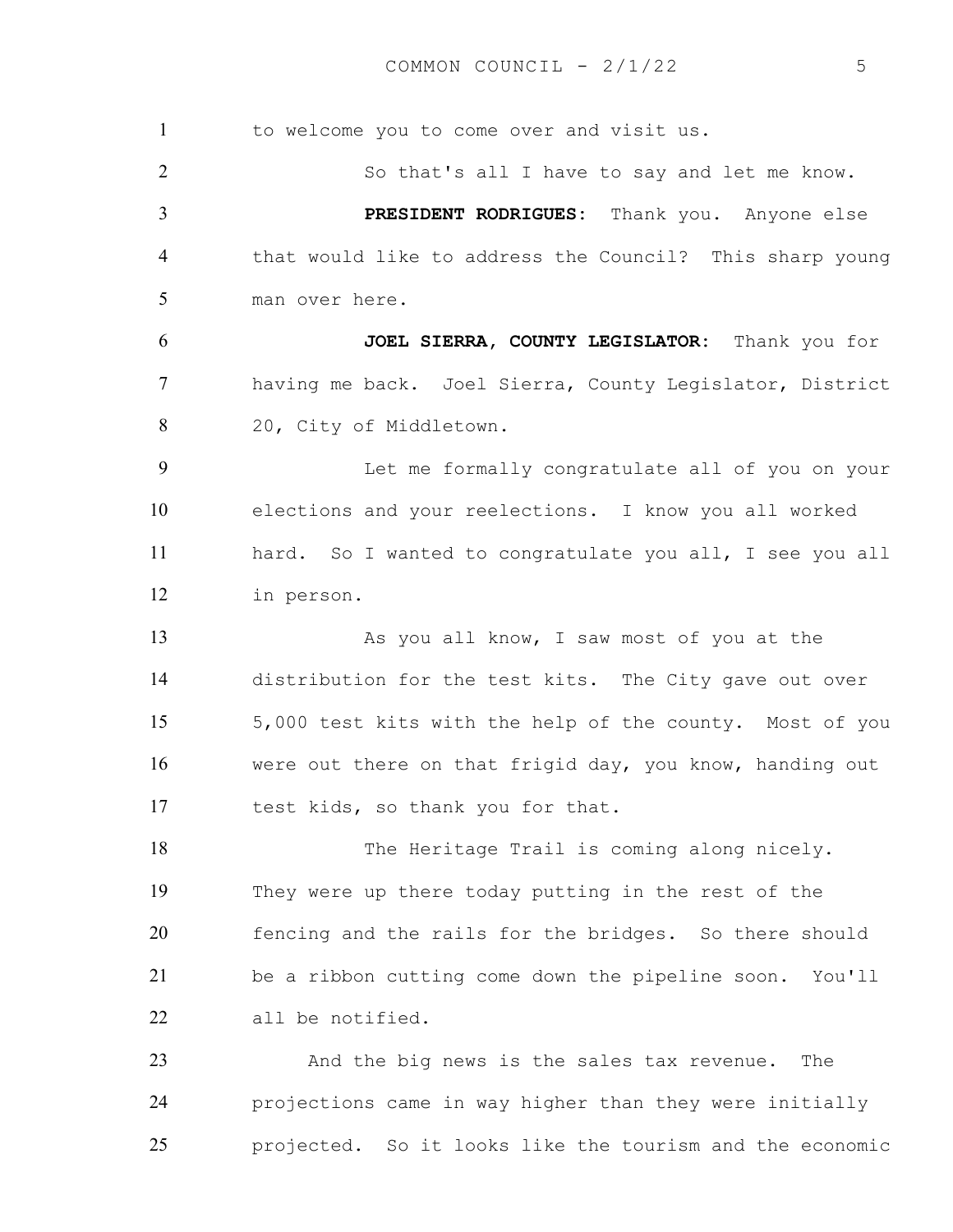development throughout the county is -- is working. And your share should be substantially larger than last year's share, so that's great news. We don't have accurate numbers just yet. Finance is working on the -- on the figures, but the City of Middletown will get those figures coming down very shortly. 7 And that being said, I wish you all a Happy New Year. Thank you for having me. **PRESIDENT RODRIGUES:** Thank you. **JOEL SIERRA, COUNTY LEGISLATOR:** Any questions? Thank you. **PRESIDENT RODRIGUES:** Thank you. Anyone else who would like to address the Council? Eileen, do we have anybody on line? **EILEEN:** We do not. **PRESIDENT RODRIGUES:** Thank you. 6**.** Remarks of the Mayor. **MAYOR DESTEFANO:** Good evening. I want to thank Legislator Sierra for his presentation. And also if he could take back to the County that the Sales Tax Agreement, I think, is expiring soon. And we would like to and I'm sure the other two cities would also look forward to the renewal of the contract for distribution throughout the three -- throughout the County. As you know, the Towns and Villages do share in that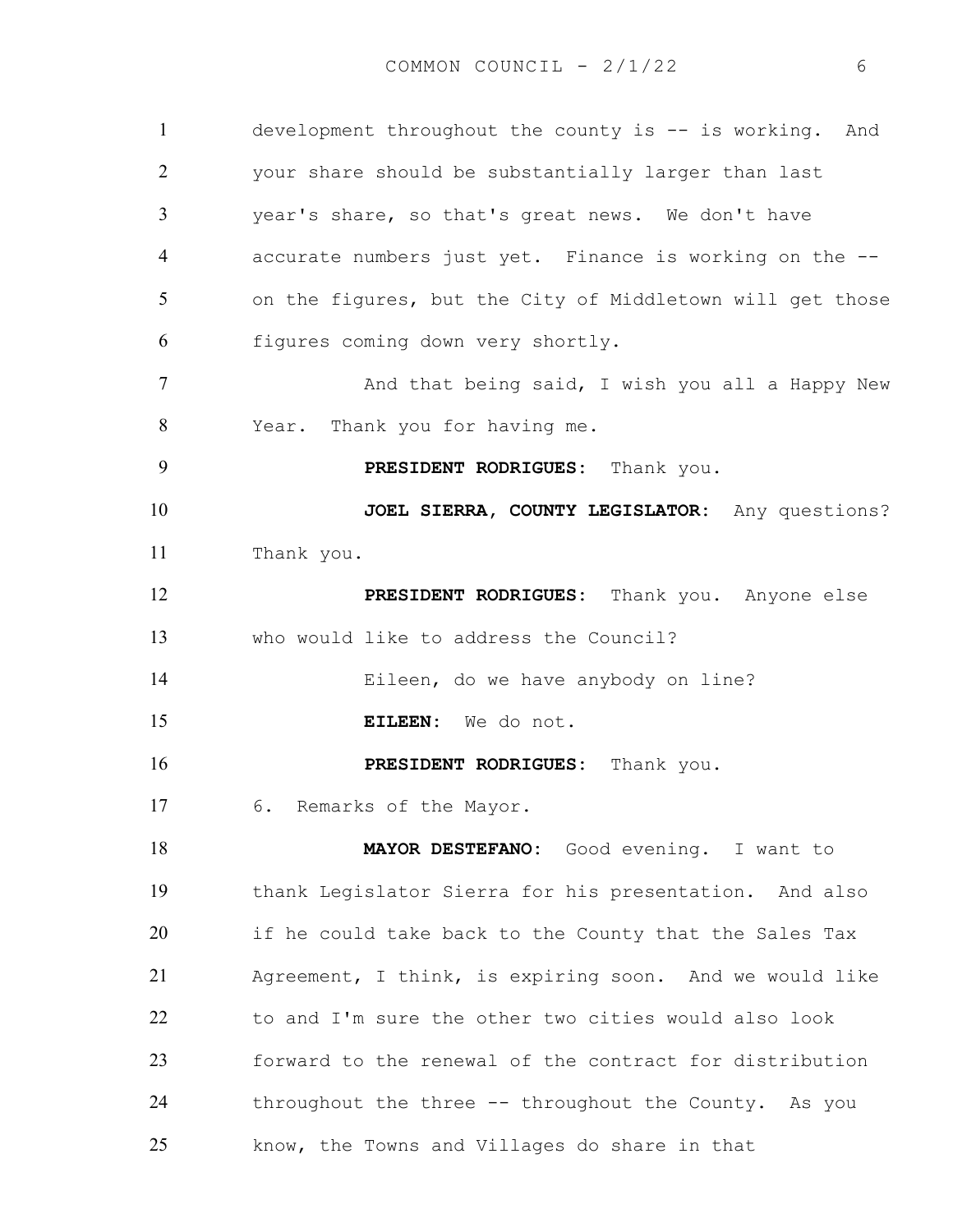distribution also. And we would like the new contract to 2 reflect the change in population, the new census data. As you know, Middletown has now become the most popular city in the County, so the distribution formula should change in our favor. Historically, for the past 20, 30 years it's been in favor of Newburg. But our census folks did a great job through economic development. Kaitlyn McNamara headed that effort working with different not-for-profit groups. And we were able to count, get a more accurate count than we have had in the past. And so we -- that number should change substantially in the next -- over the next five years with the new contract.

Also, Mr. Sierra mentioned the COVID test giveaways at the -- we did at Fei Tian College. And we want to thank them for their hospitality. And we did do about 2,500 tests handed out that day. The lines were 18 all the way down to Monhagen, the salt garage. And I want to thank Chief Ewanciw and his staff for doing a great job controlling the traffic and also along with all of you folks who came and assisted. It was like one of the cold days of the years. And we were out there for probably about an hour-and-a-half, two hours. But it was well worth it with the thanks that we received from so many of the people in that neighborhood, not in the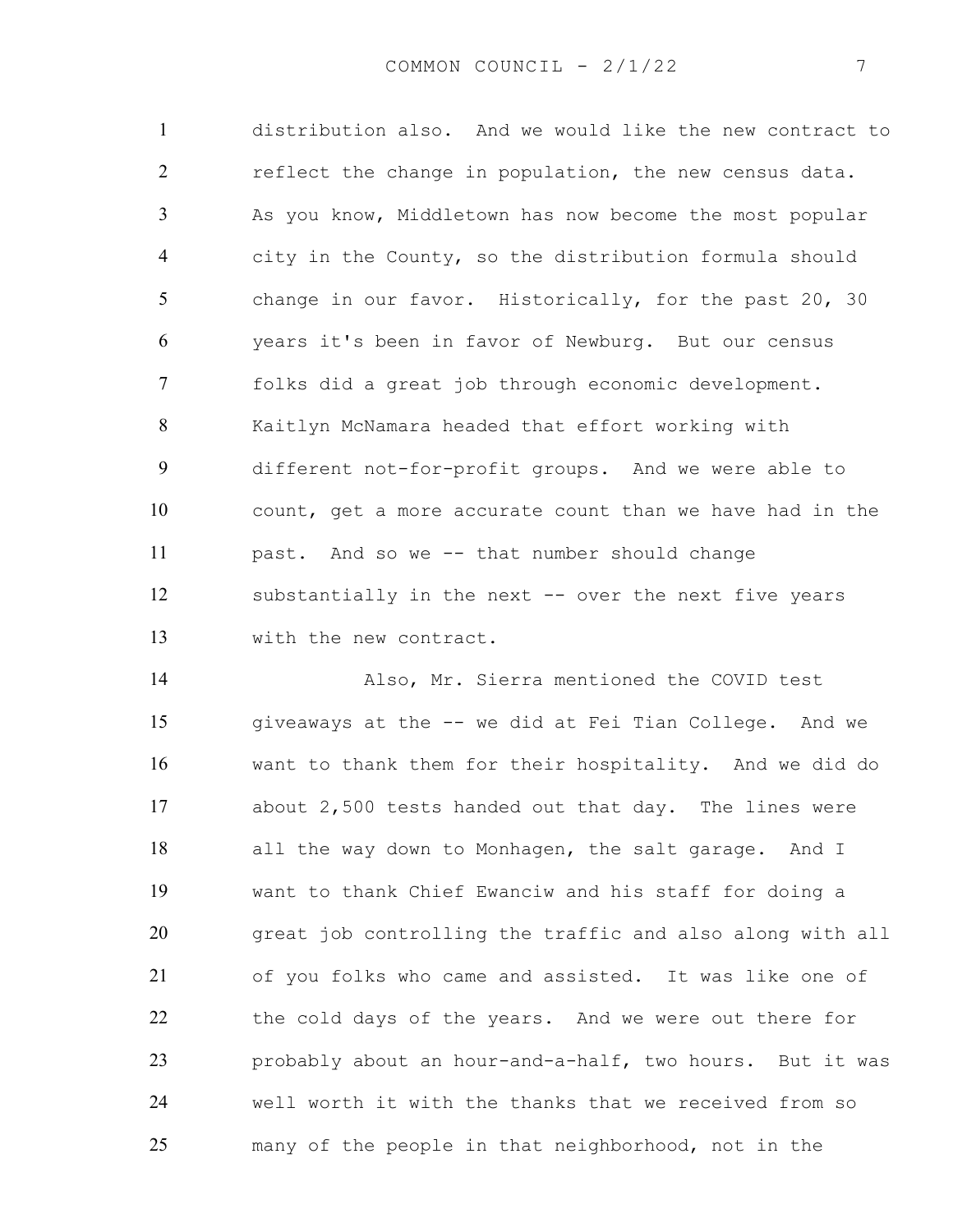neighborhood, throughout the County who came. It wasn't only for Middletown residents. The Legislator Sierra is correct that those were the kits that were donated, not donated, but given to us by the County from the state stock.

Coming up, we will be doing additional test kit giveaways or handouts. This past week we did, along with Alderman Tobin and myself, Chief Ewanciw, and Maria Bruni, we were down at Southeast Towers and that was well received. And whoever we missed that night we did -- had the police did a delivery the next to each unit. The following day we did Middlecrest Crossing. They requested that they do the distribution. Apparently, they prefer not to have a lot of people into their buildings. And there was twice as many units. So we did -- I think Alderman Tobin did, either showed up or was on his way there when I notified him and Alderman Jean-Francois so.

So we had two successful test kit giveaways then. This Thursday we're planning on doing Summit Field Apartments. And we will be following up with the other housing authority project which is David Moore probably early next week. And these are not for the public, these are just giveaways for the -- for the residents of the Middletown Housing Authority.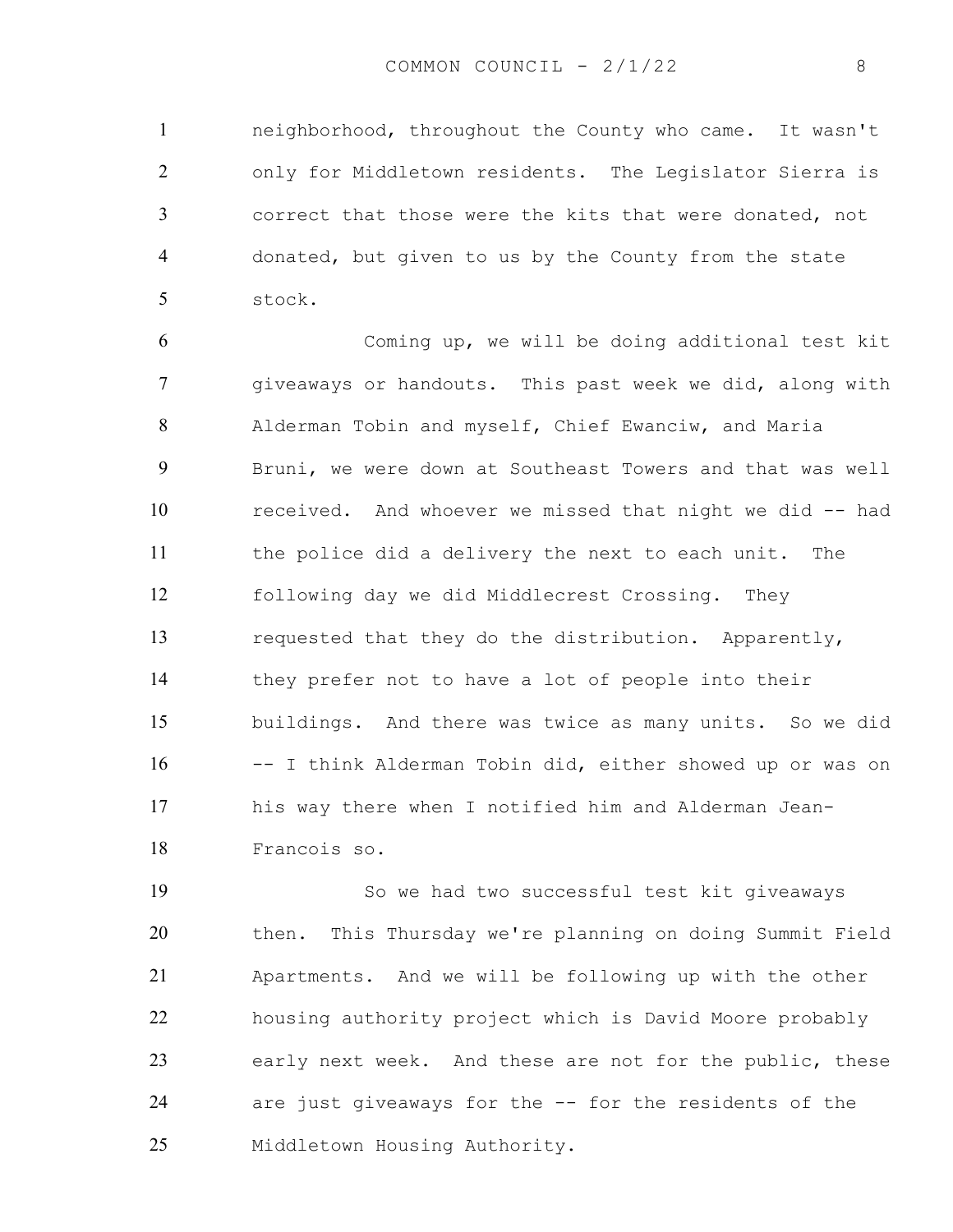We anticipate having additional kits after that. And we will look to do a more local distribution. We did some at the warming center. So we're trying to identify certain areas where people who don't have the means can get a test kit.

We also have the COVID test side that was set up at the former Mount Carmel Church, the upper floor or the senior center. That's been going well. That will continue as long as the demand continues. I spoke with the people who were in charge of it two days ago and they told me it was going quite well. More and more of these operations are opening up throughout the County, so we do expect the demand to dwindle at some point. And especially with Omicron, you know, the virus itself not being -- with the numbers dropping, usually the testing request drops. So we don't have a definitive date on when that will go to, but our agreement is basically a week-to-week agreement. But as far as I'm concerned, if -- if the person running the -- the -- the urgent testing operation, as long as they want to stay, as long as it's being effective, it's really only taking up some space for us and should remain in operation.

We want to talk to people about sidewalks. Alderman Masi and Council President Rodrigues and I met before the meeting with the Commissioner. And he has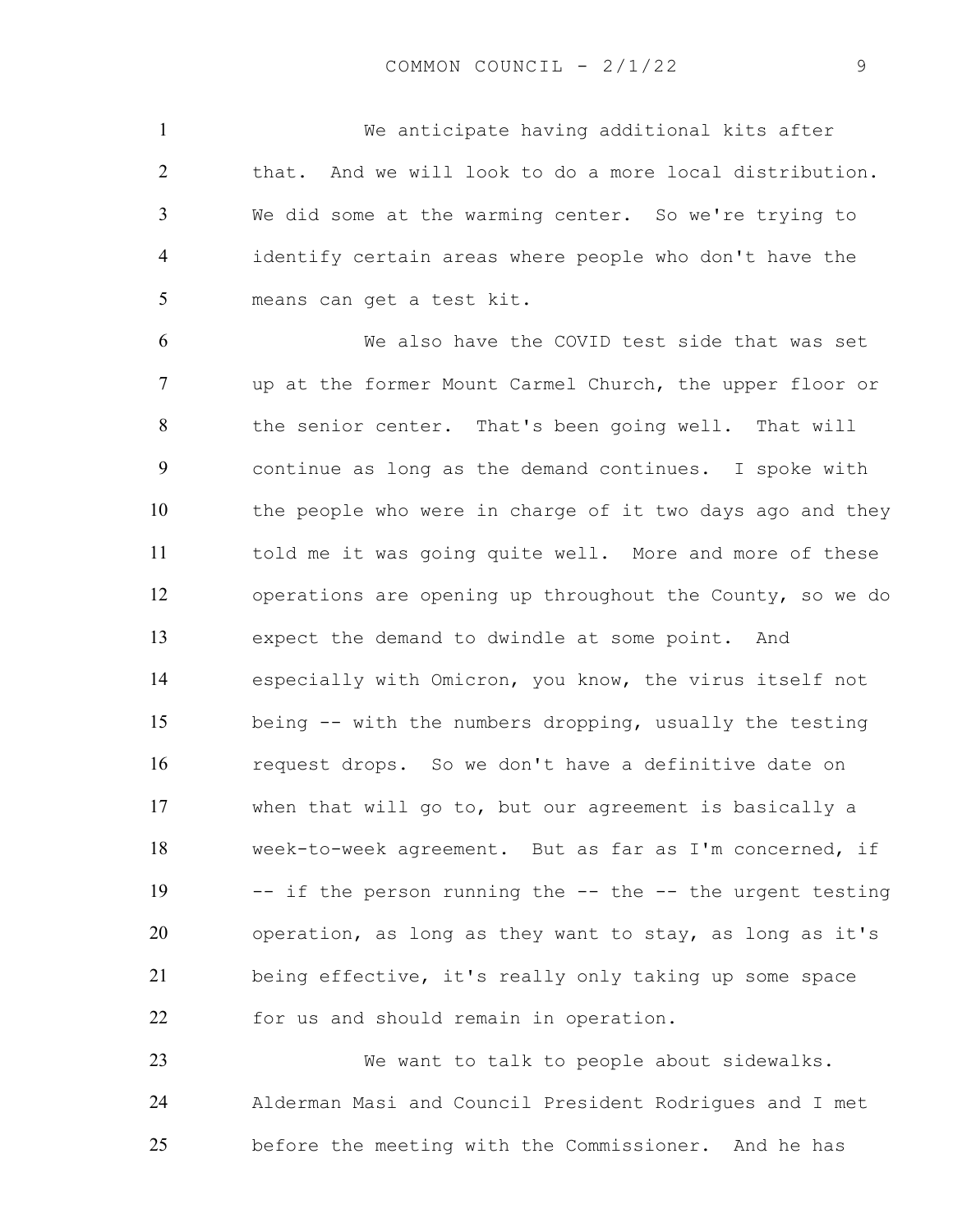informed us that city crews are out doing sidewalks. Remember to the public, this is just a notice again to the public. We are not sending out warning letters anymore. We will try our best to maybe give you a phone call. But if it snowed two days ago, three days ago and your sidewalk is not done, the City may show up and just do your sidewalk. We are looking at strategic areas first, intersections areas around schools, downtown, you know, where there's heavy foot traffic. So the idea is you have 24 hours by code to get your sidewalk shoveled. If not, then we will have to do it for you. And the cost is substantial. It could be up to -- for a large commercial property, it could be in the area of 4 to \$500 and for a smaller property, \$100 to \$200. So it makes sense to pay the neighborhood kid or have a company come and do your -- do your sidewalk after the storm. Don't do it before because or during because you will get snowed back in. The plows do come by again. And that's one of the main complaints we get is I paid someone to shovel my driveway and then the plows came by and plowed 21 it in. So please be patient. But also you have to, at the same time, get it done within 24 hours after the end of the snowstorm especially if you're in a high-traffic area.

One new bit of information is you have a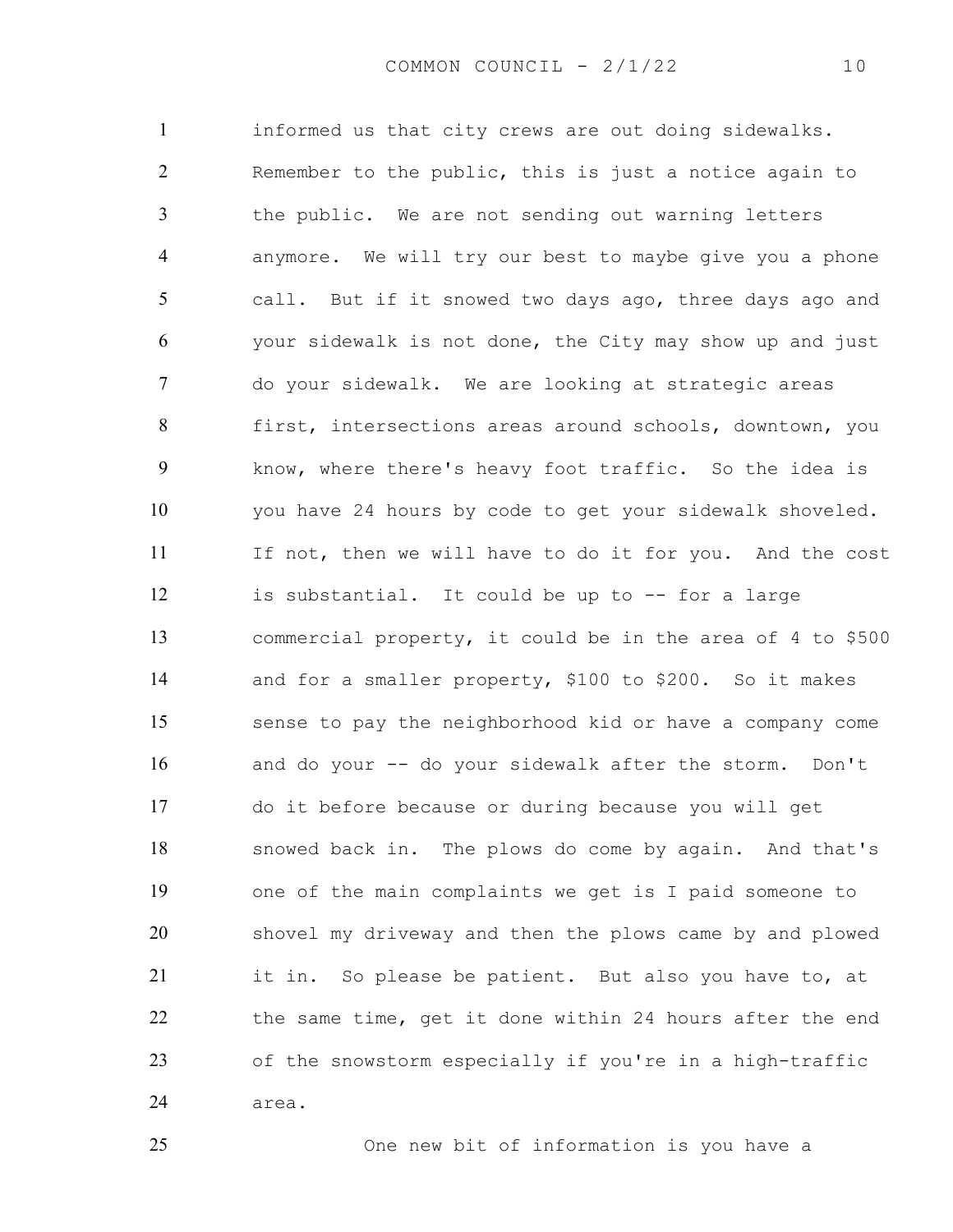resolution tonight regarding the shifting of \$25,000 or authorizing the expenditure of \$25,000 for the -- to monitor the operation or the proposal for the EIS, the environmental study on the Dolson Town corridor between Dolson Avenue and, I believe, it goes all the way up to the traffic circle --

**JACOB TAWIL, DPW SUPERINTENDENT:** Genung. **MAYOR DESTEFANO:** Genung, Jacob?

**JACOB TAWIL, DPW SUPERINTENDENT:** Yes.

**MAYOR DESTEFANO:** All the way, all right, all the way up to Genung. There are several pending applications at the Wawayanda Planning Board. They include warehouses and a transverse station. These, if you haven't seen it, there is a petition online signed by well over 1,000 people. That raises some issues. Whether they're all accurate or not, I don't know. But shortly and near the end of last week or the middle of last week, we did receive the Environmental Impact Statement from the Town of Wawayanda regarding the Environmental Impact Statement that is being done on that 21 -- on that stretch of road.

It contains, as I said, not only warehousing, but a proposed garbage transfer station. And we're, you know, what is our interest? Obviously our interest is that the Town of Wawayanda Planning Board follow their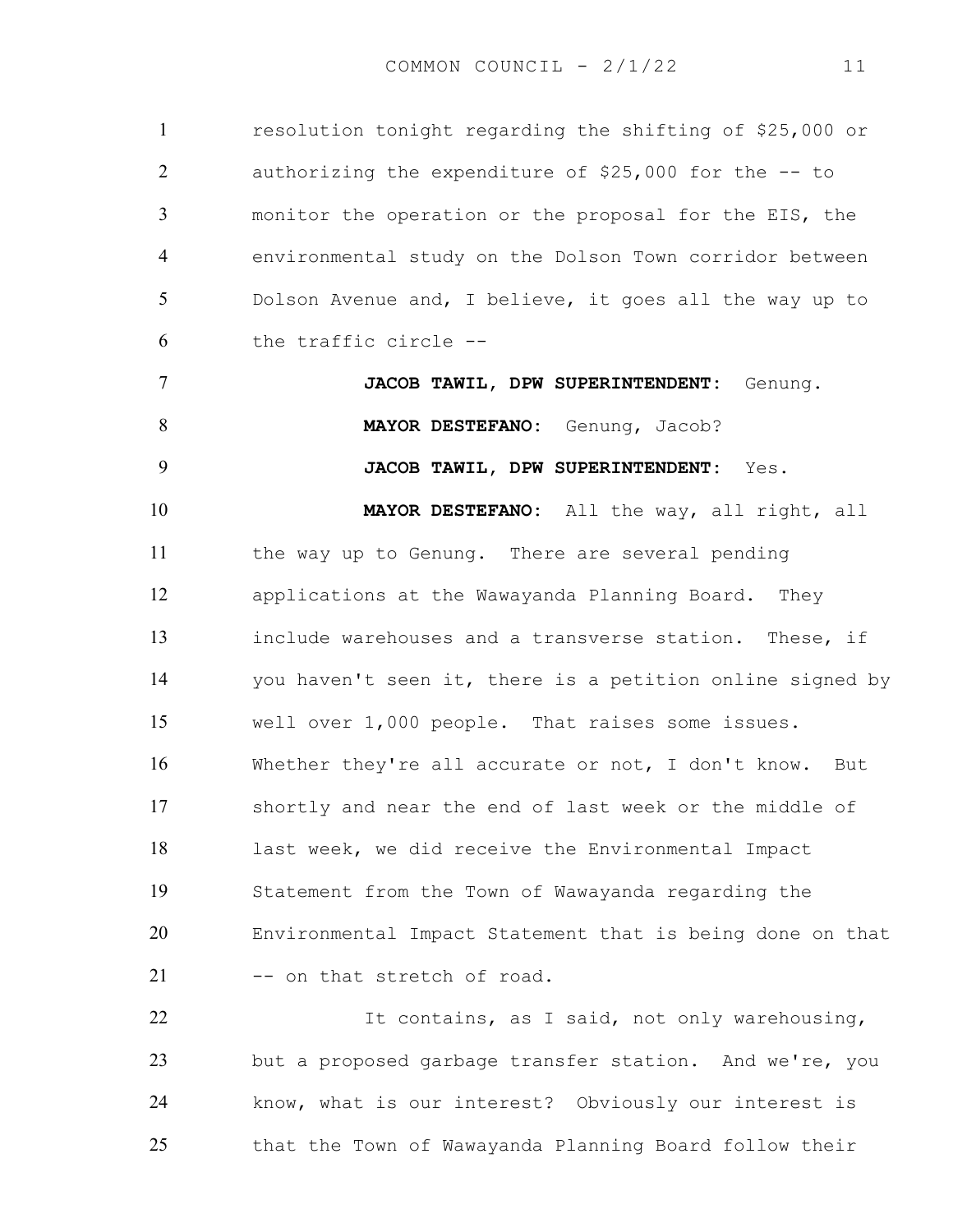environmental procedures correctly. And our consultants are an environment group out of engineering firm that we've used in the past, CDM. And we're asking them to review all the work of the Wawayanda Planning Board. We have not only air concerns, but traffic concerns, impact on intersections such as 17M and Dolson Town Road. As you know that's a pretty bad intersection now. Crossing over the Monhagen Brook is a two-land road. How do we -- how do we best protect Middletown's interest and raise the issues and concerns that should be raised through the environmental process.

So we're authorizing or requesting that money tonight, so that we can begin the process. This -- now that we've been served with the preliminary documents and -- and we'll keep you abreast of the thoughts of our engineers as we move forward. You know, we, you know, we've been this route before with neighboring communities and they've been this way with us also, so it's a basically a standard operating procedure of what we should do to protect and raise questions about what's in our interest as Middletown residents and Middletown businesses at the end of town.

The last part is we are now ready to bid the ice skating rink for the pavilion area in the back here. After many meetings with John Bianchi and Maria, as you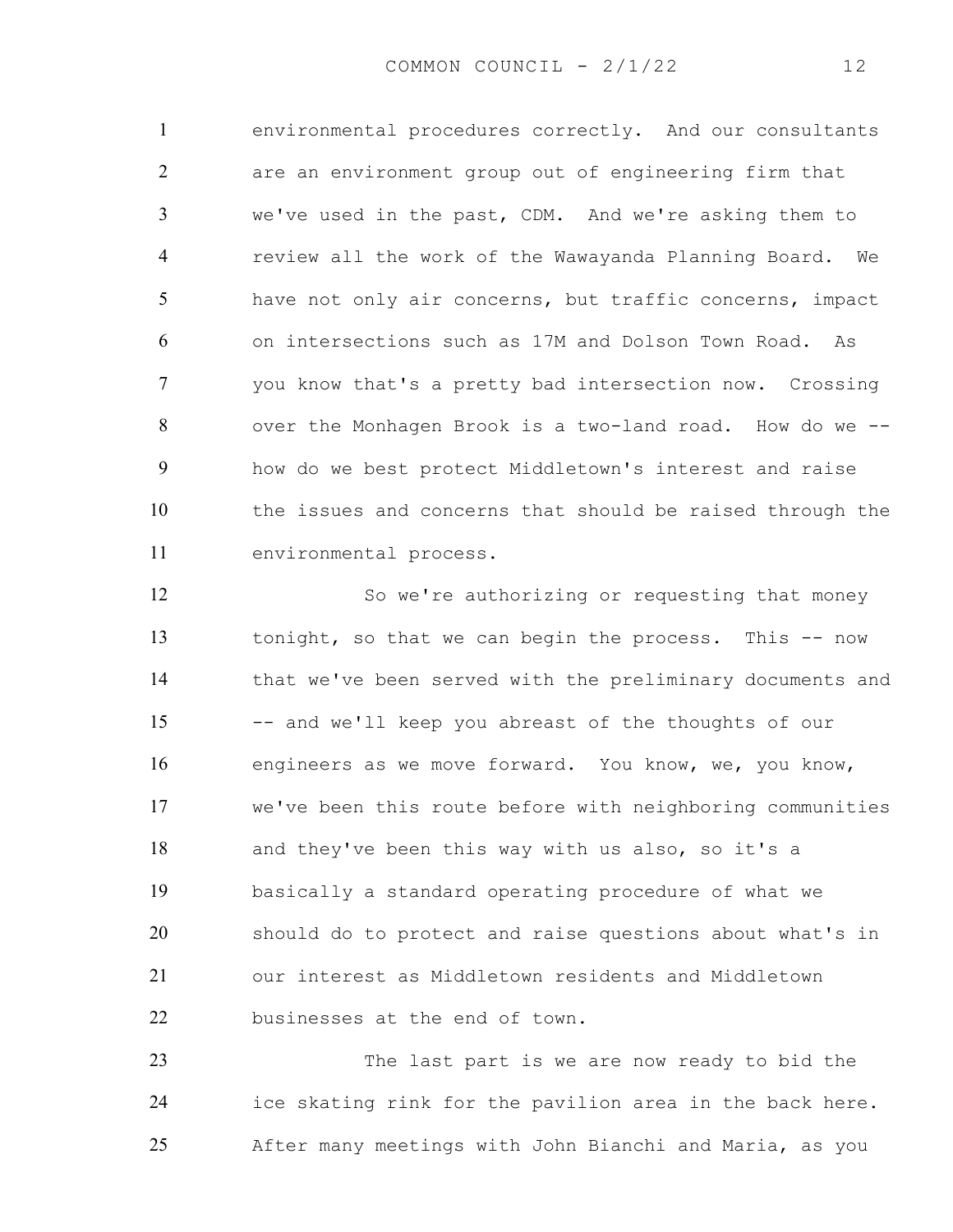know Maria has been working on this for probably well over a year, year and a half. Mrs. McNemeny, I believe, has come and basically supported the concept from the public. But we make sure that we -- our original thoughts were going to be in Festival Square and do like a downsized type of facility. But we've expanded it now to a larger facility with real ice rather than artificial 8 ice. It is fundable under the American Recovery Funds, the ARPA Funds. It is an eligible expenditure. We anticipate the price that we have here is about 80 to 11 \$100,000. That should be completely installed once we bid the project.

It is the type of facility that could be put up in October, November and stay with us through March probably. It will keep the ice frozen at 50 degrees. We're looking at possibly purchasing a little bit larger refrigeration system in case we want to expand it into another area. It is portable, but has to be on level ground. So we'll have different options as we move forward if we purchase the larger unit. So the larger unit might be a little bit more than -- will be a little bit more than that 80 to 100, but we'll have -- we'll give you all that discussions. We'll probably put both out to bid and then we'll make a decision when that comes.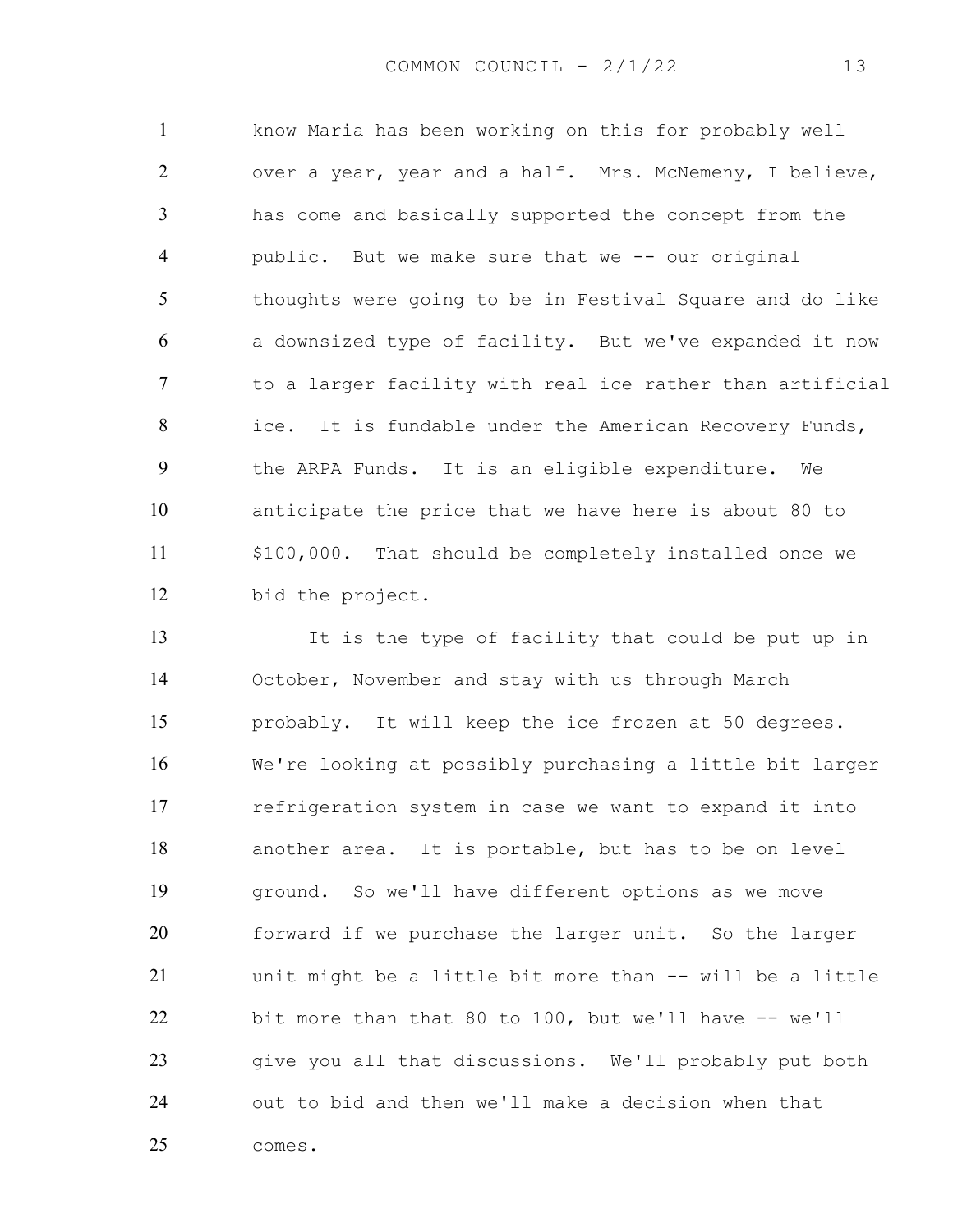Year one, the DPW, I mean, the Parks and Rec crew will put it up with the assistance of the company. It doesn't look like it's too complicated. At least to me it doesn't look like it's too complicated. And if it's not too complicated to me, it's not too complicated to the Parks Department.

So that's all I have at this point. I'll be changing the State of the City from the 15th of February probably to the 22nd. And that's due to we were going to have some technology difficulties on the 15th because Eileen will be on vacation. So rather than have Eileen change her vacation and present half of the State of the City, we do a lot of visual stuff in it. Eileen is the one who is trained in that area and we don't want to screw it up. So it will be required you guys coming in 16 from one other night around the 22nd, 23rd. The date is flexible, so if there's a date better for all of us, I don't want to get back into that 7, 7:30 meeting night argument where Mr. Masi gets angry about setting a time and -- and then having one person have a problem with the date and then causing a big, big stink about it. So you 22 got that, Paul.

23 So that's all I have. Any questions? **PRESIDENT RODRIGUES:** Any questions for the Mayor. Can't let it go, can you?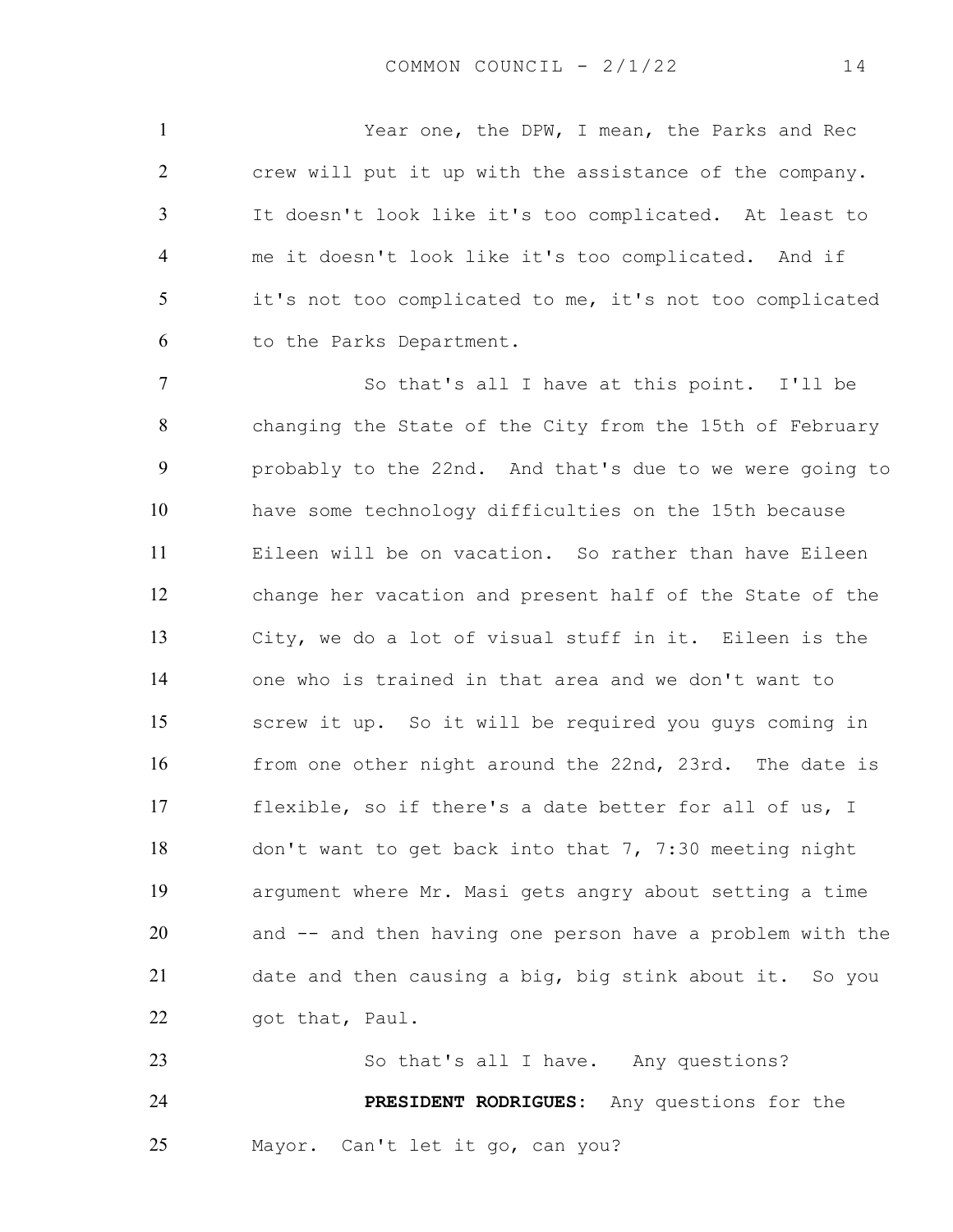Gerry. **ALD. KLEINER:** Do we have any update on the O&W? **MAYOR DESTEFANO:** Yes. The O&W we received the -- the funding letter from the Home Committee, the Orange County Home Committee. We have the proposed contract from the engineer, Fusco and I think it's called C&S, Jacob? **JACOB TAWIL, DPW SUPERVISOR:** Yes. **MAYOR DESTEFANO:** C&S Engineering, they're out of Syracuse. They've been in the building already. They've started their -- they went in with drones are doing the evaluation of the building, so we don't get behind. And Jacob can give you an update on when we will formally sign the contract with the engineers. But all of the money is in place. We did not get the one 17 \$750,000 grant from the Consolidated Funding Application, but we will, once again, pursue that as we move forward and possibly have other options for funding on that. But we're in the area. As you know, we have the \$3 million from ARPA. We could also ship more ARPA funds into that if we'd like. We have 4.1 million from New York State CDBG, \$800,000 from Home, and 2 million through Assemblywoman Gunther that was put into last year's state budget. And I think, Maria, is that all the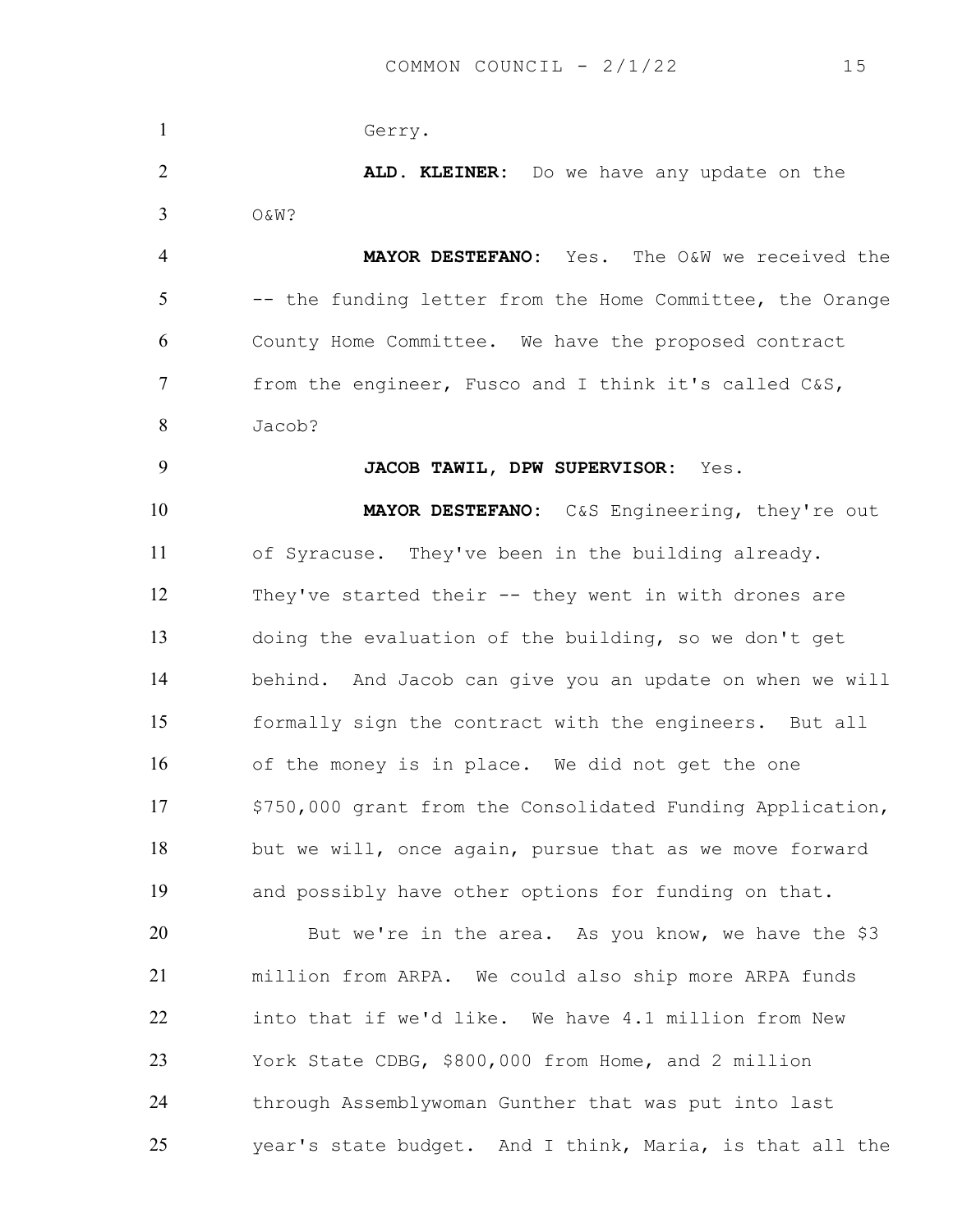funding sources at this point that are confirmed. Correct? **MARIA BRUNI, ECONOMIC DEVELOPMENT:** Yes. **MAYOR DESTEFANO:** Yeah. And so we're -- and, of course, the City has a commitment of a million possibly in kind depending on how the bids come in. 7 So we should be and everyone knows the importance of meeting the timeline of that. As soon as Jacob signs the contract or we sign the contract with the engineer, I'm sure it will start moving very quickly. But it is under operation now. **ALD. KLEINER:** Thank you. **PRESIDENT RODRIGUES:** Anyone else? Thank you, Mayor. **MAYOR DESTEFANO:** Thank you. 7. Remarks of Department Heads **PRESIDENT RODRIGUES:** Remarks of Department Heads, Economic Development. **MARI BRUNI, ECONOMIC DEVELOPMENT:** Good evening, everyone. I just want to update you on -- we're starting to work on our summer programs. And also we finalized and are moving forward with a lineup for the Paramount. There's 12 shows that the City is promoting and producing this year, so they're all out for sale and -- and ready to so. So we're looking forward to a great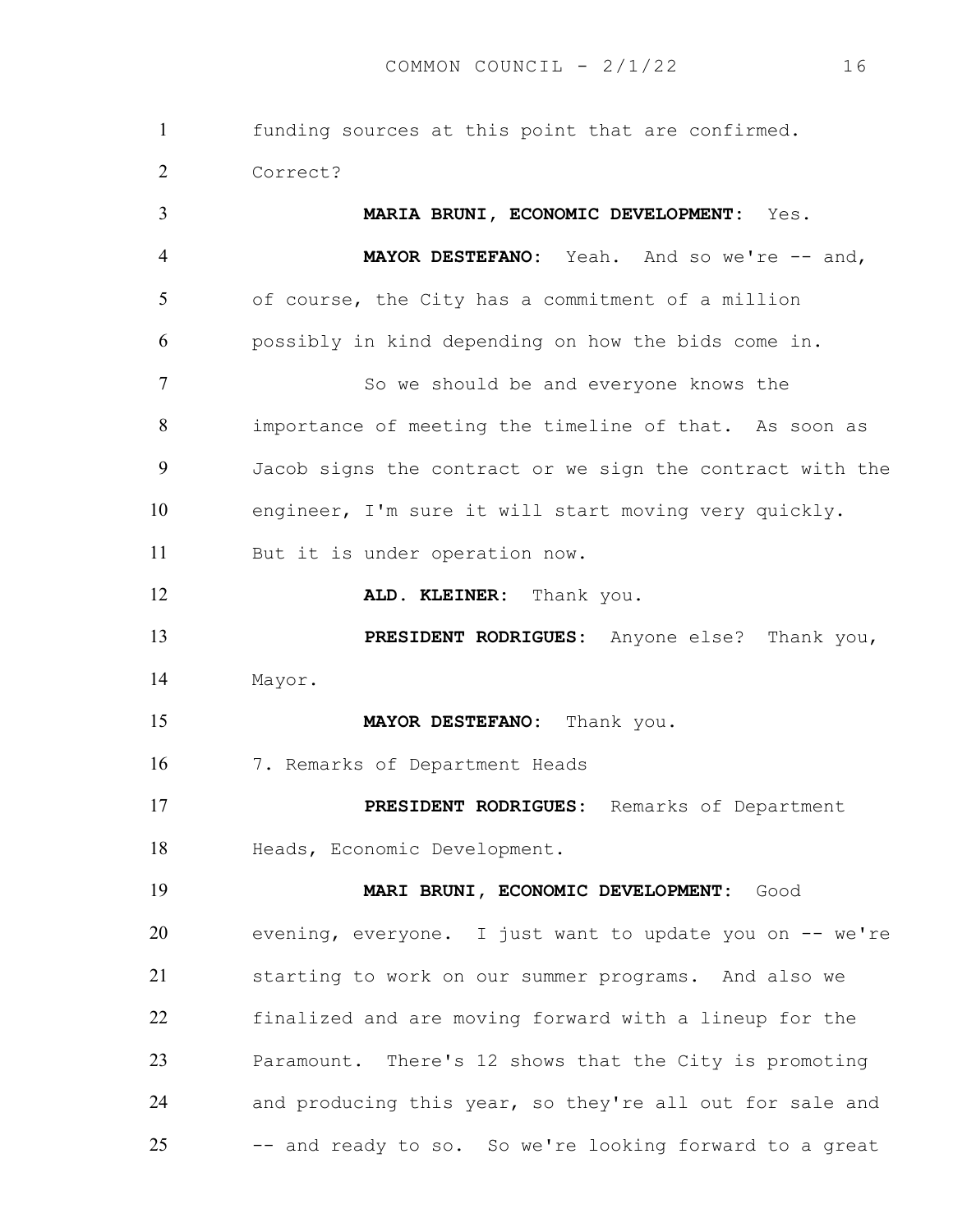season. And, like I said, we're preparing for summer concerts, fireworks, and all that stuff. So stay tuned, I'll update you as we get closer to that. 4 And, of course with -- so with safety guidelines still in place with COVID and we're, you know, keeping that in mind and -- and everything has been working pretty well especially over at the Paramount when movies and some of the shows we did, we were able to produce all that safely and moving forward doing the same. 11 That's all I have. **PRESIDENT RODRIGUES:** Any questions for Maria? Thank you, Maria. **MARI BRUNI, ECONOMIC DEVELOPMENT:** Thank you. **PRESIDENT RODRIGUES:** Police Chief. **JOHN EWANCIW, POLICE CHIEF:** Good evening. A few things for you this evening. First I'd like to recognize Officer Deborah Rivera or Officer Deb Sommer as some knew her. She just retired from the Department this past Friday after 20 years of dedicated service, so I just want to publically recognize her and acknowledge her 20 years of service. Additionally, I'd like to bring some recognition to some recent promotions that the Department made through the Police Commission. Promoted to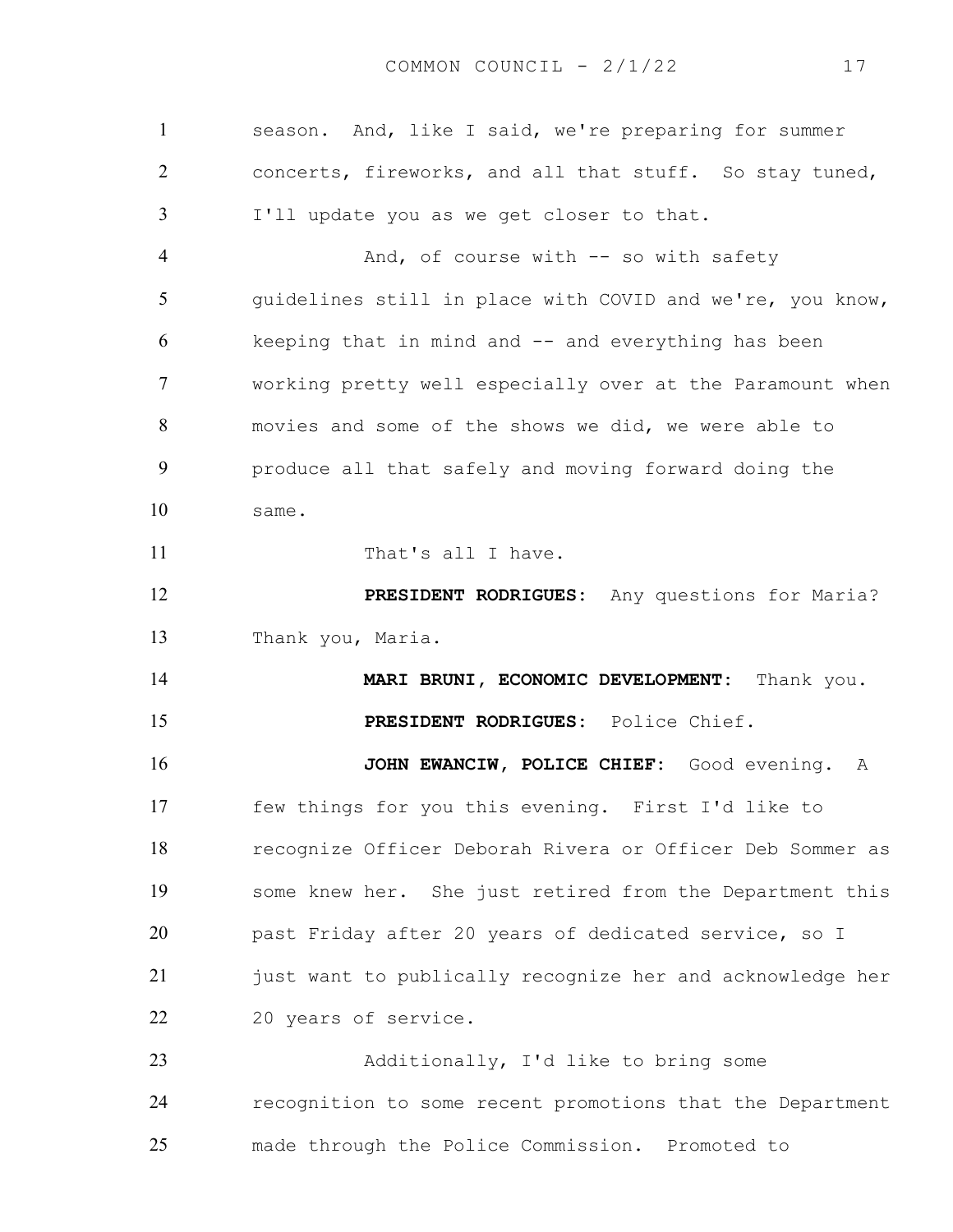Lieutenant were Eric Harget, Patrick Cunningham, and George Valentin and promoted to Sergeant is Kristen Beebe, Scott Gallagher, and just a few months prior to that was Charles Petrone and Jordan McInerney. And the Commission also just recently hired three additional police officers that will start their career with us on February 14th. So not only like to recognize them, but 8 thank the Commission for the support in that.

Also I'd like to bring to the attention and put it out to the public, we will be giving a police exam this year. Mr. Masi, through Civil Service, has organized it and put together a date. It will be April 9th of 2022, so it's just around the corner. We're excited to have that done earlier than we expected. We've already put some feelers out for some outreach. Reached out to some of our partners in the schools, some of our community partners. We would like to do as much outreach as we can in this period of time to do the best possible -- to give the best possible opportunities for members of our community to take the test. That is one of our biggest goals is to get people from our community 22 to take the exam and join our force.

Just some quick -- quick requirements for the exam is you have to have 30 college credits to take the exam. You have to be 19 years of age. At the time of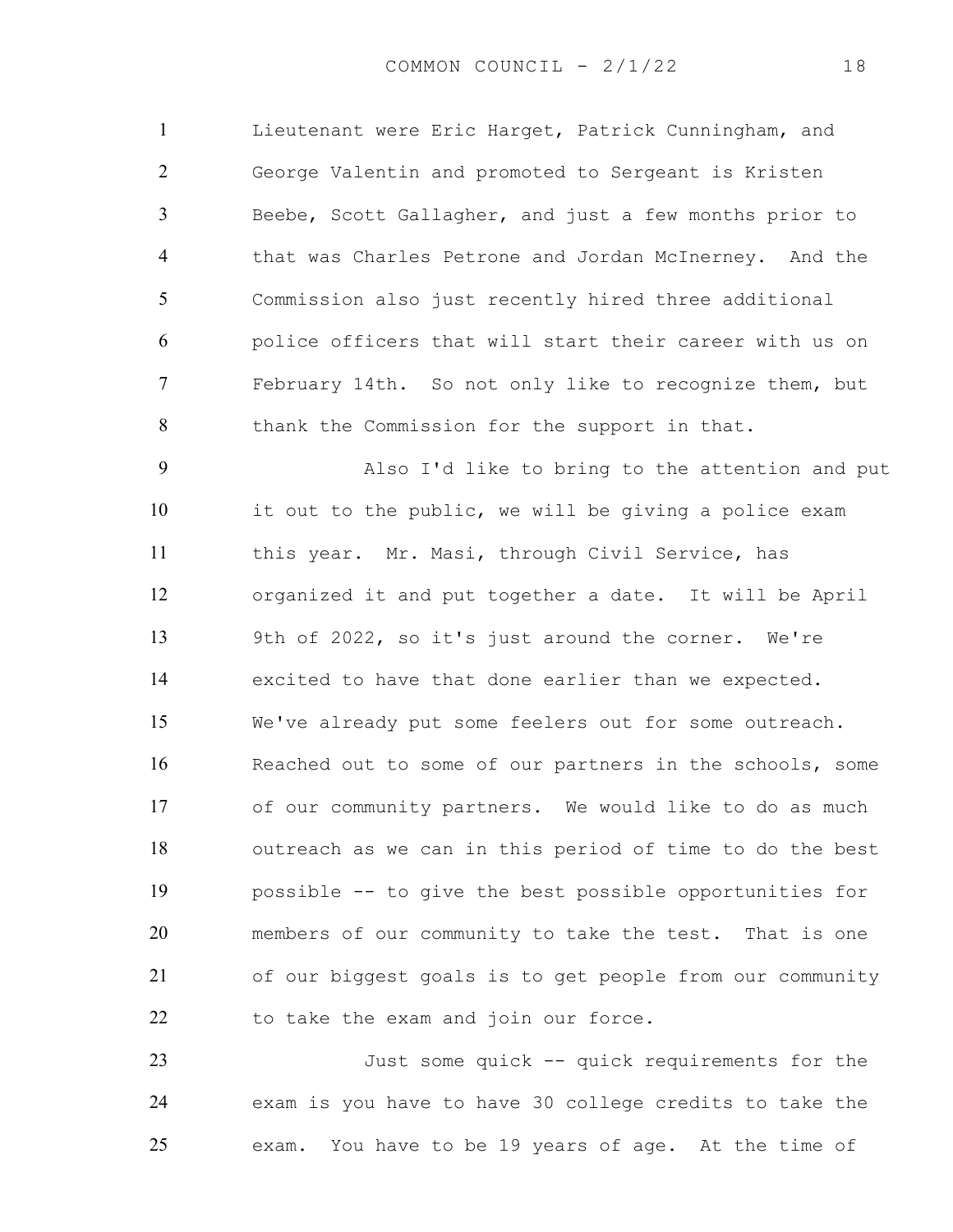appointment, you have to have at least 60 college credits or a combination of college and military or college and prior police experience. And you'd have to be hired before your 35th birthday. These requirements in addition to some other requirements will come out when the application should be out within like a week or so and we'll be out in the community. I'll put together a recruiting team and hitting some of our local establishments and some of our neighboring colleges to try to recruit as many people as we can. Additionally, overnight parking. You're still out there, still seeing a lot of violators. This is especially important with the snow. The last thing we want to do is tow cars, but it seems like every snowstorm we are towing cars, so, please, members of the community, do your due diligence, move your cars off the streets during the snowstorms and especially overnight. Other than that, I have nothing unless you have questions for me. **PRESIDENT RODRIGUES:** Any questions for the Police Chief? Thank you, chief. **JOHN EWANCIW, POLICE CHIEF:** Thank you. DPW Commissioner. **JACOB TAWIL, DPW COMMISSIONER:** Good evening, all. We'll start off with our reservoirs. Alderman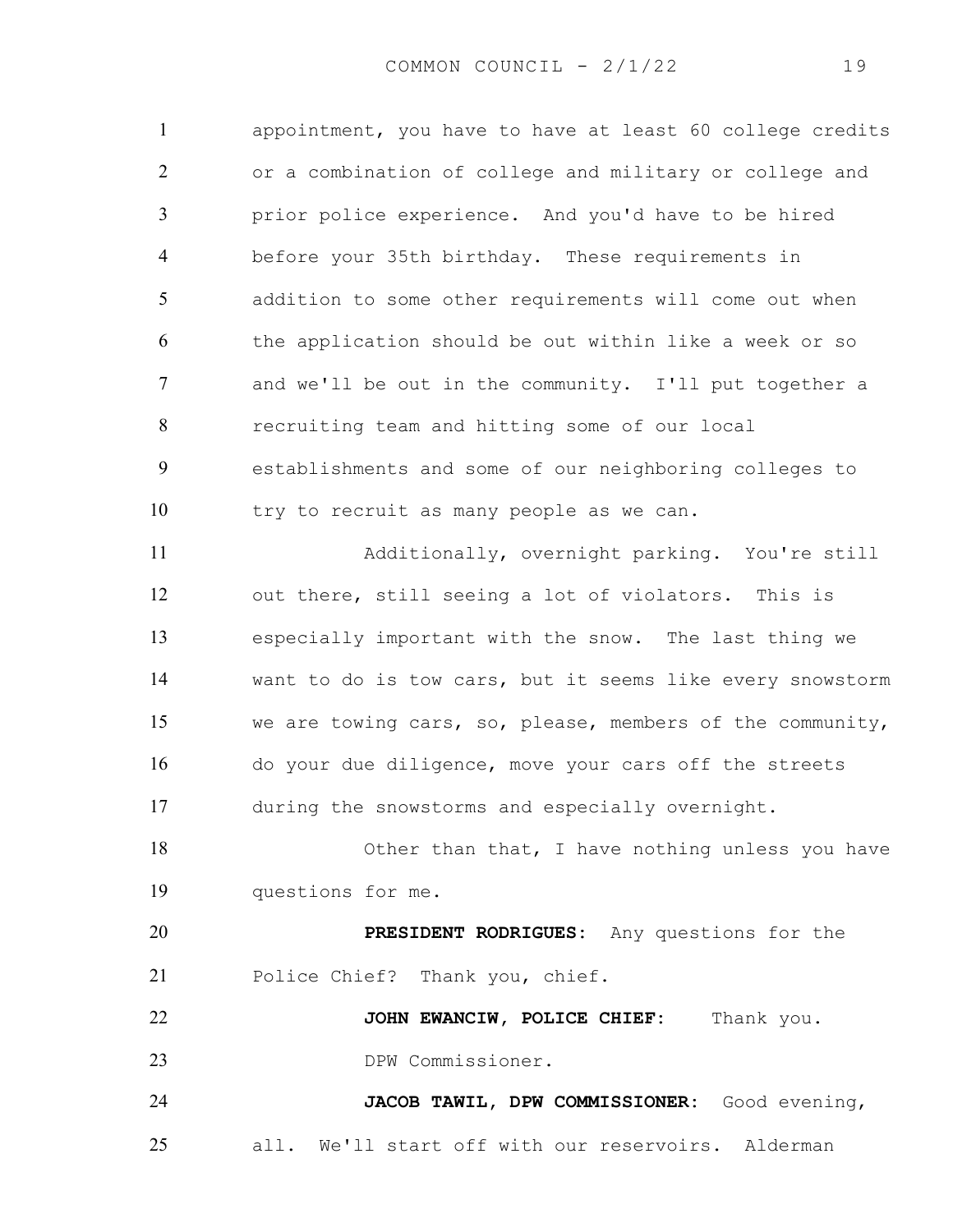Masi, we're at 96 percent full. Last year, 2021, we had 60 inches of rain over throughout the year which is a huge amount of water, much higher than our average annual precipitation. And, you know, if we had more reservoirs or if we had more volume in our reservoirs, I would say they would increase significantly especially with this amount of rain. But we're doing very well. I just wanted to bring that to everybody's attention that the amount of rain we had like 60 inches is much higher. It was really wet here, not much snow.

But now that we have the snow and to follow with the Chief was saying, please keep your cars off the road to allow us to safely plow the streets and keep them clean and safe for the public, for you, for the emergency services, fire department, police department, ambulances.

16 And, also, please remember try to keep the fire hydrants shoveled and cleared around -- in your neighborhood. You know, just if you see something piled up in there, please go clean it so that -- if the fire -- should the fire department is needed and come out, they'll see that the fire hydrant is really available for them. They don't have to go break up the ice or -- or do anything. They're just staff it and -- and try to protect the neighborhood or the house that is involved in 25 the event.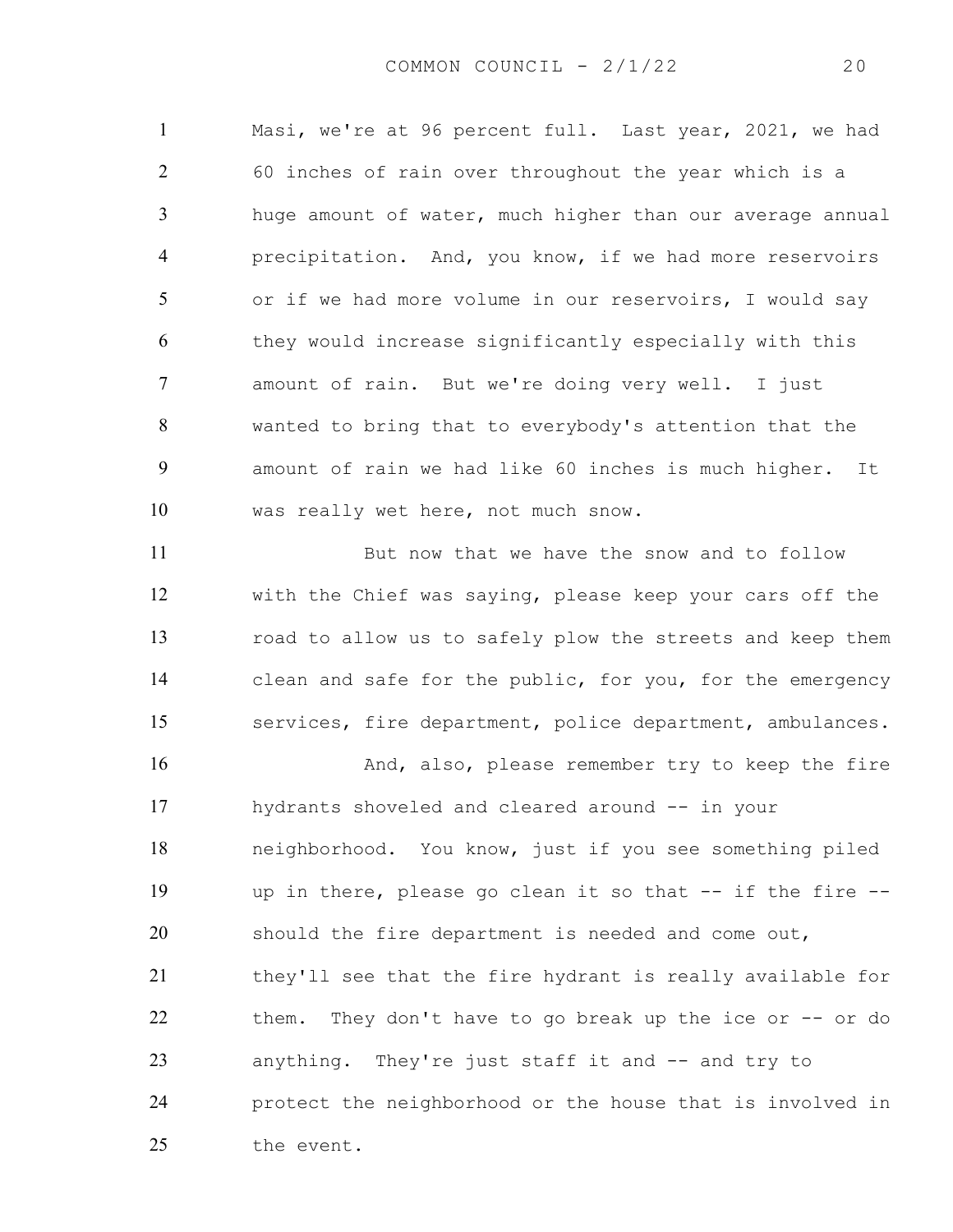Shoveling your curb, your sidewalks, extremely important. Again, when it snows, it snows throughout the City. And we have, I keep repeating this number, 230 linear miles of road, lane miles of road. So that means 5 that's equivalent, wherever we have sidewalks through sidewalks. So even if we had an army of people who shovel is really available, we can't cover all the City. And so we have to take care of our city-owned properties. After that we're going to go to the private properties who did not -- who did not comply with the ordinance and clear their sidewalks within 24 hours.

12 If you don't clear your sidewalk, obviously, you are forcing the residents or whoever, the pedestrians to walk in the street. And it is dangerous, it's slippery, it's snowy, it's icy. So please work with us. And like the Mayor was saying, you're going -- it's expensive for us to come out and do it and we've been doing it. And we have been using the part-timers. We've been using whatever have, men available from the street department. We've been using Parks and Recreation when 21 they're available to shovel private sidewalks. We are focusing, like the Mayor stated, on intersections by the schools, by the heavily walked areas in there in order to make it safe. So help us, please, and check your sidewalk. You're required to clear it within 24 hours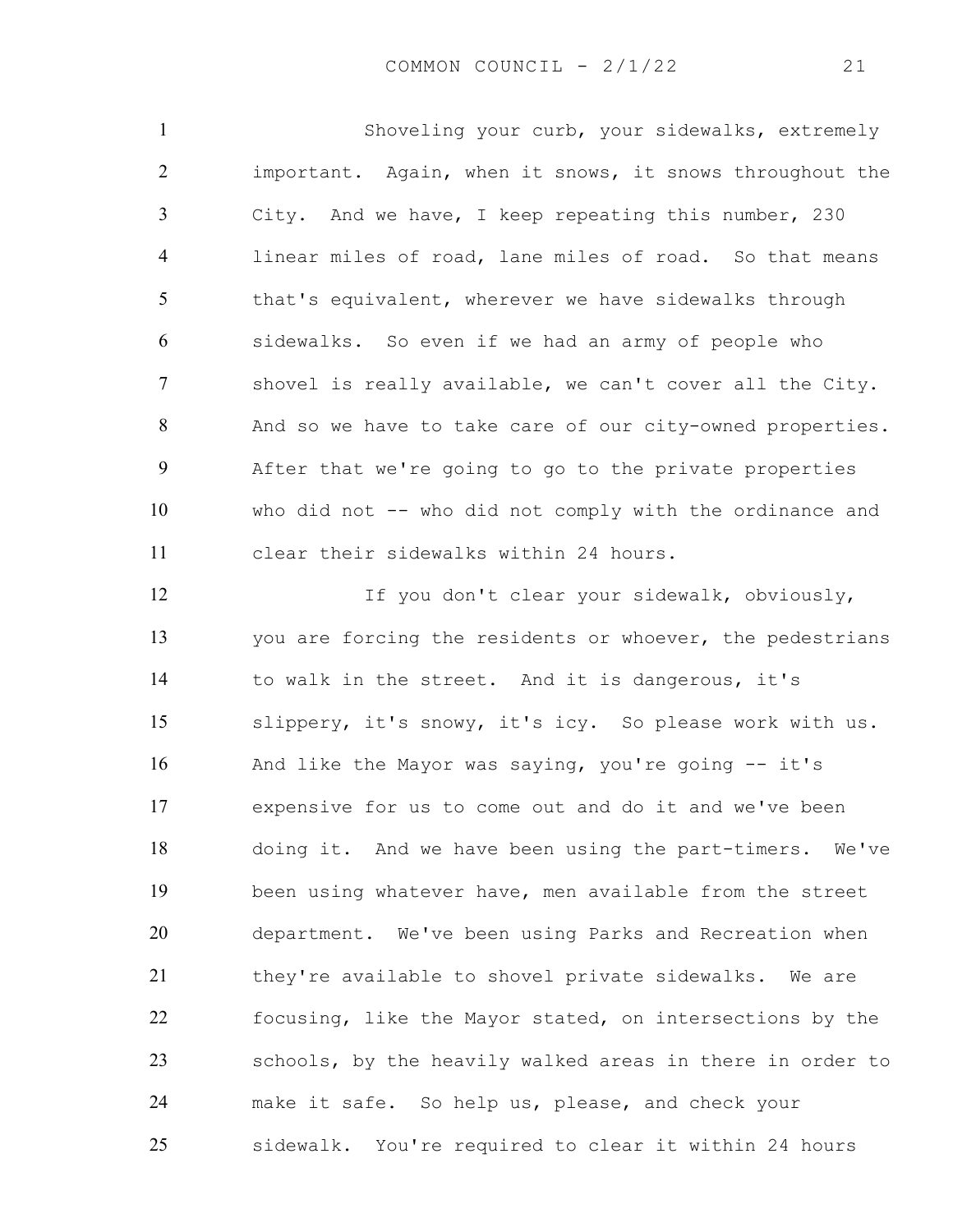after the last snowfall, after the last snowfall is on the ground. So please work with us and make sure you do that. Again, parking off -- off the road.

With regard to O&W, the Mayor is absolutely correct. The -- the engineering work as started. It's moving along. The only thing we did not do is we did not sign the engineering contract with Fusco and C&S because we've been going back and forth to try to establish some benchmarks and there are standards in the industry that we use for the charges. So we shook hands in the Mayor's Office that we agreed that we were going to live with the number, whatever the standard industry is for engineering design. So they submitted to us a package relying on giving us some numbers to review which we are reviewing. I'll be reviewing that hopefully this week. And once we agree on the numbers, then it's up to you guys to accept 17 the contract and the Mayor to sign it.

18 So that's where we are. You have an update on -- that's all. I'm just going to stay with the -- with the snow and ice, please, and help us out. It's going to be -- probably going to be dangerous this Thursday night and Friday, so please try to minimize the travel as much as you can. We understand people have to travel and they have to go places. We understand that. We appreciate that. We're going to make -- try to make the roads as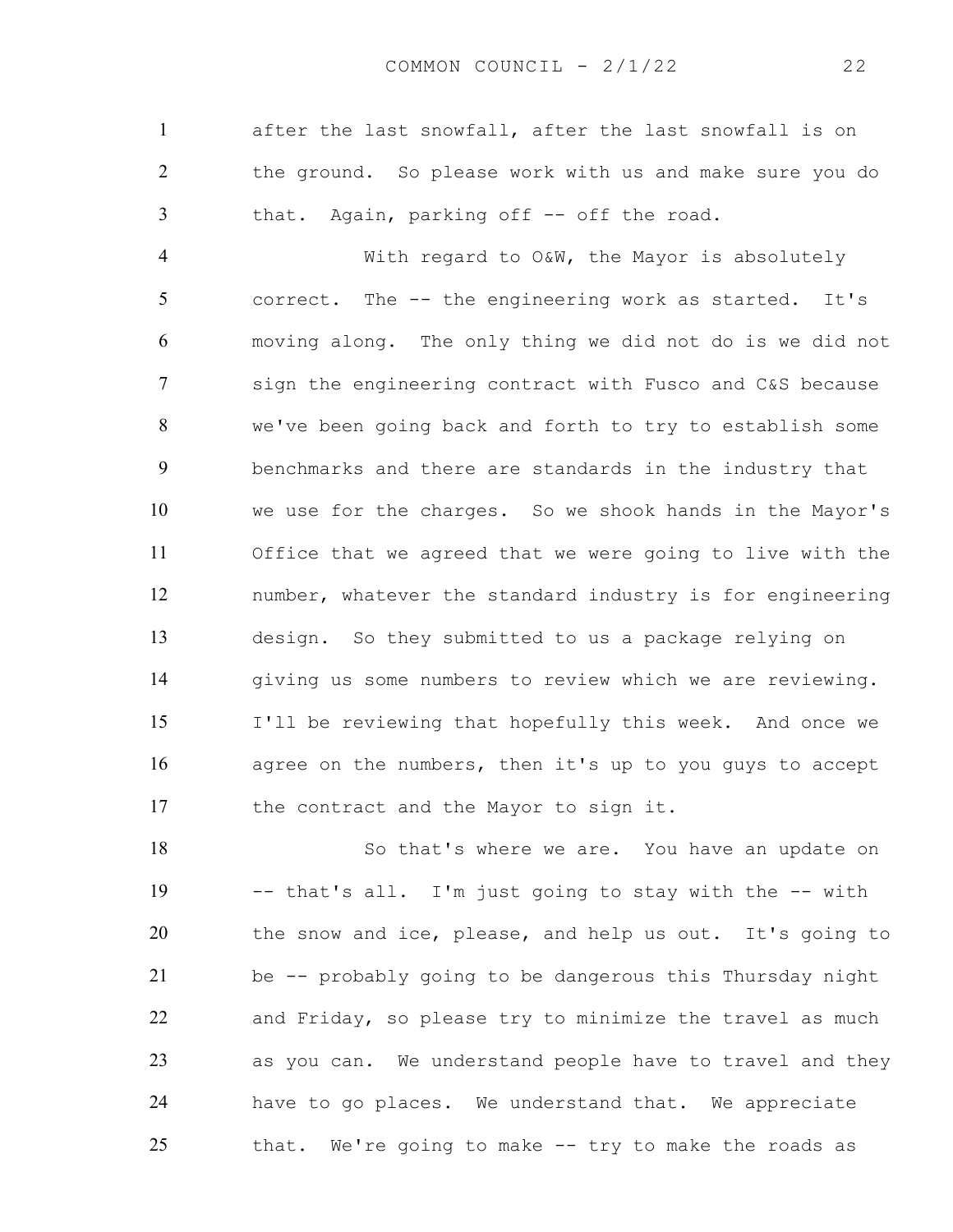safe as possible. Do you have any questions, Alderman? **PRESIDENT RODRIGUES:** Alderman Green. **ALD. GREEN:** Yeah. While you're speaking about 5 the snow and ice, I noticed a lot of people this last time were snow blowing into the street or pulling their cars out and cleaning them off in the street and just leaving it there. They shouldn't be doing that. Correct? **JACOB TAWIL, DPW COMMISSIONER:** Yeah, absolutely. And people pile it in the street and all that stuff. The police, if the police will see them they will ticket them. And if we see them, we have to see them ourselves, so that we can report them. We can be a witness, so we can sign the complaint. But I'm going to take this opportunity too to 17 thank our guys in there. I mean, they've done -- they've done hours after hours after hours. They've done a 19 tremendous job, DPW guys. And -- and with help from the Water Department, Sewer Department, and Parks and Recreation as well in order to be able to cover the City. So I'm very grateful for them for the long hours. And 23 they stay with it and they -- they -- they don't go home until the job and it's taxing on them, but they're doing it. And we're very much -- I very much appreciate that.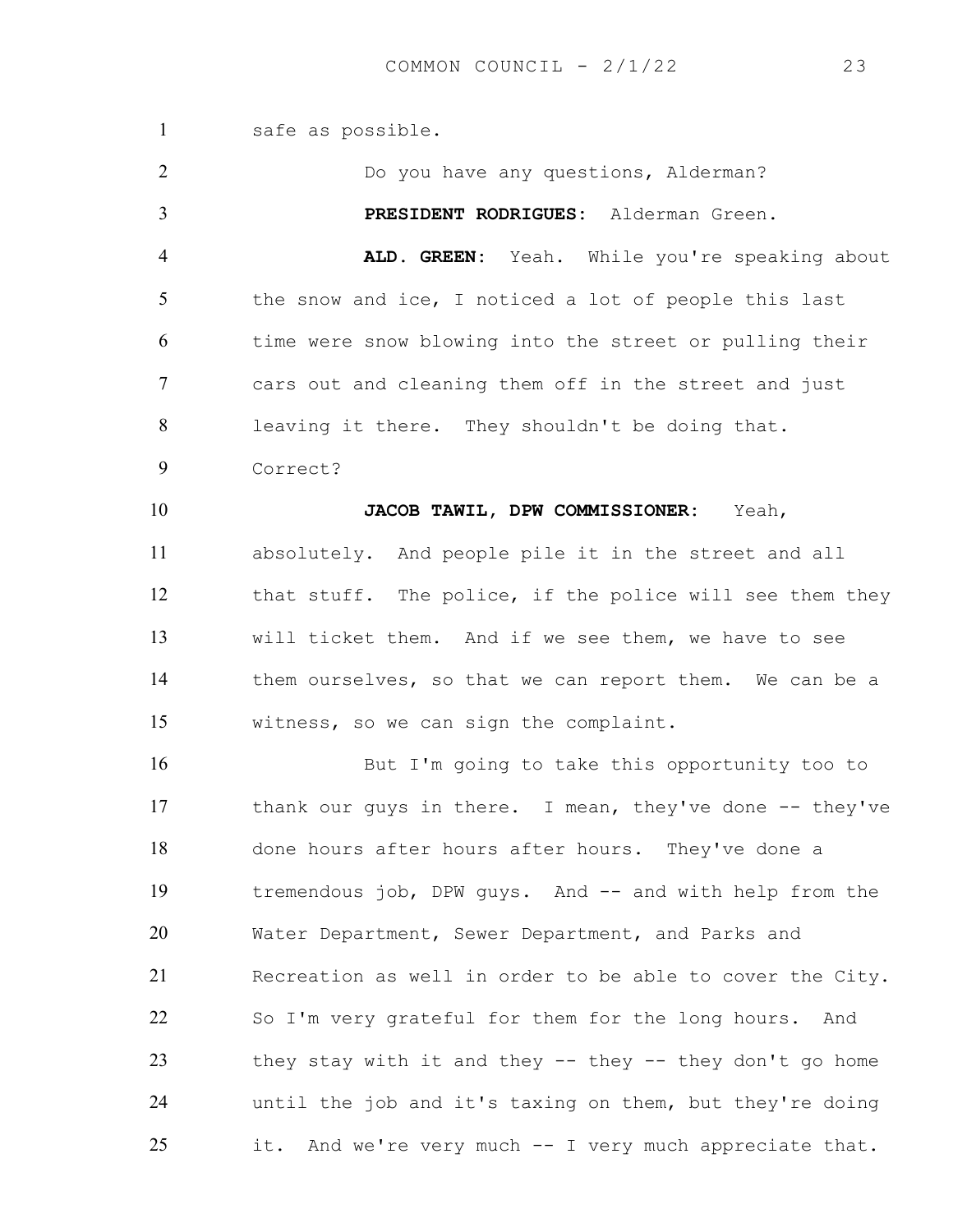**PRESIDENT RODRIGUES:** Alderman Kleiner. **ALD. KLEINER:** Yeah, quickly, Jacob. Quite a few water main breaks, the Water Department has had their hands full. Is it an unusual number, a lot this year or is it  $-$ **JACOB TAWIL, DPW COMMISSIONER:** Yeah. You mean this year? **ALD. KLEINER:** This year, yeah. **JACOB TAWIL, DPW COMMISSIONER:** No. No, we're good. You'll see in the -- in the Mayor's report when he's -- when he does the State of the City, last year was higher than the previous years, but we go from 30 to 15 13 back to 30 back to 15 and  $-$  and so on. **ALD. KLEINER:** Okay. Well, thank you to the Water Department. It's been a lot. Maybe it's just when you get the Nixle reports on them constantly. **JACOB TAWIL, DPW COMMISSIONER:** Absolutely. 18 And our guys they never complain. You know, when -- when it is 20 below zero or whatever the condition is, they go out. Some of them they were plowing because we need to use them for plowing as well. They stop the plowing and 22 they jump in and they repair the water -- the water main break or whatever it takes. So I'm very grateful for the Water Department, Sewer Department, all of them. **ALD. KLEINER:** Thank you.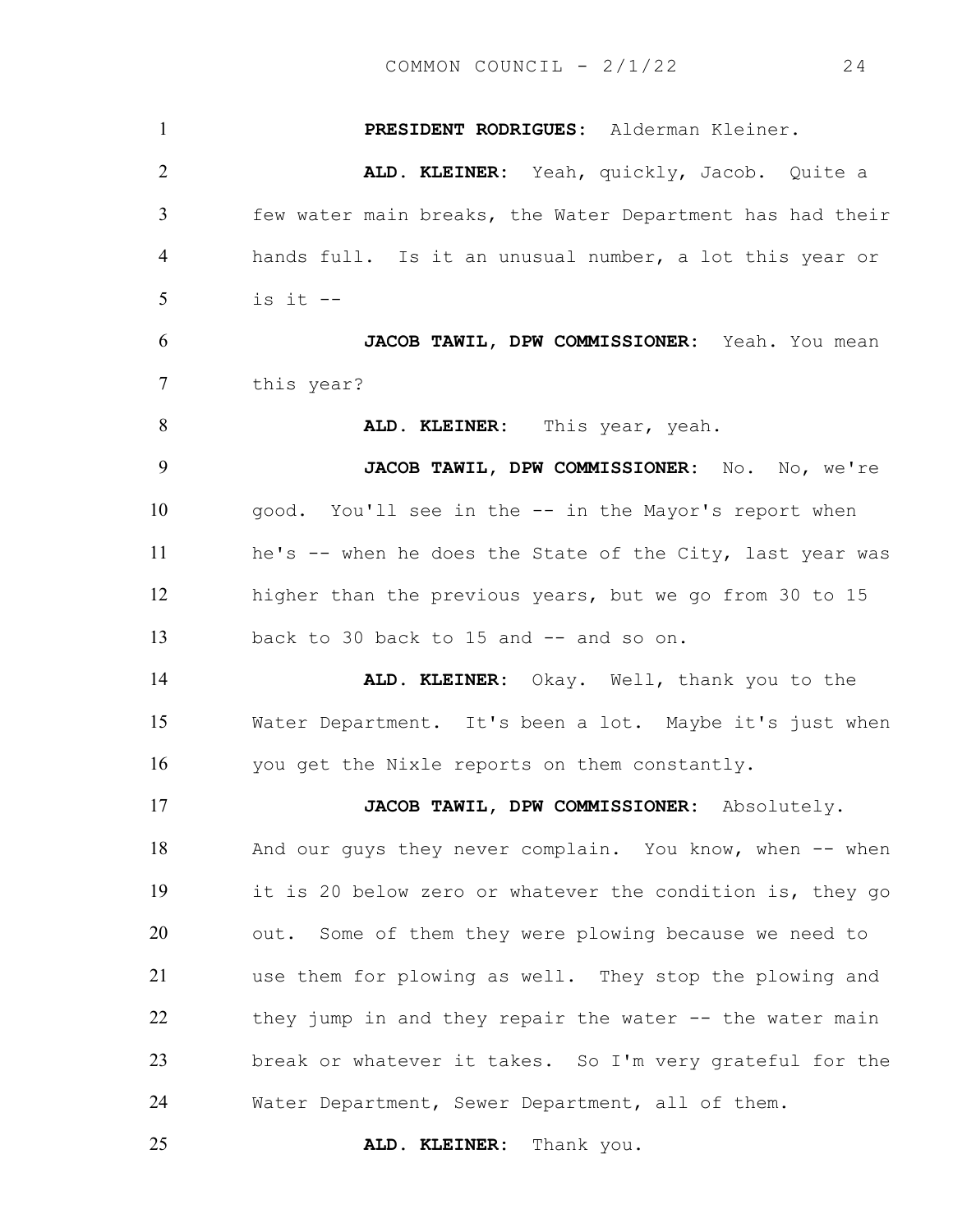**PRESIDENT RODRIGUES:** Anyone else? Thank you, Jacob. **JACOB TAWIL, DPW COMMISSIONER:** Thank you. **PRESIDENT RODRIGUES:** City Clerk. **RICHARD MCCORMACK, CITY CLERK:** Nothing this evening. **PRESIDENT RODRIGUES:** Any questions for Rick? All right. 8. Public Hearings and Grievances. (Nothing this evening.) 9. Petitions and Complaints (Nothing this evening.) 10. Remarks of the Alderman. **PRESIDENT RODRIGUES:** Remarks of Alderman. Alderman Masi. **ALD. MASI:** The Chief brought up the fact that we'll be giving the police officer exam. We'll also, Chief, be giving the bilingual police officer. And we want as many people as possible to get involved in it. As he said, the test will be given on April 9th and it will be at Maple Hill Elementary School. But you'll get that if you apply for it, you'll get it in a letter about a week, week and a half ahead of time and they'll tell you to be there around 8:00. The deadline to file that application is March 7th at noon. We won't accept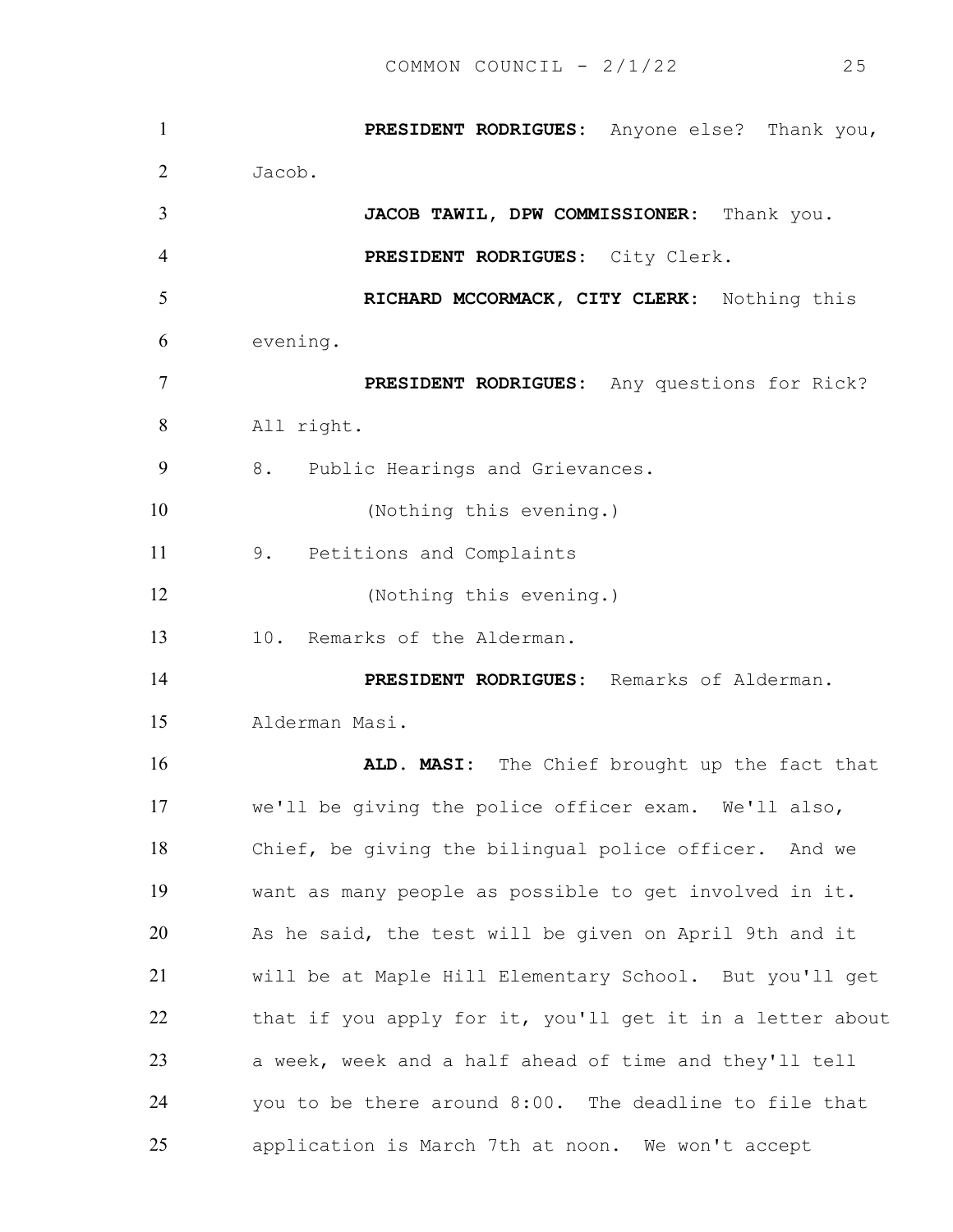anything after that.

Now, the State hasn't put out the scopes yet. You can start filling out the application and then when we put out the announcement, there will be scopes on it and it will tell you what the minimum qualifications. So be sure you meet the minimum qualifications before you actually send in that \$40 and the application. I'm hoping by the end of this week the State will get back to us with the scopes and we'll put the announcement out as soon as possible. But you really don't have to wait to get it. You know that when the test is going to be, you know what the deadline is. And we'll be repeating this and it will be on our webpage.

Now, there is one difference with this exam this year than we've ever had before. And it will be on 16 the application or, excuse me, on the announcement. But I want people to be clear with this. If you took the police officer or bilingual police officer exam this past September anywhere in New York State, we did not give it, so, obviously, you didn't take a Middletown one. But if you took that exam anywhere in New York State, you can apply for our test, submit the application, submit your 23 \$40. You will not be coming in to actually take the 24 test. You will be given the score that you obtained in wherever, whatever municipality you took it in September.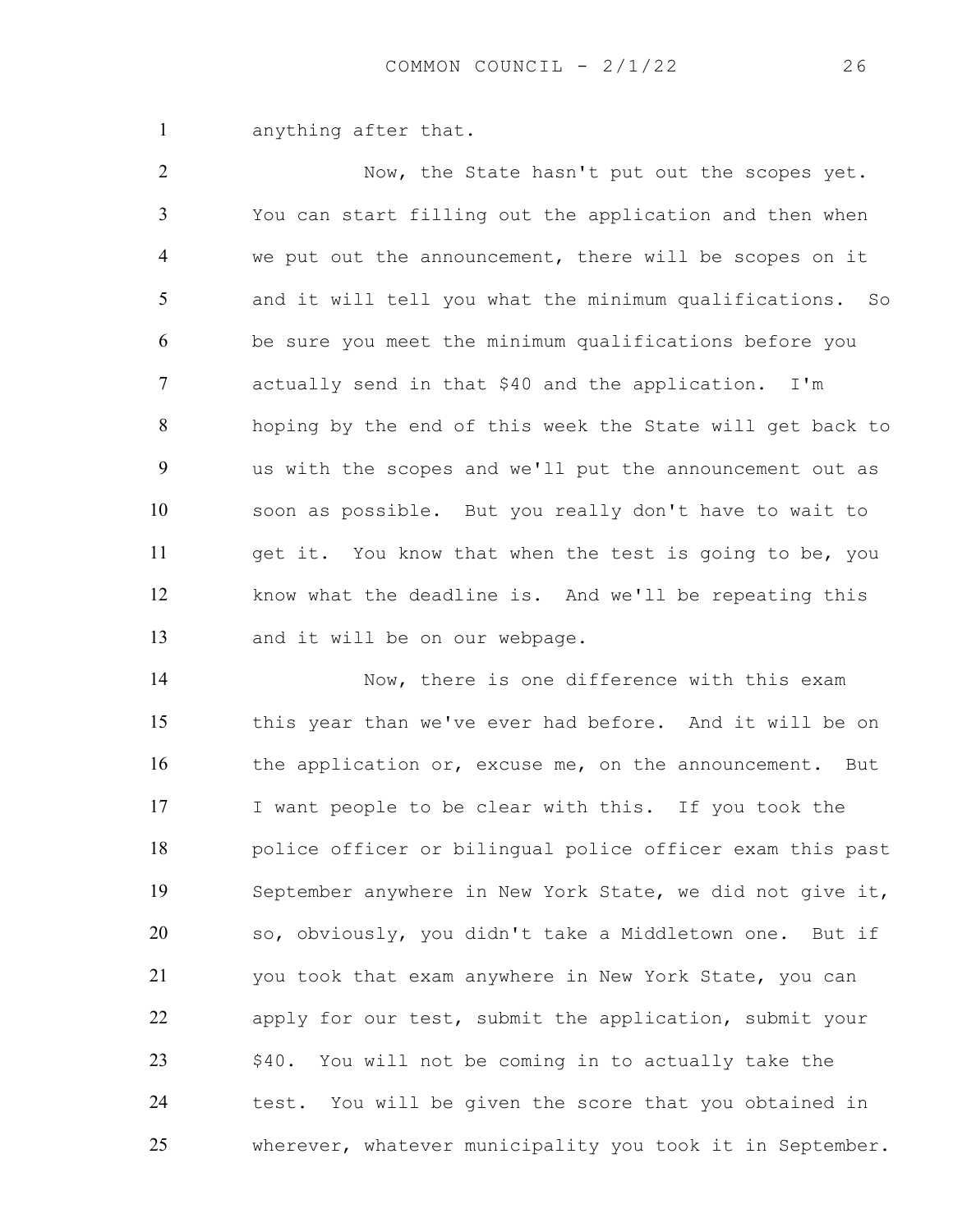So it, like I said, it will be on the announcement, but that's something that's -- that hasn't been done before and I want people to be aware. Just because -- if you took it in September and you want to go down our list, all you have to do is apply, send in the \$40 and we'll integrate that score into the final scores.

**Like I say, I'm hoping by the end of this week** 8 the announcements will be on and you can actually complete the application and send it in. But you know the dates now. Good luck. And please tell everyone, your friends, family that we are giving the exam. We would like as many people to take it as possible. And good luck.

#### **PRESIDENT RODRIGUES:** Alderman Witt.

**ALD. WITT:** Thank you very much. I just -- I want to share something that the Recreation and Parks Department is doing. Obviously, I was not on the Council last summer, but it was my understanding that we had serious staffing issues regarding lifeguards which affected our ability to have our pools open. Please correct me if I'm wrong on that. But there is a save the date, the City of Middletown Recreation and Parks Department will be offering a -- I just lost it, I'm sorry -- full certification Red Cross Lifeguard class for free to anyone who will contract to work the summer of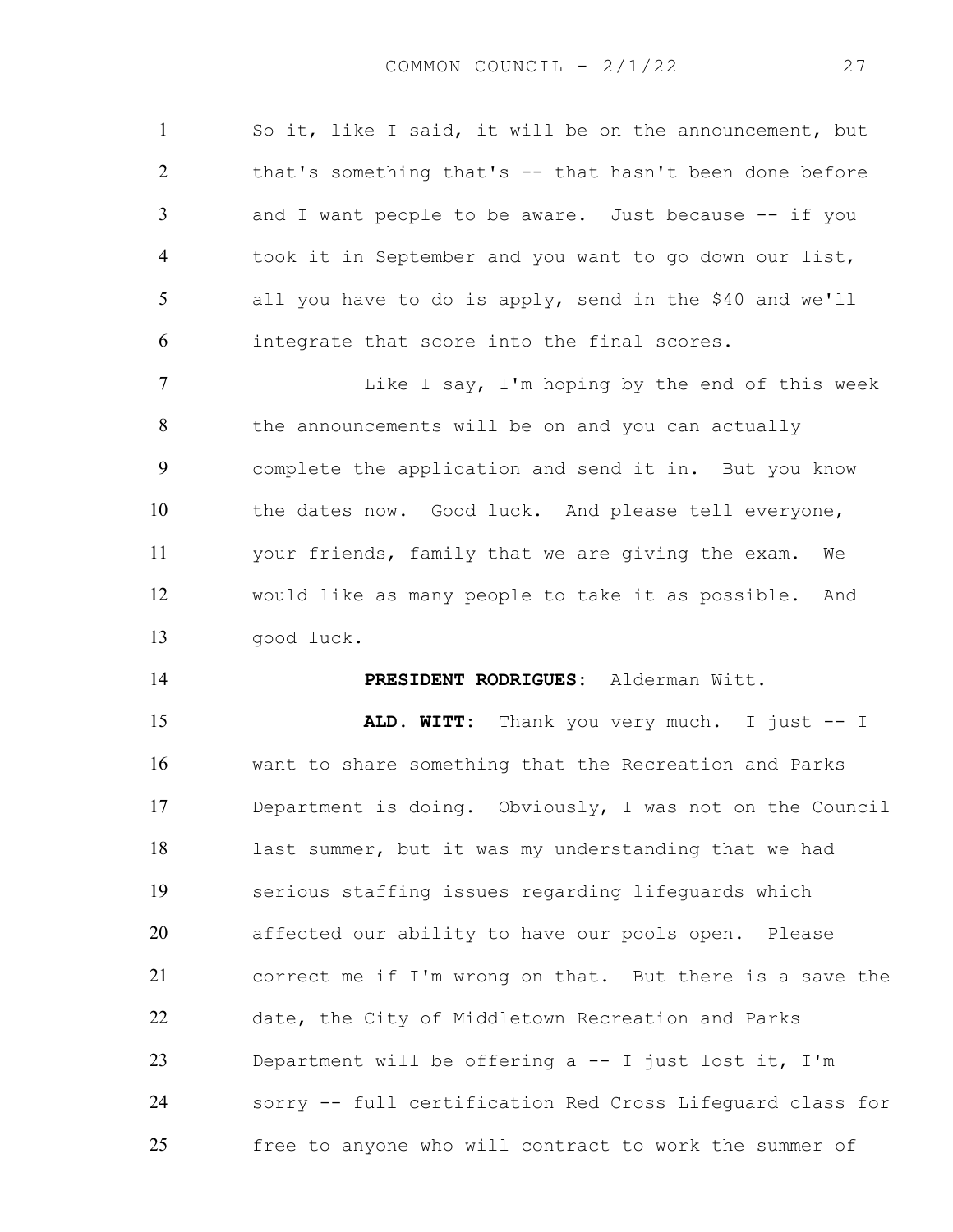2022 for the Recreation and Parks Department. It will be Saturday, March 12th and Saturday, March 19th at Middletown High School. So for more registration -- more information will follow or you can call 346-4180. So that's certainly something to consider for people looking for summer employment.

7 The second thing is prior to me taking office, but after the election, I spoke with Alderman Masi about the idea of having Ward meetings, constituent meetings for the 1st Ward. And he had mentioned to me he was very supportive of the idea. Had mentioned that he actually had started them many years ago and they had attendance had dwindled to the point where it wasn't worth really having them anymore. So we're going to give it another shot, a few years later. And I've already spoken with Mr. McCormick. And I think -- and Mr. Masi also recommended starting in March. So we're sort of waiting 18 to see what the world looks like, but we'll -- we'll get back to you with more details. So, folks in the 1st Ward, please consider joining us. I'd like to have them here. It's -- it's a good thing and it gives you a chance to -- get a chance to known your neighbors a little bit, know us. And I did it for four years with Gerry. And it was -- it was good. It wasn't just people showing up complaining. I mean, it was a lot of good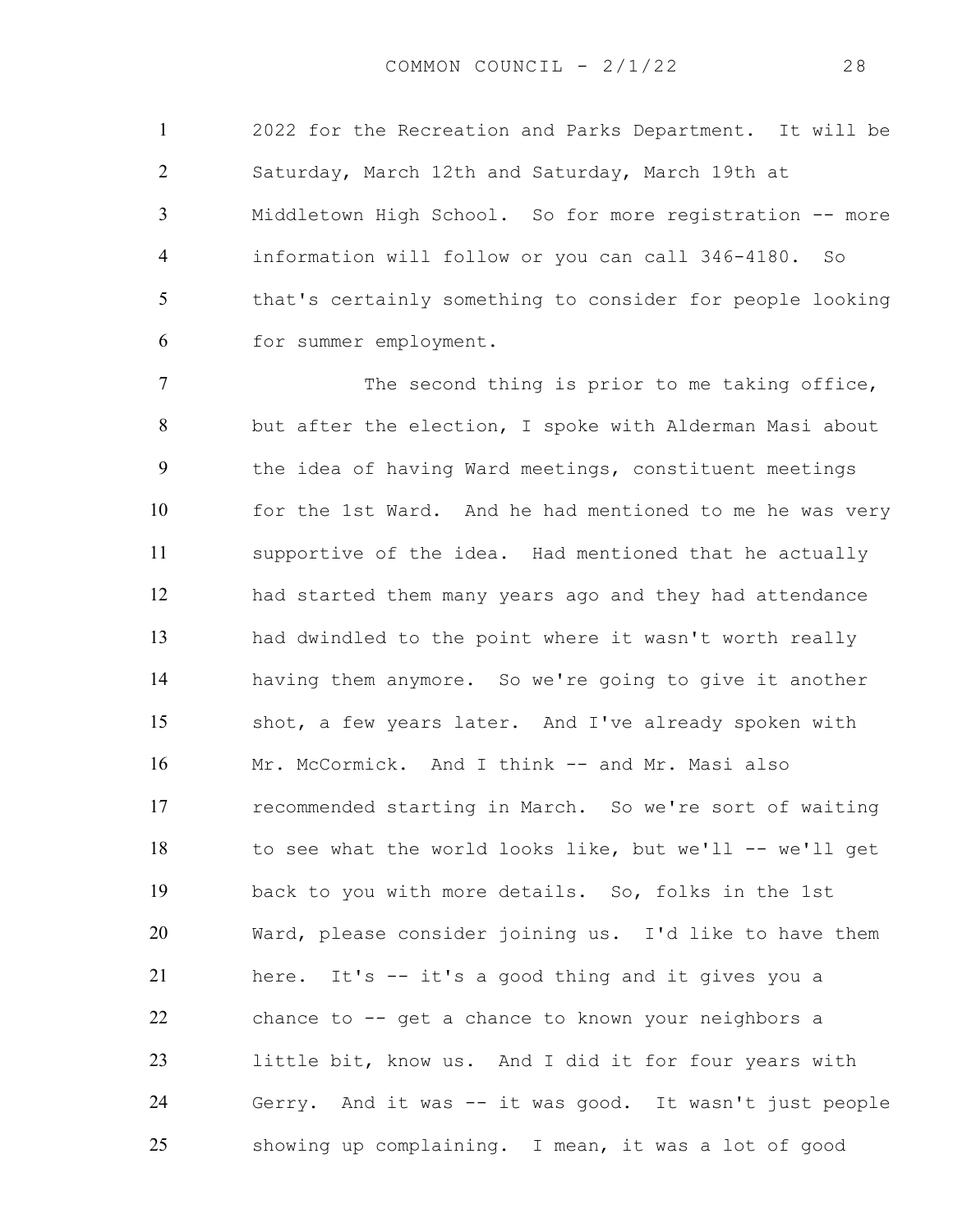discussion. And -- and people are entitled to complain, don't get me wrong. But it was -- it was a very good atmosphere and it was very positive. And I'm looking forward to bringing that to the 1st Ward. So thank you very much.

**ALD. GREEN:** Thank you very much. Yes, speaking of board meetings, Alderman Kleiner and I will be starting again in March. We decided with the -- with the cold, the weather changes here and there and as well as the current COVID numbers we'll skip February again. 11 But if you do, anyone in our Ward who has any concerns, please feel free to reach out to us, we're always available for you.

14 There is a forecast for some snow and ice. So, again, please just be cautious when driving in that and clear your sidewalks. Don't throw anything in the street. We -- we went through all that with DPW Commissioner, but it's important to reiterate because it is a safety concern for everyone.

And, also, lastly, it is the lunar New Year. And I know we have a few people who celebrate the Chinese New Year in the City now. And just a happy Lunar New Year to everything . Thank you.

**PRESIDENT RODRIGUES:** Alderman Kleiner. **ALD. KLEINER:** Yeah, that was on the top of my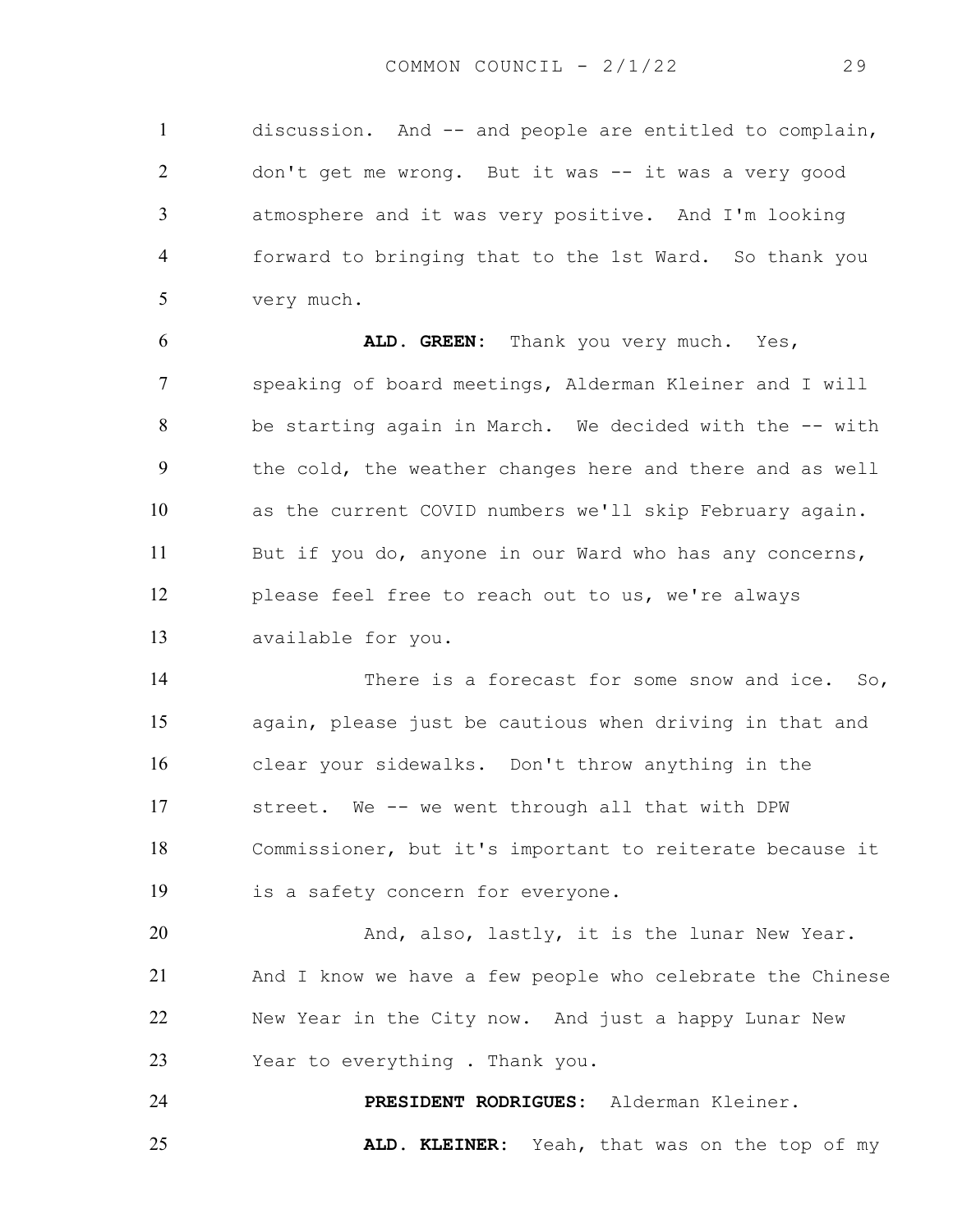list was Happy Lunar New Year. It's the year 4720 on the Lunar New Year calendar so. We do have a substantial Asian community and that we wish them a happy, happy celebration and a happy year. 5 And tomorrow is Groundhog Day again. I wish you a happy Ground Hog Day. **MALE SPEAKER: (**Inaudible) see his shadow. **ALD. KLEINER:** I do believe there will be shadows. And I don't need the groundhog to tell me we've got a lot more winter left so. COVID numbers, I think we were up to 886,000 deaths this year so far. I mean, you know, total in the country, not this year, but since the beginning of the pandemic. So it's -- I'm hearing some competition. So it's something we still take very seriously. You know, when you're stilling have 2,000 deaths a day, it's -- it's serious. And, hopefully, we're getting smarter about it, most of us. So I do have a lot of updates to ask about, you know, the -- well, just I did ask about the O&W. We'll have updates, I'm sure, on the courthouse and the psych center and the farmers market. Heritage Trail we mentioned. Amy's Kitchen and what's going on with -- I know the Emporium is closing. 25 And then we have proposal Wednesday, be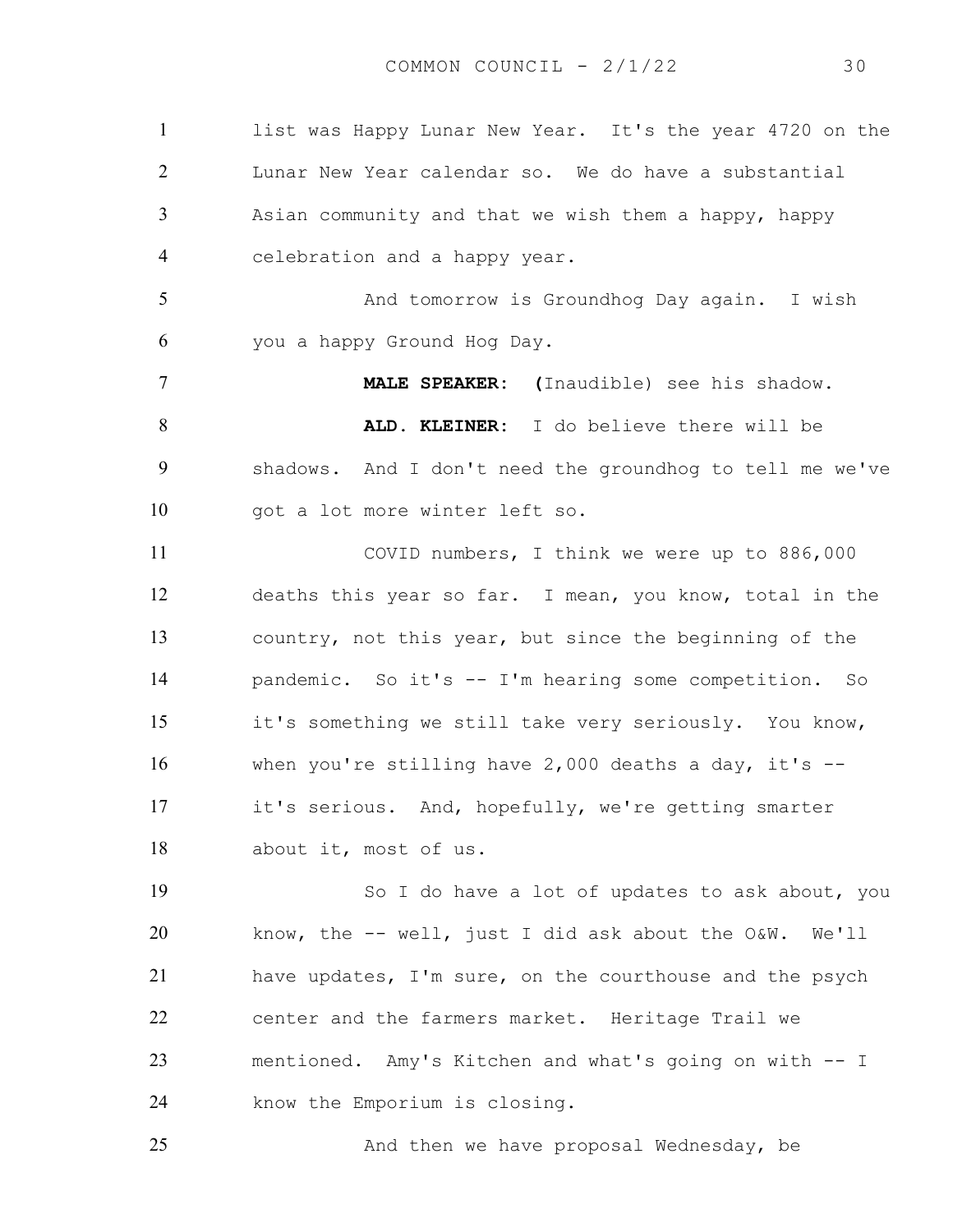tomorrow at the Planning Board for two new hotels on -- right off of James Kelly Way, so talking about that intersection where down Wawayanda is looking to put in for warehouses and a transfer station and God knows what else. We'll be finding out, but I'm glad we're going to have help in understanding just what they are doing so. I'll also be asking about, again, Davidge Park and some 8 safe walking areas along Frank Shorter Way. And we'll be looking forward to the Mayor's State of the City. And, please tune in for that. Thank you. **PRESIDENT RODRIGUES:** Alderman Ramkissoon. **ALD. RAMKISSOON:** Good evening. Good evening. Ward meetings, we -- our 3rd Ward had our meeting last week. And it's -- Jacob made a good point about -- and the Chief about overnight parking and parking during snow because it was one of our main issues of the evening from residents was their frustration with how that affects the quality of their street with the plows. There was some issues there. A car was parked, the plows had to go around. Now, that person in front of their home it's a disaster and they -- they have to clean it up themselves. So it's just -- please be respectful of the men and women who work to keep our streets clean and safe and do the right thing and move those cars. If you want your reminder, sign up for Nixle and you'll get your text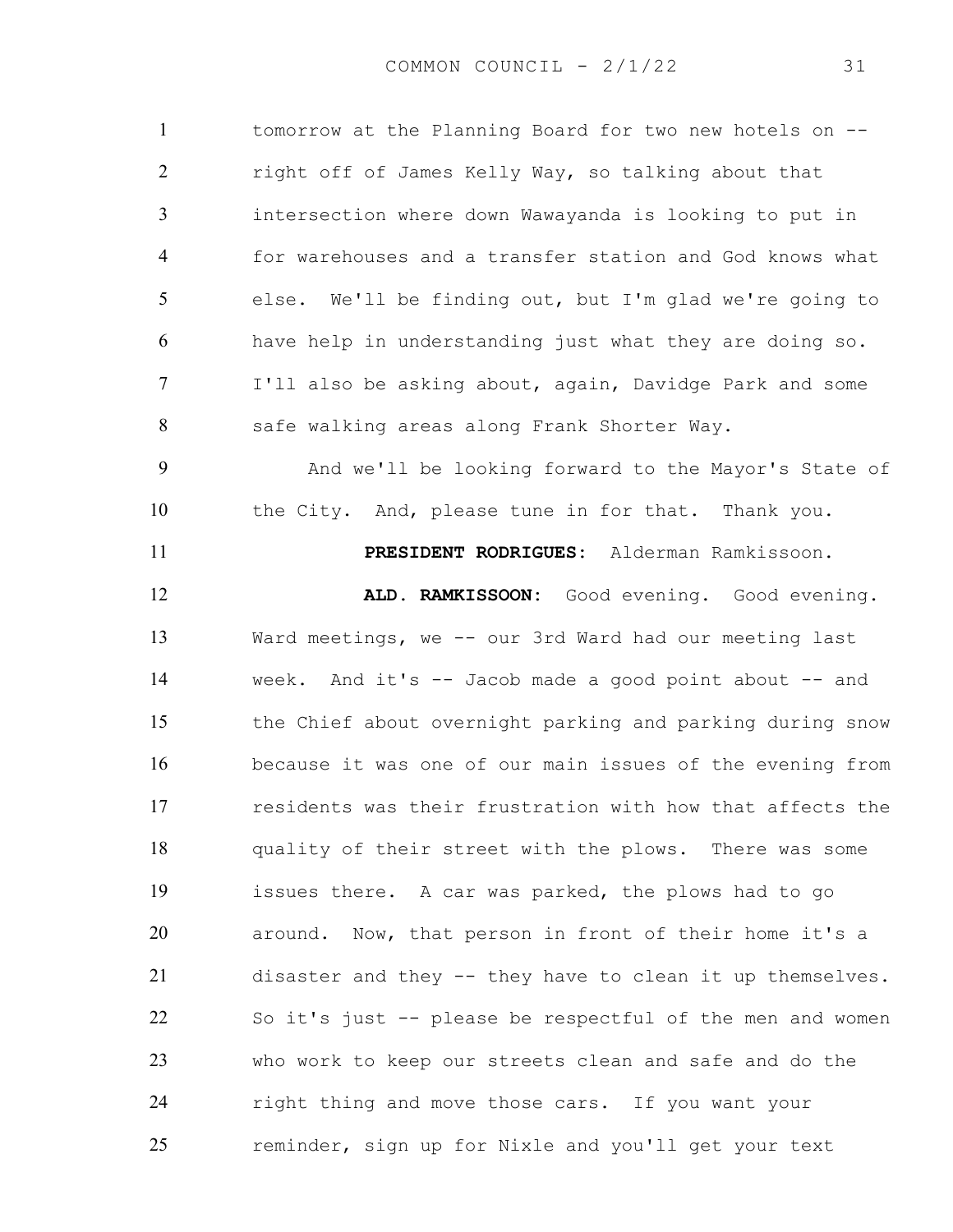message to remind you to get your car off the street because we're having snow. So here's your reminder for this weekend, be prepared to not be on the street. That being said, DPW, you do an amazing job of keeping our streets clear, because the minute you leave 6 the City of Middletown, it's quite obvious that you have left the City of Middletown. So, just a big shout out to all those guys and the hard work that they do. And that's all I have tonight. Thanks. **PRESIDENT RODRIGUES:** Alderman Johnson. **ALD. JOHNSON:** Thank you so much. Mayor, I'm not sure how many cubic centimeters constitute a big stink, but as soon as I find out I'll get back to you. Thank you. 15 DPW, I think Middletown residents, as my colleague has said, we are routinely treated to -- to pavement when we wake up every morning, so thank you all for doing that. Ice rink moving along. Congratulations, we appreciate it. If it comes to the Zamboni I volunteer to drive it. Thank you. O&W moving forward. Congratulations to all. Heritage Trail, ribbon cutting, from your mouth to God's ears, Legislator. It will be an exciting day when it comes.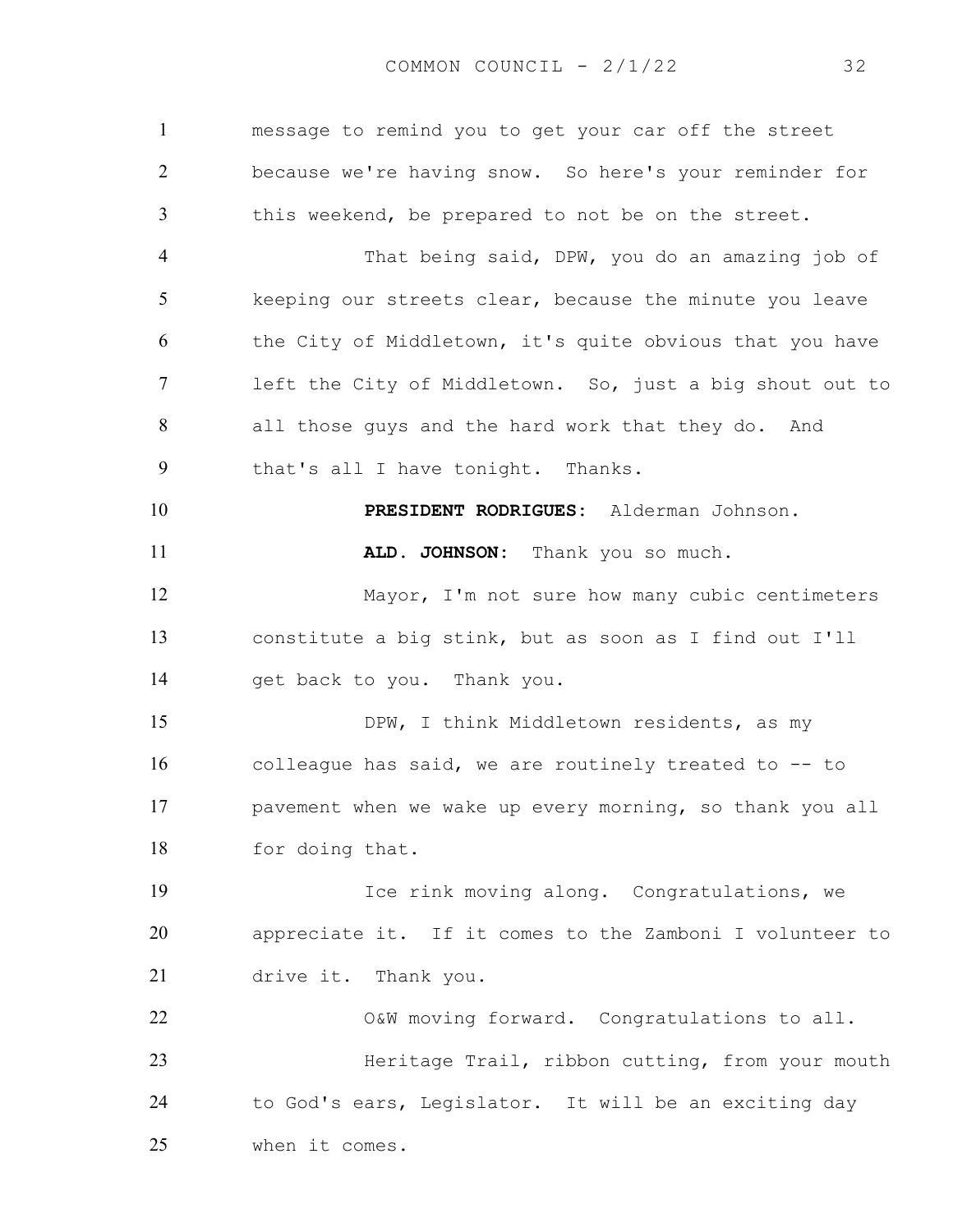Dolson Town, Mr. Mayor, thanks for being ahead 2 of the curve on that.

3 And, lastly, most of you, if not all, have been contacted by a resident of 3rd Ward who is asking us to consider acknowledgment of a former director of senior center/Mulberry House. I spoke with her yesterday. I have been led to believe this will fall under the auspices of my committee and I will schedule that conversation in a timely manner. Thank you. **PRESIDENT RODRIGUES:** Alderman Jean-Francois. **ALD. JEAN-FRANCOIS**: Yes. Thank you. Good evening. I have to say the City invests a lot of money in all the capital project that we have going on. And I had the opportunity with -- to visit all the capital project with the Commissioner of DPW. And I really have to say I got -- I've been very impressed with the progress that's taken place. And it's a job well done. You know, kudos to all the Department of DPW and you, Commissioner. And -- and we see where our money is going because we, you know, we spend a lot of money and you 21 guys are doing a great job.

22 And also, secondly, Chairman Joe Sierra, it's good to see you because every time you come here you always have good news for us. Thank you for the report on the sales tax and also the Heritage Trails coming to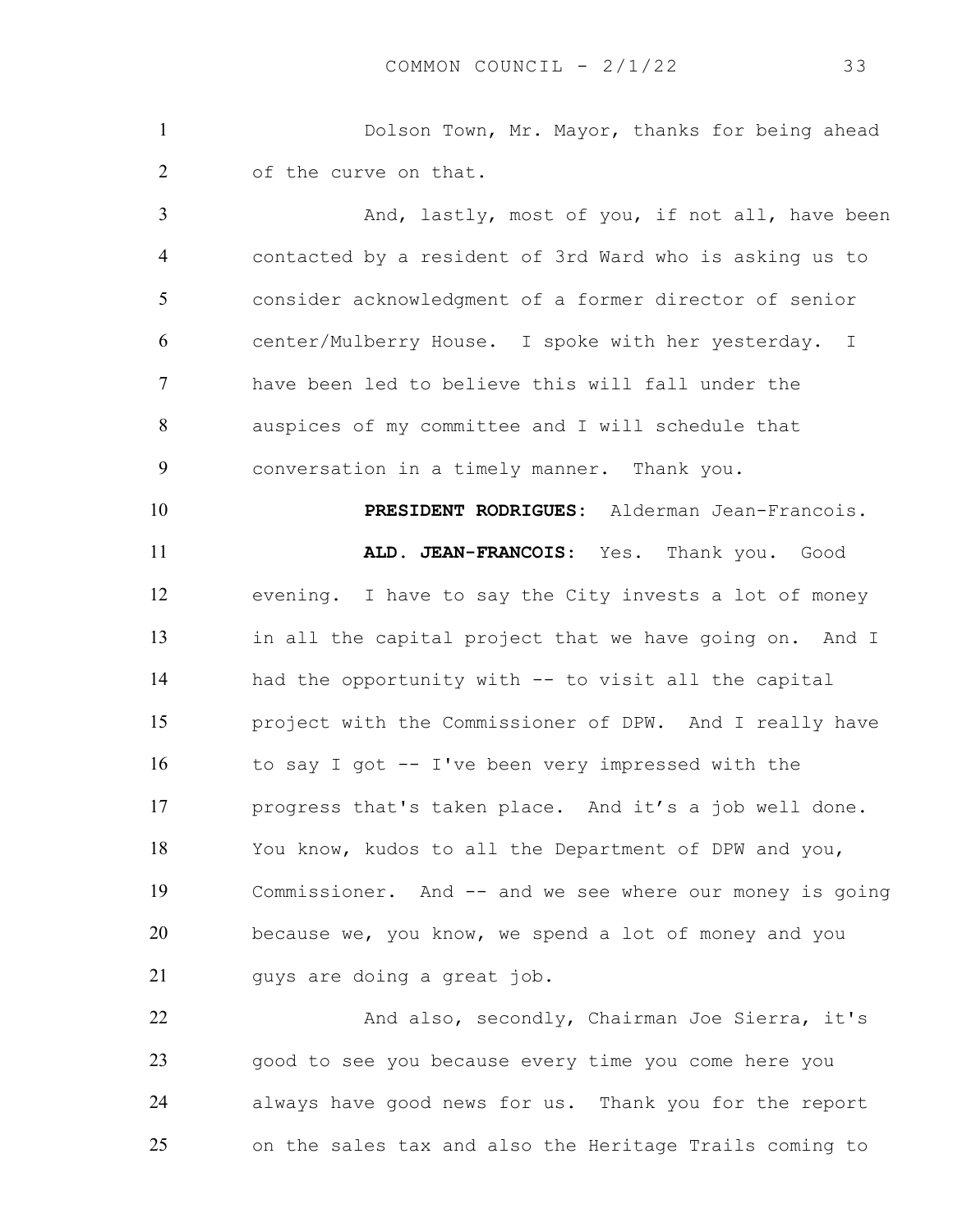fruition. And -- and, again, thank you for all you do, appreciate that.

DPW, job well done. You know, Street Department, Sanitation Department, I mean, it's one thing with the City of Middletown, when you get up in the morning after a snowstorm, you're guarantee the street is going to be clean. And that's what we've been doing for many, many years. Thank you.

**ALD. TOBIN:** Don't have much left after everybody, but just kidding. I'd also like to thank Legislator Sierra for the good news. I can't wait to get on the rail trail. It seems like construction used to halt in the winter, but now we're actually working 15 through it, so that's -- that's good news.

**PRESIDENT RODRIGUES:** Alderman Tobin.

You know, I'd also thank the Mayor. The testing is a very important part of combatting COVID. And I'm glad that they've become more affordable and more accessible.

And, Alderman Kleiner, I thought you'd mention first day of Black History Month is today actually. And I think Monhagen had a trivia night.

23 And that's it. I just look forward to the State of the City and hearing about what's going on in -- for the future of the City. Can't wait. Thanks.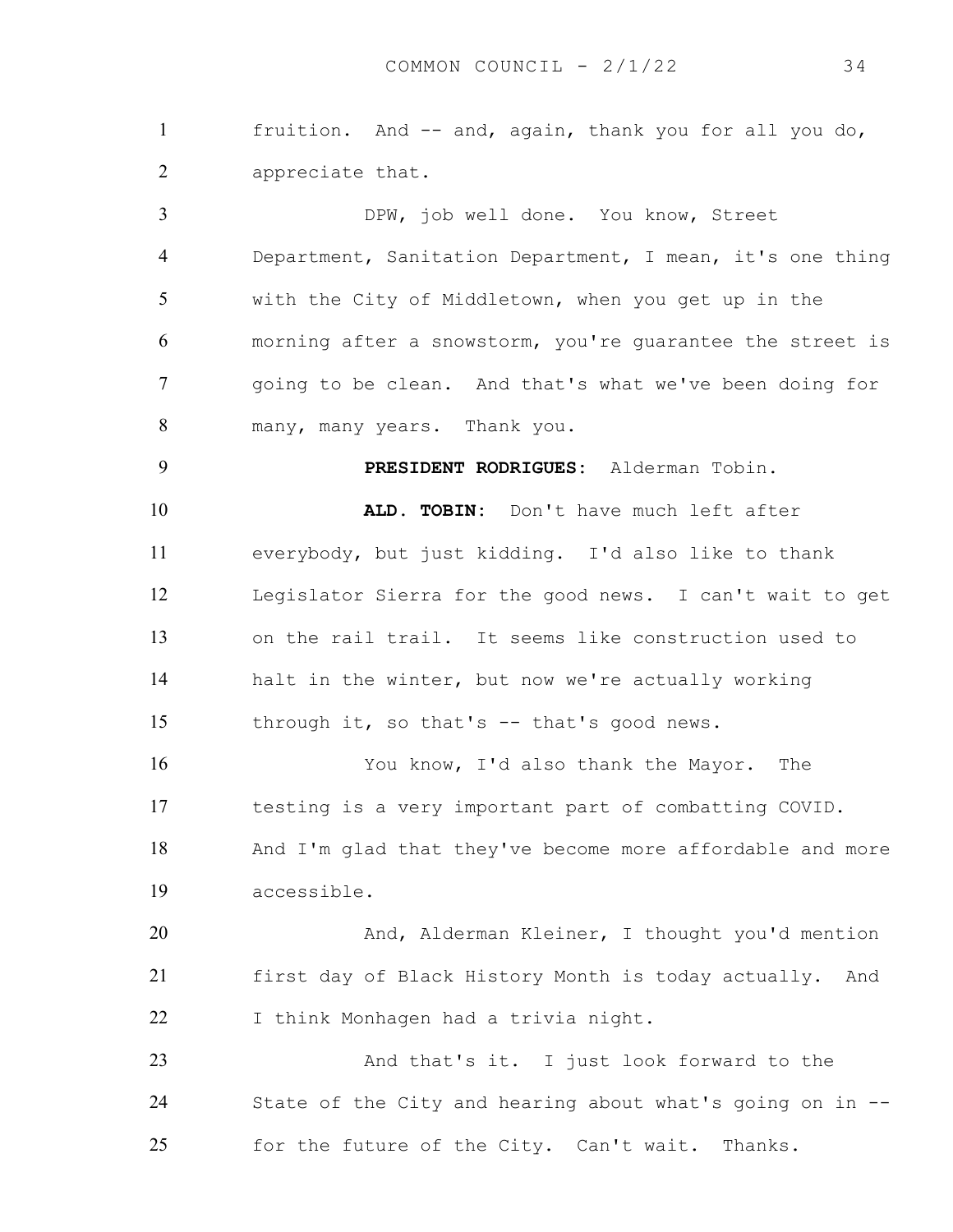**PRESIDENT RODRIGUES:** New business. 12. New Business. **COUNCIL CLERK:** Good evening. We have a resolution sponsored by Alderman Tobin authorizing non-contributory health plans for non-union City of Middletown officers and employees. **PRESIDENT RODRIGUES:** Resolution sponsored by Alderman Tobin, seconded by Alderman Masi. Any discussion? Roll. 10 Roll Call: Ayes: Tobin, Jean-Francois, Johnson, Ramkissoon, Kleiner, Green, Witt, Masi, President Rodrigues. Motion carried. **COUNCIL CLERK:** We have a resolution sponsored by Alderman Masi accepting a \$45,000 grant for the Middletown Police Department. **PRESIDENT RODRIGUES:** Resolution sponsored by Alderman Masi, seconded by Alderman Green. Any discussion? Roll. Roll Call: Ayes: Tobin, Jean-Francois, Johnson, Ramkissoon, Kleiner, Green, Witt, Masi, President Rodrigues. Motion carries. **COUNCIL CLERK:** We have a resolution sponsored by Alderman Jean-Francois authorizing the Treasurer to transfer \$128,563.78 from ARPA Funds into the Special Items COVID costs.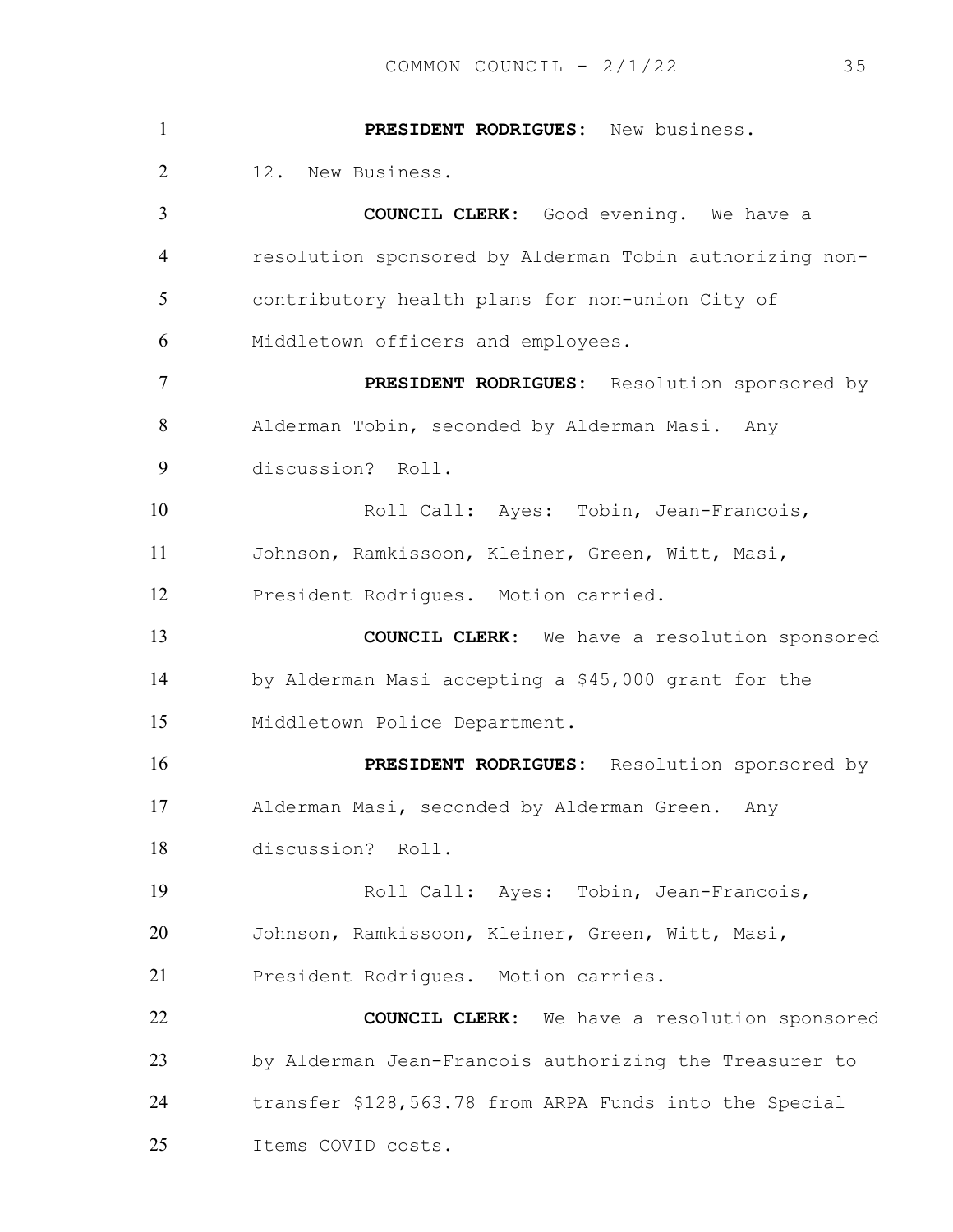**PRESIDENT RODRIGUES:** Resolution sponsored by Alderman Jean-Francois, seconded by Alderman Johnson. Any discussion? Roll. Roll Call: Ayes: Tobin, Jean-Francois, Johnson, Ramkissoon, Kleiner, Green, Witt, Masi, President Rodrigues. Resolution carries. **COUNCIL CLERK:** We have a resolution sponsored by Alderman Witt authorizing a workers' compensation settlement. **PRESIDENT RODRIGUES:** Resolution sponsored by Alderman Witt, seconded by Alderman Masi. Any discussion? Roll. Roll Call: Ayes: Tobin, Jean-Francois, Johnson, Ramkissoon, Kleiner, Green, Witt, Masi, President Rodrigues. Resolution carries. **COUNCIL CLERK:** We have a resolution sponsored by Alderman Kleiner to authorize the City Clerk's Office to issue hunting and fishing licenses. **PRESIDENT RODRIGUES:** Resolution sponsored by Alderman Kleiner, seconded by Alderman Green. Any discussion? Roll. Roll Call: Ayes: Tobin, Jean-Francois, Johnson, Ramkissoon, Kleiner, Green, Witt, Masi, President Rodrigues. Resolution carries. **COUNCIL CLERK:** We have a resolution sponsored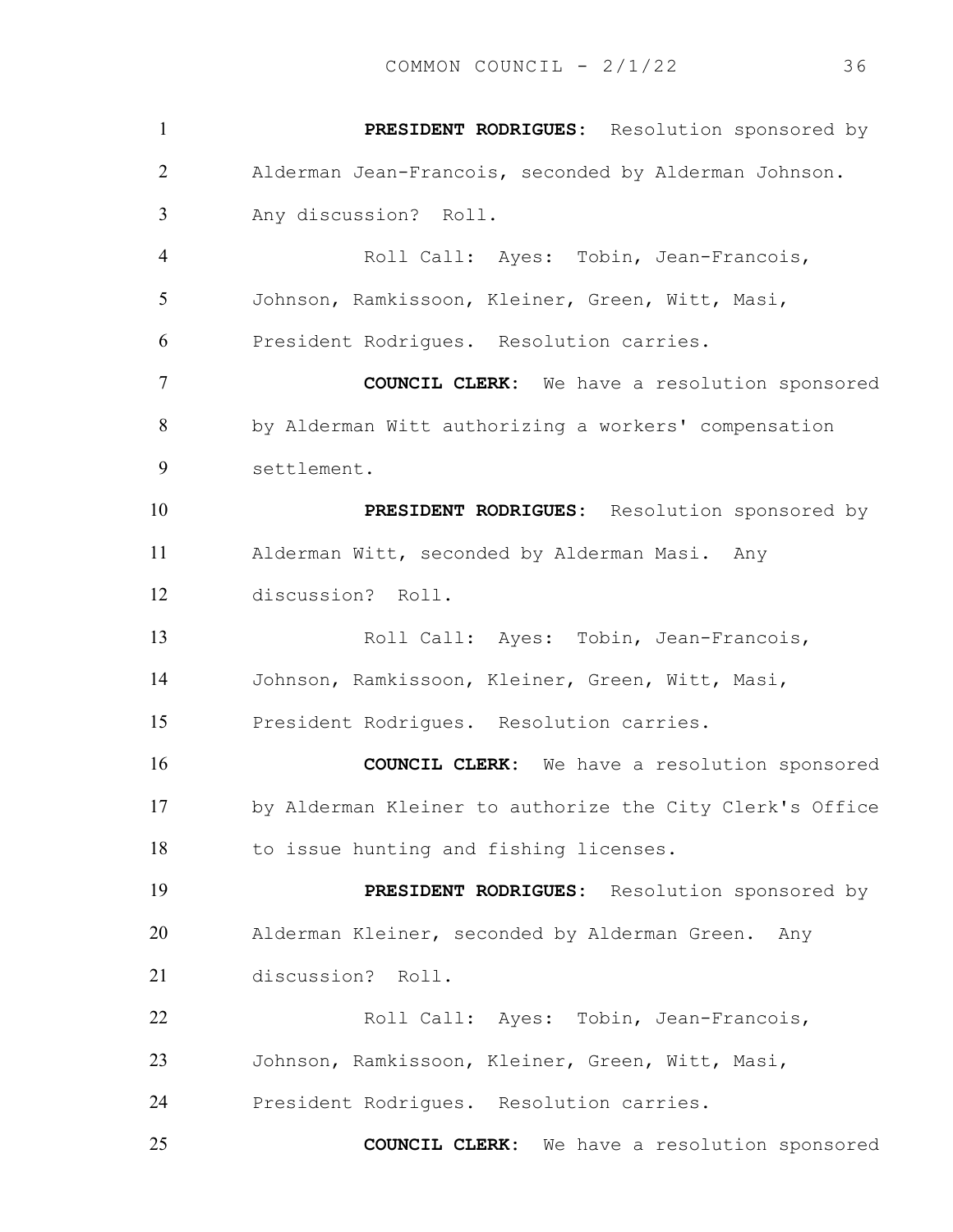by Ramkissoon authorizing the Treasurer to transfer \$1,331.12 in the Capital Improvement Budget for the East Main to Orchard Pathway Project. **PRESIDENT RODRIGUES:** Resolution sponsored by Alderman Ramkissoon, seconded by Alderman Johnson. Any discussion? Roll. Roll Call: Ayes: Tobin, Jean-Francois, Johnson, Ramkissoon, Kleiner, Green, Witt, Masi, 9 President Rodriques. Carries. **COUNCIL CLERK:** Resolution sponsored by Alderman Green authorizing the Treasurer -- the Treasurer to transfer \$4,300 in Capital Improvement Budget for the Green Infrastructure Project. **PRESIDENT RODRIGUES:** Resolution sponsored by Alderman Green, seconded by Alderman Ramkissoon. Any discussion? Roll. Roll Call: Ayes: Tobin, Jean-Francois, Johnson, Ramkissoon, Kleiner, Green, Witt, Masi, President Rodrigues. Carries. **COUNCIL CLERK:** Resolution sponsored by Alderman Jean-Francois declaring two DPW vehicles as surplus. **PRESIDENT RODRIGUES:** Resolution sponsored by Alderman Jean-Francois, seconded by Alderman Masi. Any discussion?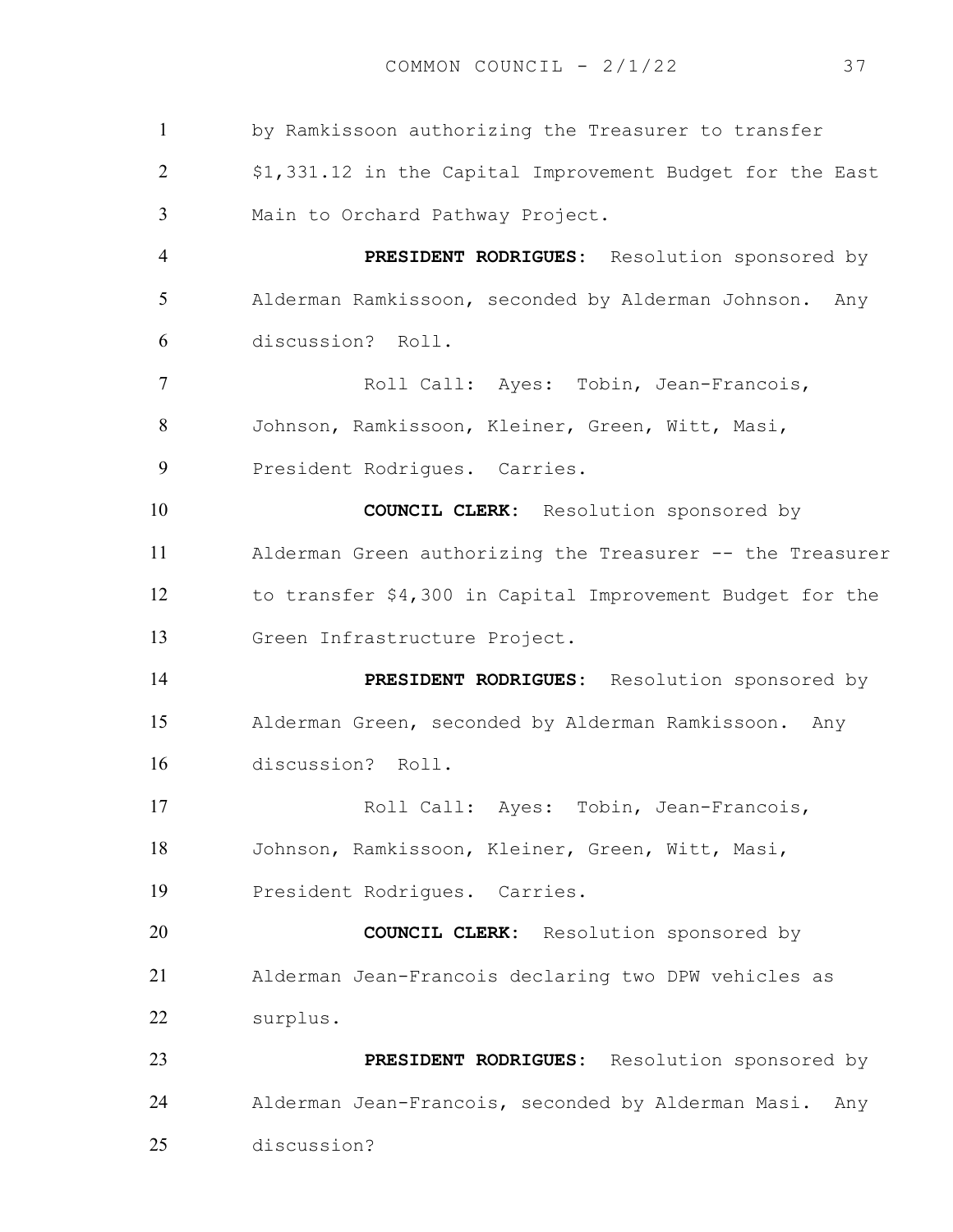1 Jacob, this is the -- the garbage truck? **JACOB TAWIL, DPW SUPERVISOR:** Yes, that's the garbage truck and the excavator, the wheel excavator both of which have been replaced with the new vehicles. **PRESIDENT RODRIGUES:** Thank you. Roll Roll Call: Ayes: Tobin, Jean-Francois, Johnson, Ramkissoon, Kleiner, Green, Witt, Masi, President Rodrigues. Resolution carries. **COUNCIL CLERK:** Resolution sponsored by Alderman Masi authorizing the Treasurer to transfer \$5,000 from ARPA funds into DPW contractual services. **PRESIDENT RODRIGUES:** Resolution sponsored by Alderman Masi, seconded by Alderman Green. Any discussion? Roll. Roll Call: Ayes: Tobin, Jean-Francois, Johnson, Ramkissoon, Kleiner, Green, Witt, Masi, President Rodrigues. Resolution carries. **COUNCIL CLERK:** We have a resolution sponsored by Alderman Tobin authorizing the Treasurer to transfer \$25,000 from the General Fund for engineering work by CDM Smith. **PRESIDENT RODRIGUES:** Resolution sponsored by Alderman Tobin, seconded by Alderman Johnson. Any discussion? Roll. Roll Call: Ayes: Tobin, Jean-Francois,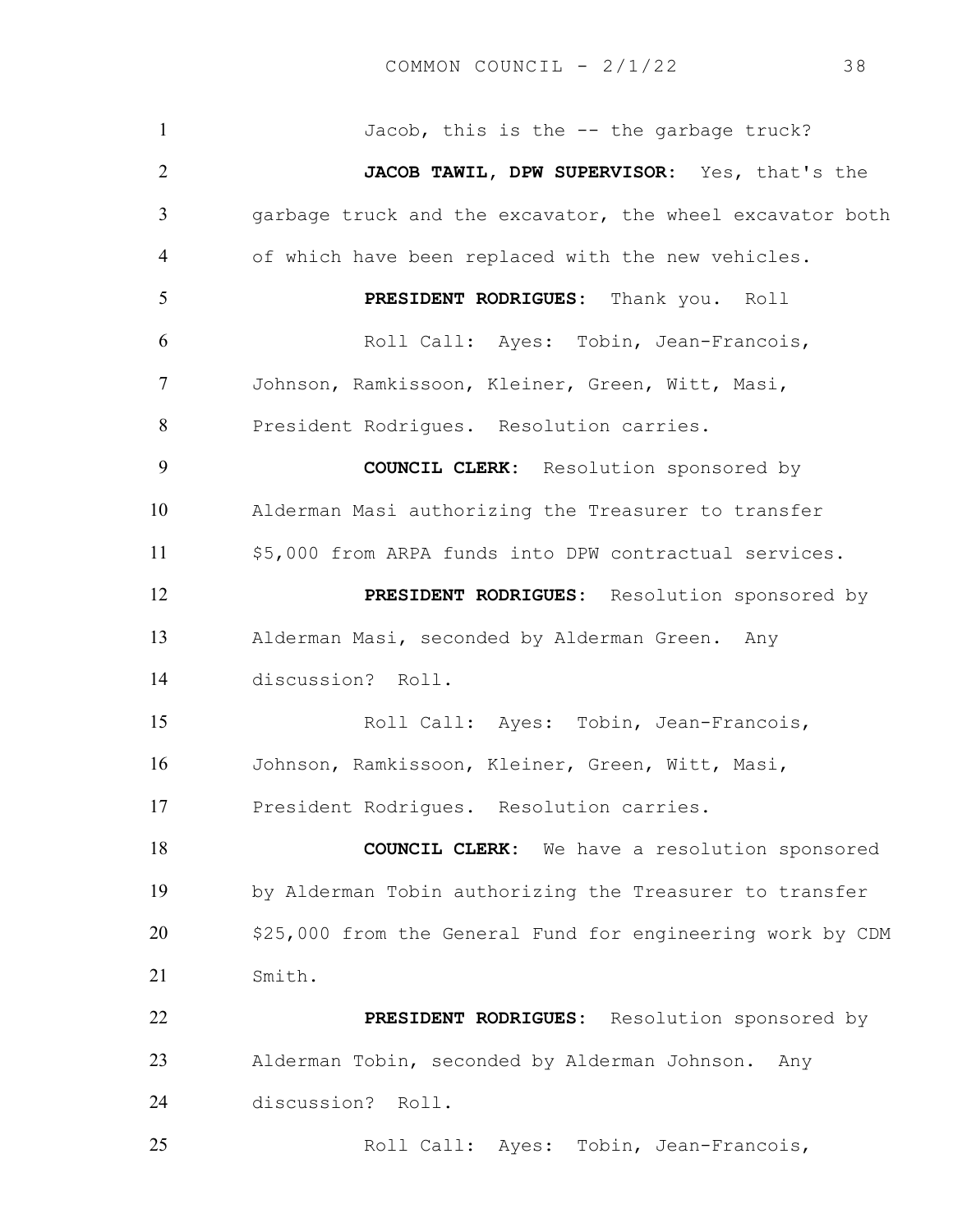| $\mathbf{1}$   | Johnson, Ramkissoon, Kleiner, Green, Witt, Masi,          |
|----------------|-----------------------------------------------------------|
| $\overline{2}$ | President Rodrigues. Resolution carries.                  |
| $\overline{3}$ | <b>COUNCIL CLERK:</b> Resolution sponsored by             |
| $\overline{4}$ | Alderman Johnson creating a paralegal position to be      |
| 5              | shared between the Office of Corporation Counsel, the     |
| 6              | Police Department, and the Department of Public Works.    |
| $\tau$         | PRESIDENT RODRIGUES: Resolution sponsored by              |
| 8              | Alderman Johnson, seconded by Alderman Ramkissoon.<br>Any |
| 9              | discussion? Roll.                                         |
| 10             | Roll Call: Ayes: Tobin, Jean-Francois,                    |
| 11             | Johnson, Ramkissoon, Kleiner, Green, Witt, Masi,          |
| 12             | President Rodrigues. Resolution carries.                  |
| 13             | <b>COUNCIL CLERK:</b> Resolution sponsored by             |
| 14             | Alderman Johnson establishing standard workdays for       |
| 15             | elected and appointed officials.                          |
| 16             | PRESIDENT RODRIGUES: Resolution sponsored by              |
| 17             | Alderman Johnson, seconded by Alderman Masi. Any          |
| 18             | discussion? Roll.                                         |
| 19             | Roll Call: Ayes: Tobin, Jean-Francois,                    |
| 20             | Johnson, Ramkissoon, Kleiner, Green, Witt, Masi,          |
| 21             | President Rodriques. Resolution carries.                  |
| 22             | Local Laws<br>13.                                         |
| 23             | <b>COUNCIL CLERK:</b> Local Law Number 1 of 2022, a local |
| 24             | law changing the notification requirements for special    |
| 25             | meetings of the Common Council sponsored by Alderman      |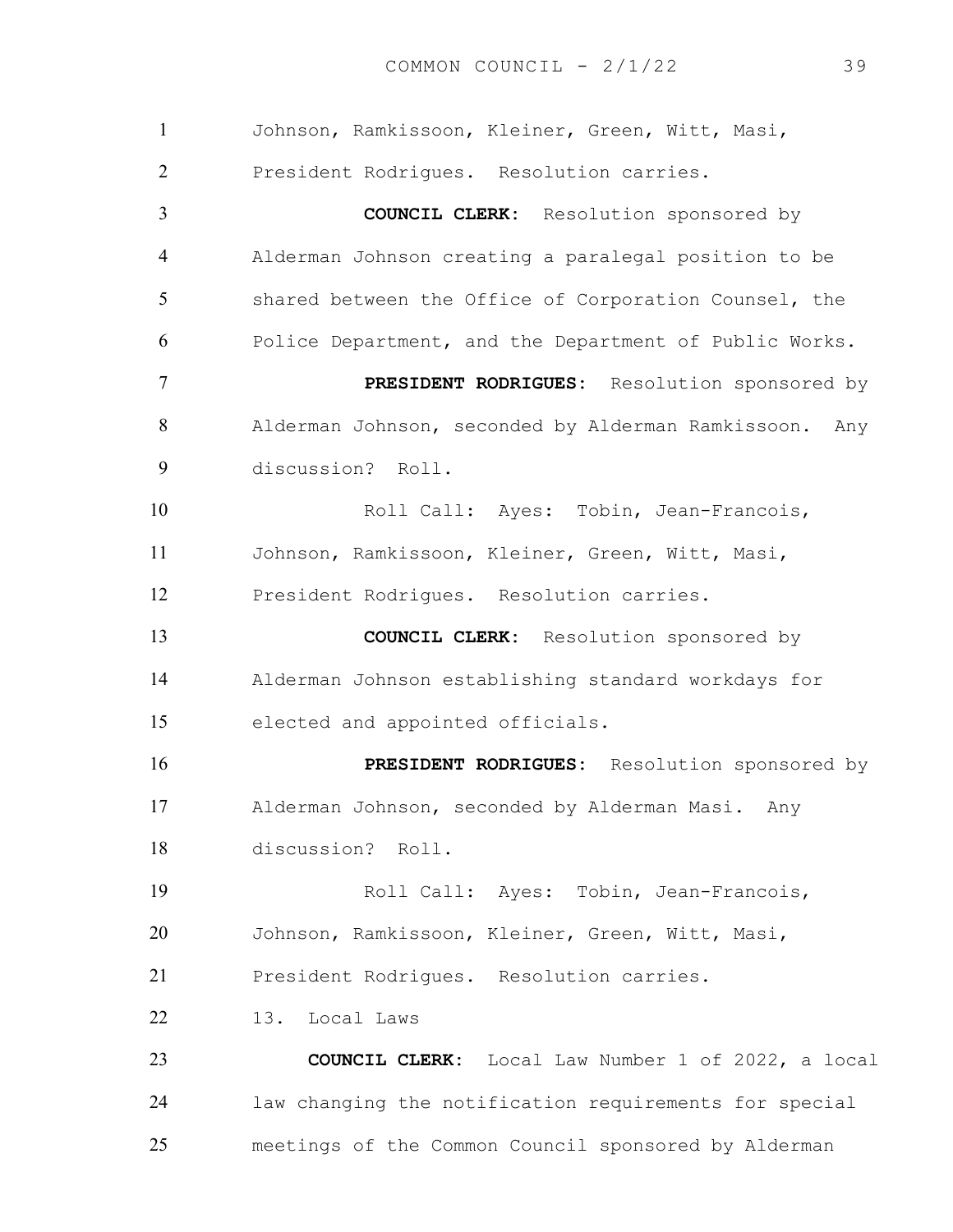Johnson. **PRESIDENT RODRIGUES:** Do I have a second? **ALD. MASI:** You do. **PRESIDENT RODRIGUES:** Alderman Masi. Any discussion? Roll. Roll Call: Ayes: Tobin, Jean-Francois, Johnson, Ramkissoon, Kleiner, Green, Witt, Masi, President Rodrigues. Local Law Number 1 passes Local Law Number 2 of 2022 sponsored by Alderman Johnson allowing delinquent water and sewer charges to be relevied into real property tax bills. **PRESIDENT RODRIGUES:** Resolution sponsored by Alderman Johnson, seconded by Alderman Green. Any discussion? Roll. Roll Call: Ayes: Tobin, Jean-Francois, Johnson, Ramkissoon, Kleiner, Green, Witt, Masi, President Rodrigues. Carries. 14. Audit of Claims and Accounts **PRESIDENT RODRIGUES:** Audit. **ALD. MASI:** Mr. President, I move the accounts be audited, the claims be adjusted, and the City Treasurer be authorized to issue warrants for their payment. **PRESIDENT RODRIGUES:** Resolution sponsored by Alderman Masi, seconded by Alderman Ramkissoon. Roll.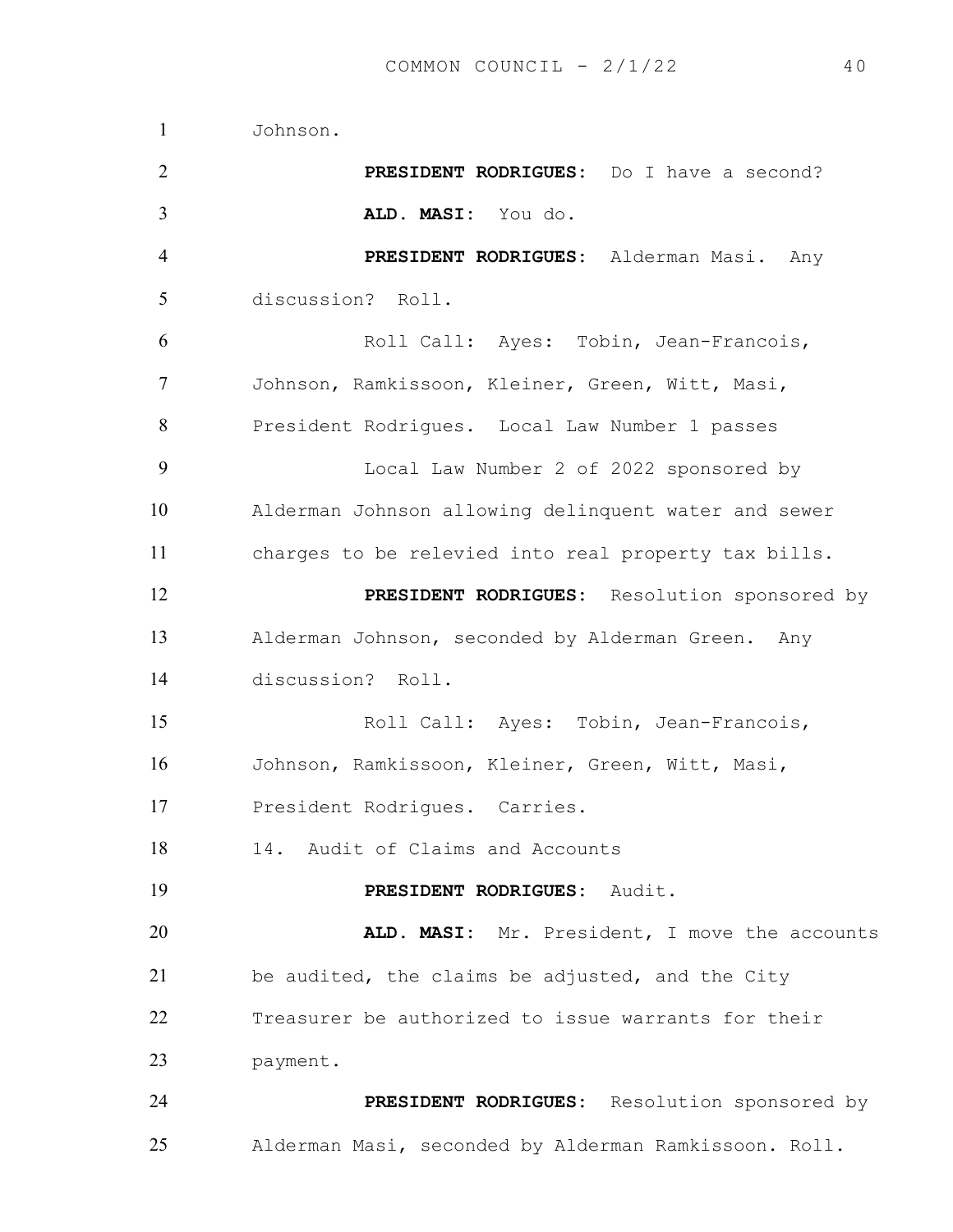| $\mathbf{1}$   |                                                             | Roll Call: Ayes: Tobin, Jean-Francois,           |                        |  |                                                                |
|----------------|-------------------------------------------------------------|--------------------------------------------------|------------------------|--|----------------------------------------------------------------|
| $\overline{2}$ |                                                             | Johnson, Ramkissoon, Kleiner, Green, Witt, Masi, |                        |  |                                                                |
| 3              |                                                             | President Rodrigues; Carries.                    |                        |  |                                                                |
| 4              | 15. Adjournment.                                            |                                                  |                        |  |                                                                |
| 5              |                                                             |                                                  |                        |  | PRESIDENT RODRIGUES: Move for adjournment.                     |
| 6              |                                                             | ALDERMAN: I'll move.                             |                        |  |                                                                |
| $\overline{7}$ |                                                             |                                                  | (PROCEEDING CONCLUDED) |  |                                                                |
| 8              |                                                             |                                                  |                        |  |                                                                |
| 9              |                                                             |                                                  |                        |  |                                                                |
| 10             |                                                             |                                                  | CERTIFICATE            |  |                                                                |
| 11             |                                                             |                                                  |                        |  | I, LISA KANE, certify the foregoing transcript of proceedings  |
| 12             | of the February 1, 2022 Middletown City Council meeting was |                                                  |                        |  |                                                                |
| 13             |                                                             |                                                  |                        |  | prepared using the required electronic equipment and is a true |
| 14             | and accurate record of the proceedings.                     |                                                  |                        |  |                                                                |
| 15             |                                                             |                                                  |                        |  |                                                                |
| 16             | Signature: <i>LISA Kane</i>                                 |                                                  |                        |  |                                                                |
|                | 17 Date: February 17, 2022                                  |                                                  |                        |  |                                                                |
| 18             | Agency:                                                     | American Legal Transcription                     |                        |  |                                                                |
| 19             |                                                             | 11 Market Street, Suite 215                      |                        |  |                                                                |
| 20             |                                                             | Poughkeepsie, New York 12601                     |                        |  |                                                                |
| 21             |                                                             |                                                  |                        |  |                                                                |
| 22             |                                                             |                                                  |                        |  |                                                                |
| 23             |                                                             |                                                  |                        |  |                                                                |
| 24             |                                                             |                                                  |                        |  |                                                                |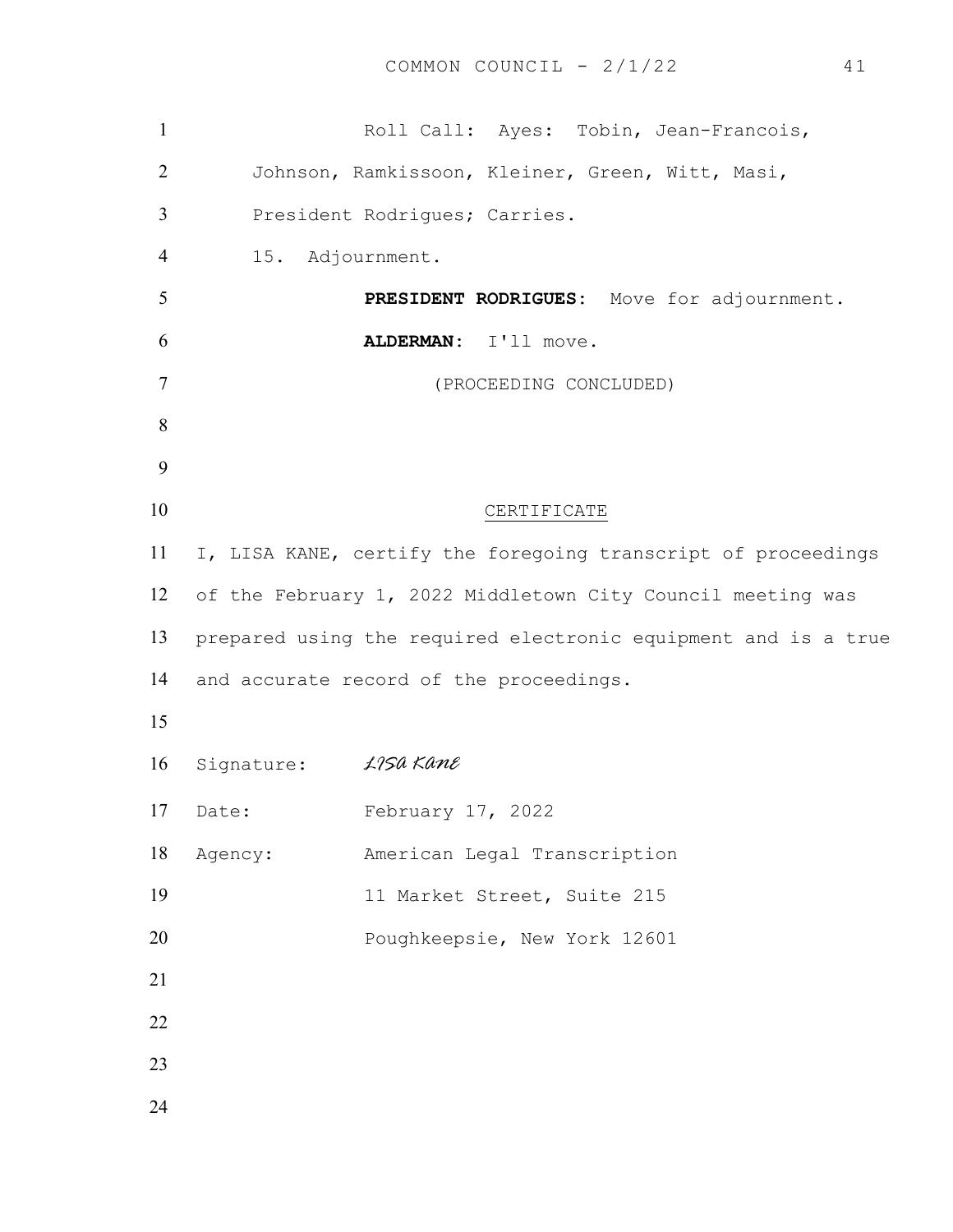| THE FOLLOWING WAS LIKESENTED | <b>NAMES</b>       | AYES           | <b>NOES</b> | ABSTAIN | <b>ABSENT</b> |
|------------------------------|--------------------|----------------|-------------|---------|---------------|
| By Ald. Tobin                | Ald. Tobin         | $\mathbf{X}$   |             |         |               |
| Sec'd by Ald. Masi           | Ald. Jean-Francois | $\mathbf X$    |             |         |               |
| Date of Adoption 02.01.22    | Ald. Johnson       | $\mathbf{X}$   |             |         |               |
|                              | Ald. Ramkissoon    | $\overline{X}$ |             |         |               |
| Index No: 31-22              | Ald. Kleiner       | $\mathbf X$    |             |         |               |
|                              | Ald. Green         | $\mathbf{X}$   |             |         |               |
|                              | Ald. Witt          | $\mathbf X$    |             |         |               |
|                              | Ald. Masi          | $\mathbf X$    |             |         |               |
|                              | Pres. Rodrigues    | X              |             |         |               |
|                              |                    | 9              |             |         |               |
|                              | <b>TOTAL</b>       |                |             |         |               |

WHEREAS, the Mayor is recommending that all full-time nonunion City of Middletown officers and employees be afforded noncontributory health plans.

NOW THEREFORE BE IT Resolved, and be it Ordained, by the Common Council of the City of Middletown, New York, as follows:

Section 1. Chapter 90, Officers and Employees, of the Code of the City of Middletown is hereby amended by replacing Section 90-31, to read as follows:

Section 90-31. Health Plan.

THE FOLLOWING WAS PRESENTED

 A. The City agrees to provide the noncontributory-type statewide health program and agrees to pay the full cost for the employee and his/her dependents under the basic plan to all non-union City officers and employees. Those officers and employees selecting optional coverage available (GHI or HIP) shall pay the additional premium for such option. Those officers and employees who elect not to receive health insurance coverage shall be provided a cash payment in an amount determined in accordance with the provisions of the CSEA collective bargaining agreement, but in no event shall such payment exceed the City's cost of providing health insurance coverage.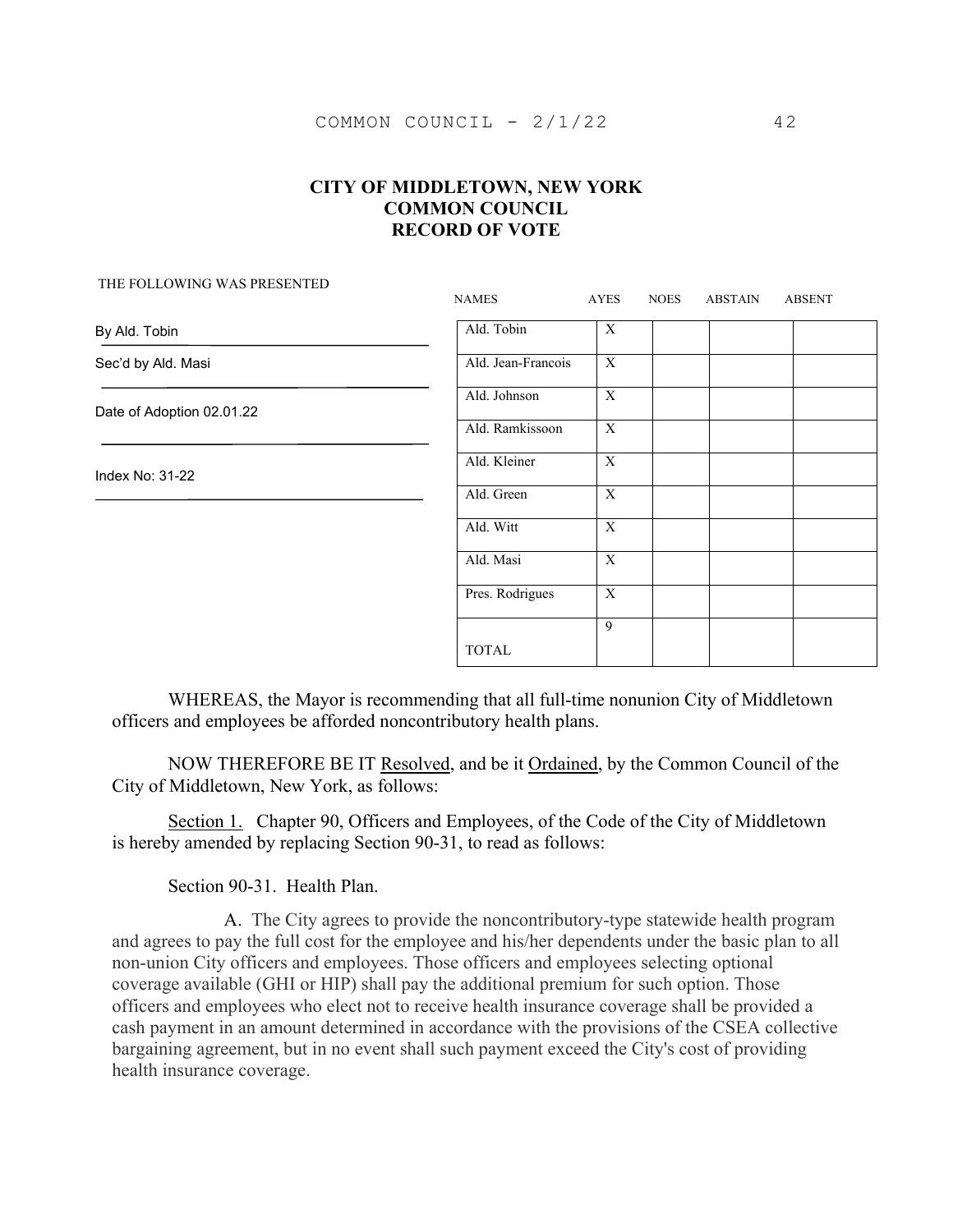B. Dental plan. The City agrees to contribute \$150 annually for each non-union officer and employee for a dental plan. Those employees selecting optional coverage that may be available shall pay the additional premium.

Section 2. Effective Date.

This Resolution and Ordinance shall take effect on January 1, 2022.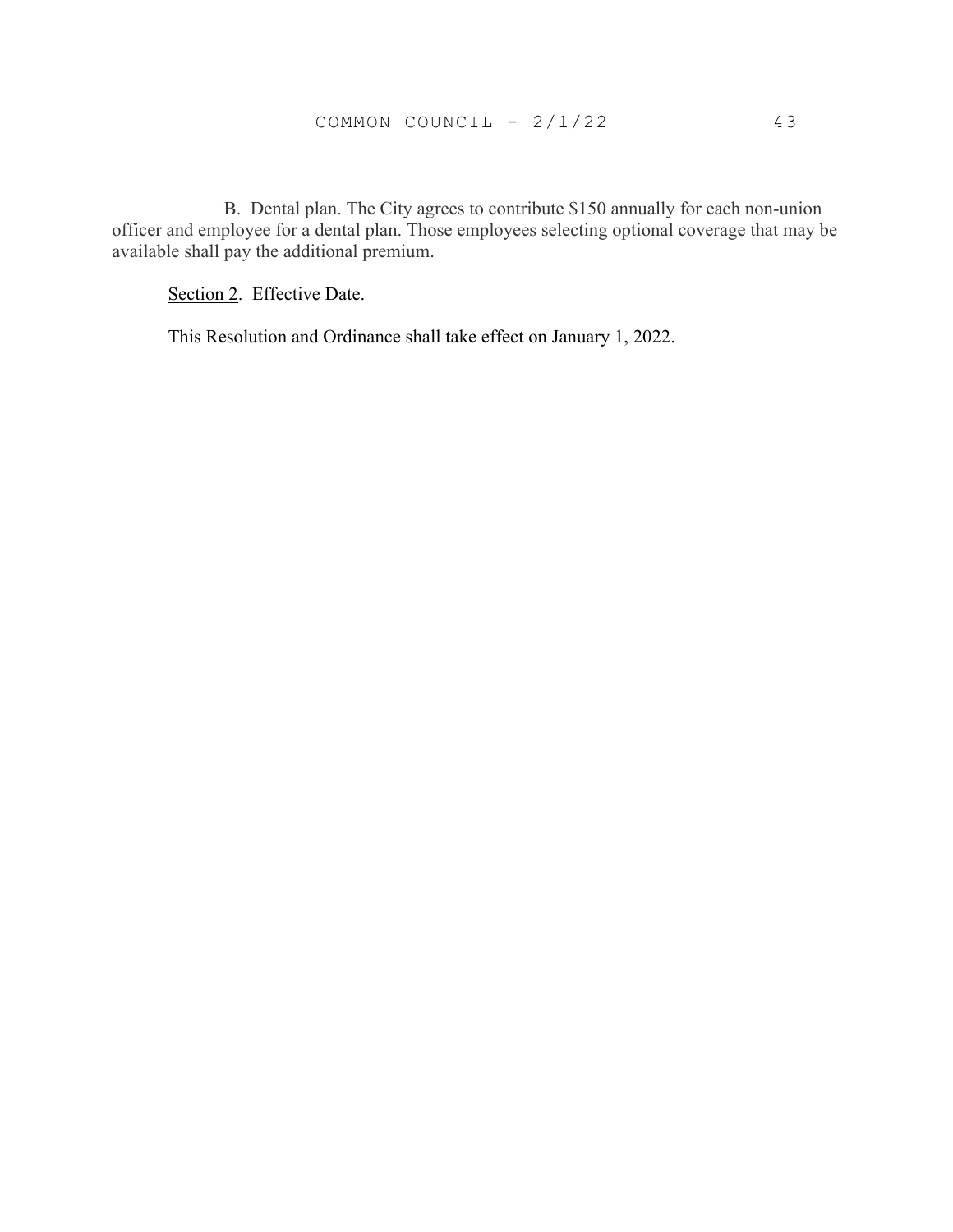|                           | <b>NAMES</b>       | <b>AYES</b> | <b>NOES</b> | ABSTAIN | <b>ABSENT</b> |
|---------------------------|--------------------|-------------|-------------|---------|---------------|
| By Ald. Masi              | Ald. Tobin         | X           |             |         |               |
| Sec'd by Ald. Green       | Ald. Jean-Francois | X           |             |         |               |
| Date of Adoption 02.01.22 | Ald. Johnson       | X           |             |         |               |
|                           | Ald. Ramkissoon    | X           |             |         |               |
| Index No: 32-22           | Ald. Kleiner       | $\mathbf X$ |             |         |               |
|                           | Ald. Green         | X           |             |         |               |
|                           | Ald. Witt          | X           |             |         |               |
|                           | Ald. Masi          | X           |             |         |               |
|                           | Pres. Rodrigues    | X           |             |         |               |
|                           |                    | 9           |             |         |               |
|                           | <b>TOTAL</b>       |             |             |         |               |

#### THE FOLLOWING WAS PRESENTED

RESOLVED; that the Common Council of the City of Middletown concurs with the Board of Estimate and Apportionment and accepts a grant in the amount of \$45,000 for the period of September 1, 2021 through March 31, 2022.

BE IT FURTHER RESOLVED that the Common Council of the City of Middletown concurs with the Board of Estimate and Apportionment to disburse the funds in the following manner:

Add \$20,000 to our established Orange County Youth Bureau Program budget line A.3120.525

Add the remaining \$25,000 to a second Orange County Youth Bureau line in order to provide the county with appropriate reporting for reimbursement purposes.

The purpose of this grant is to serve the youth of our community ages 14-20.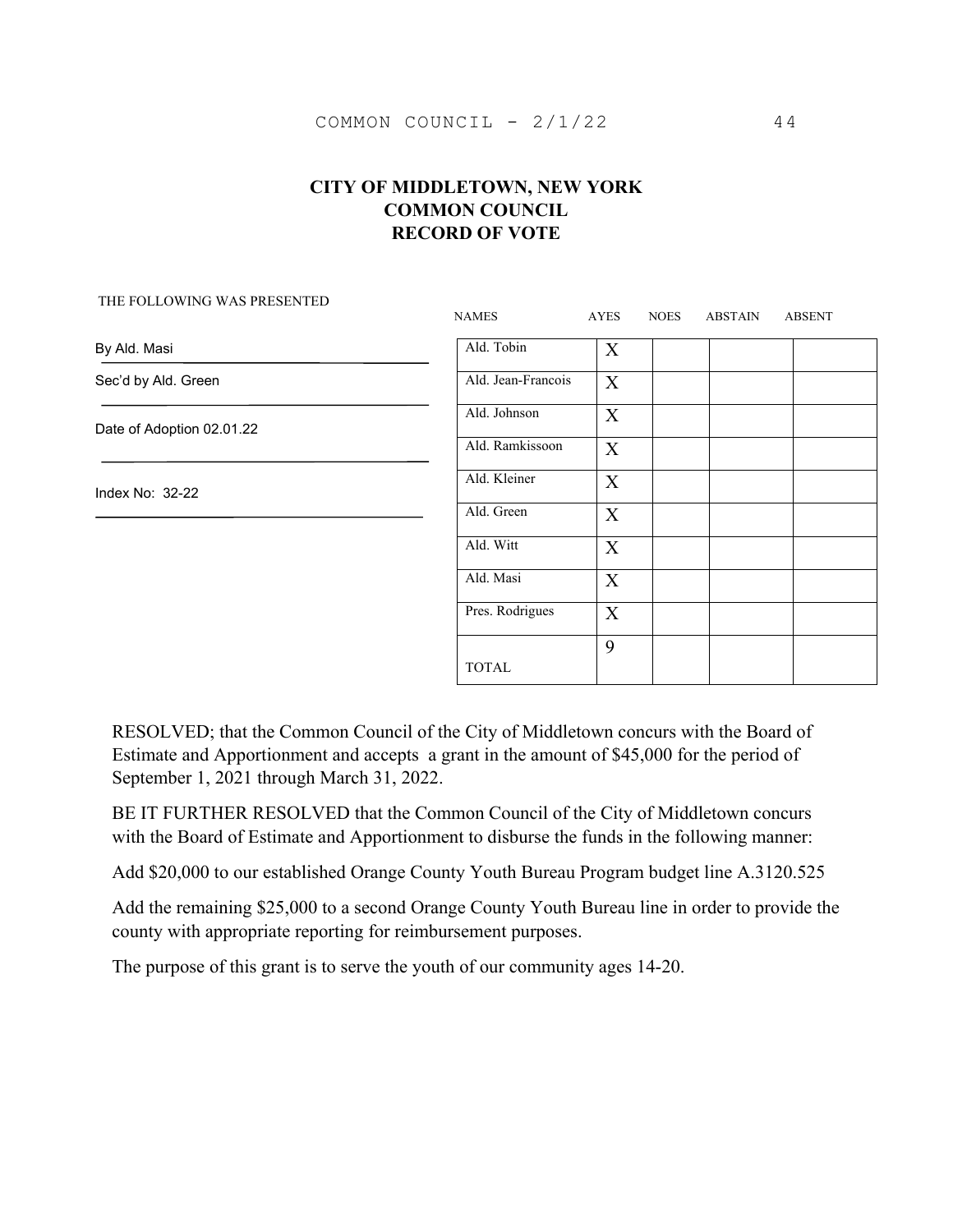THE FOLLOWING WAS PRESENTED

# NAMES AYES NOES ABSTAIN ABSENT Ald. Tobin X Ald. Jean-Francois  $\overline{X}$ Ald. Johnson X Ald. Ramkissoon X Ald. Kleiner X Ald. Green X Ald. Witt X Ald. Masi X Pres. Rodrigues  $\mathbf{X}$ TOTAL 9 By Ald. Jean-Francois Sec'd by Ald.Johnson Date of Adoption 02.01.22 Index No: 33-22

RESOLVED; that the Common Council of the City of Middletown concurs with the Board of Estimate and Apportionment and authorizes the treasurer to transfer \$128,563.78 from ARPA Funds in the following manner:

| <b>FROM</b> | <b>AMOUNT</b> | <b>TO</b><br><u>- - </u>   |
|-------------|---------------|----------------------------|
| A.4785      | \$125,326.89  | A.1900.907                 |
| ARPA        |               | Special Items. COVID Costs |

For COVID related expenses from 2020 through present not reimbursable by FEMA

| <b>FROM</b> | <b>AMOUNT</b> | <b>TO</b>                  |
|-------------|---------------|----------------------------|
| A.4785      | \$3,236.89    | A.1900.907                 |
| ARPA        |               | Special Items. COVID Costs |

For Donald Paris hours spent on ARPA related financial reporting from September of 2021 to January of 2022.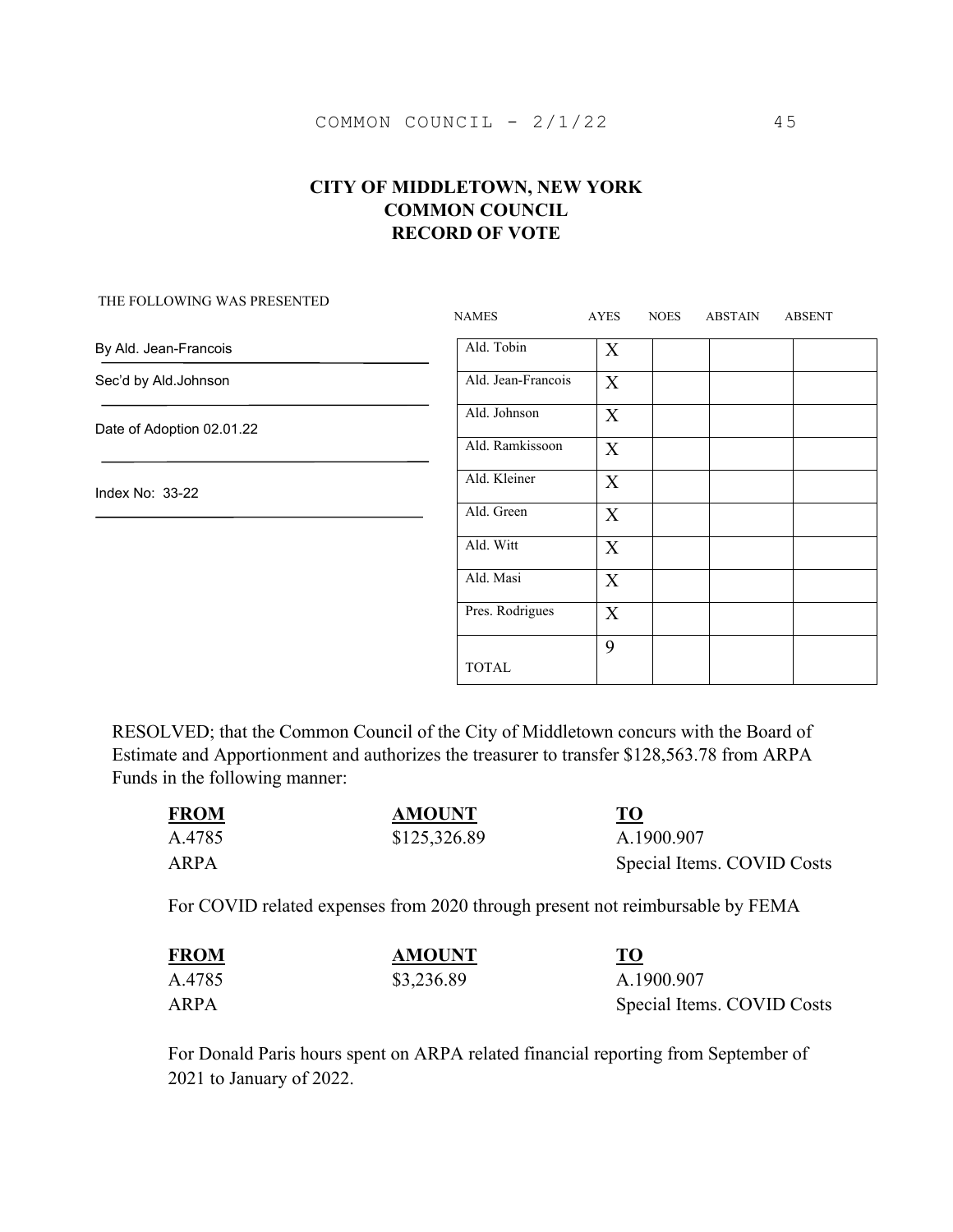| THE FOLLOWING WAS PRESENTED | <b>NAMES</b>       | AYES             | <b>NOES</b> | ABSTAIN | <b>ABSENT</b> |
|-----------------------------|--------------------|------------------|-------------|---------|---------------|
| By Ald. Witt                | Ald. Tobin         | X                |             |         |               |
| Sec'd by Ald. Masi          | Ald. Jean-Francois | X                |             |         |               |
| Date of Adoption 02.01.22   | Ald. Johnson       | X                |             |         |               |
|                             | Ald. Ramkissoon    | X                |             |         |               |
| Index No: 34-22             | Ald. Kleiner       | X                |             |         |               |
|                             | Ald. Green         | X                |             |         |               |
|                             | Ald. Witt          | X                |             |         |               |
|                             | Ald. Masi          | $\boldsymbol{X}$ |             |         |               |
|                             | Pres. Rodrigues    | X                |             |         |               |
|                             |                    | 9                |             |         |               |
|                             | <b>TOTAL</b>       |                  |             |         |               |

RESOLVED; that the Common Council of the City of Middletown concurs with the Board of Estimate and Apportionment and accepts and authorizes the Mayor sign all related paperwork for a Worker's Compensation settlement for Michael Garetto in the amount of \$45,000 which represents a savings of \$74,000 over the life of the claim.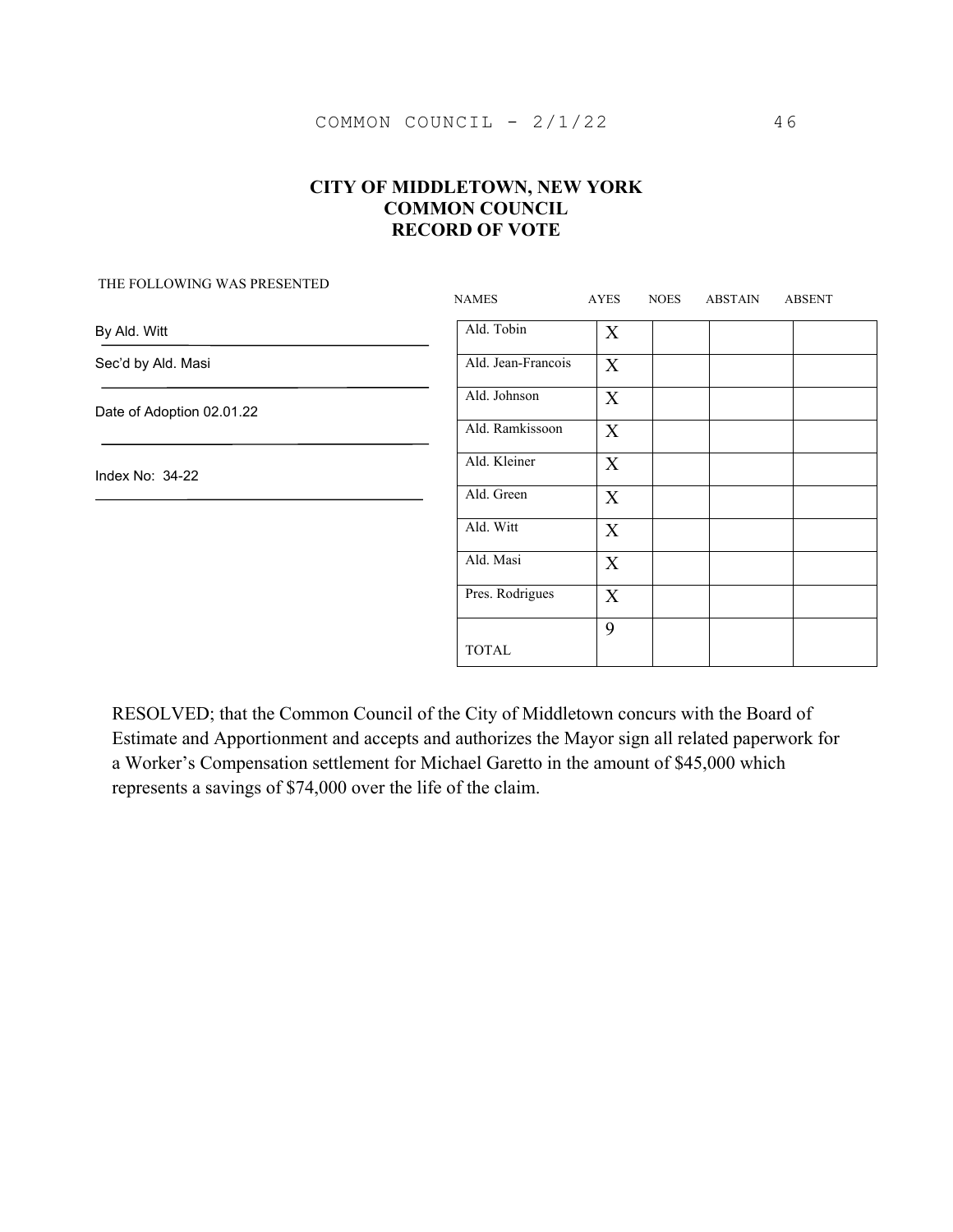|                           | <b>NAMES</b>       | AYES             | <b>NOES</b> | <b>ABSTAIN</b> | <b>ABSENT</b> |
|---------------------------|--------------------|------------------|-------------|----------------|---------------|
| By Ald. Kleiner           | Ald. Tobin         | X                |             |                |               |
| Sec'd by Ald. Green       | Ald. Jean-Francois | X                |             |                |               |
| Date of Adoption 02.01.22 | Ald. Johnson       | X                |             |                |               |
|                           | Ald. Ramkissoon    | $\mathbf X$      |             |                |               |
| Index No: 35-22           | Ald. Kleiner       | $\mathbf X$      |             |                |               |
|                           | Ald. Green         | $\boldsymbol{X}$ |             |                |               |
|                           | Ald. Witt          | X                |             |                |               |
|                           | Ald. Masi          | X                |             |                |               |
|                           | Pres. Rodrigues    | $\boldsymbol{X}$ |             |                |               |
|                           | <b>TOTAL</b>       | 9                |             |                |               |

#### THE FOLLOWING WAS PRESENTED

RESOLVED; that the Common Council of the City of Middletown concurs with the Board of Estimate and Apportionment and authorizes the Office of the City Clerk to execute the New York State Department of Environmental Conversation's License Issuing Agent Agreement.

BE IT FURTHER RESOLVED that the Common Council of the City of Middletown concurs with the Board of Estimate and Apportionment appointing Richard P. McCormack, City Clerk as the Licensing Issue Agent/Assistant Licensing Agent for the City of Middletown.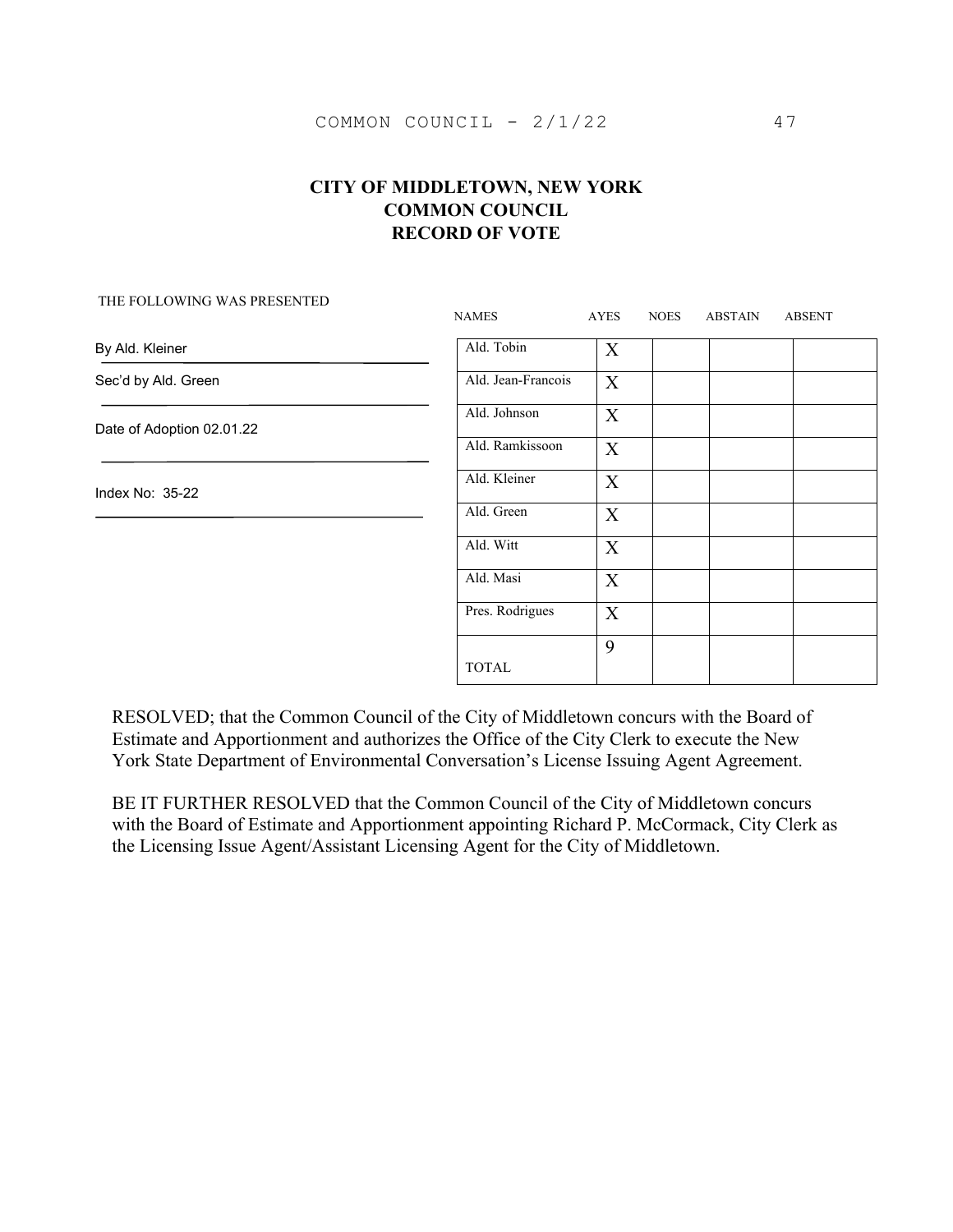#### **CITY OF MIDDLETOWN, NEW YORK**

### **COMMON COUNCIL RECORD OF VOTE**

# NAMES AYES NOES ABSTAIN ABSENT Ald. Tobin X Ald. Jean-Francois X Ald. Johnson X Ald. Ramkissoon X Ald. Kleiner X Ald. Green X Ald. Witt X Ald. Masi X Pres. Rodrigues X TOTAL 9 By Ald. Ramkissoon Sec'd by Ald. Johnson Date of Adoption 02.01.22 Index No: 36-22

RESOLVED; that the Common Council of the City of Middletown concurs with the Board of Estimate and Apportionment and authorizes the Treasurer to transfer \$1,331.12 in the following manner to cover remaining costs for the East Main to Orchard Pathway Project.

| <b>FROM</b>                    | <b>AMOUNT</b> | TO                         |
|--------------------------------|---------------|----------------------------|
| H.0766.900                     | \$1,331.12    | H.0977.900                 |
| Industrial Park Infrastructure |               | E. Main to Orchard Pathway |

#### THE FOLLOWING WAS PRESENTED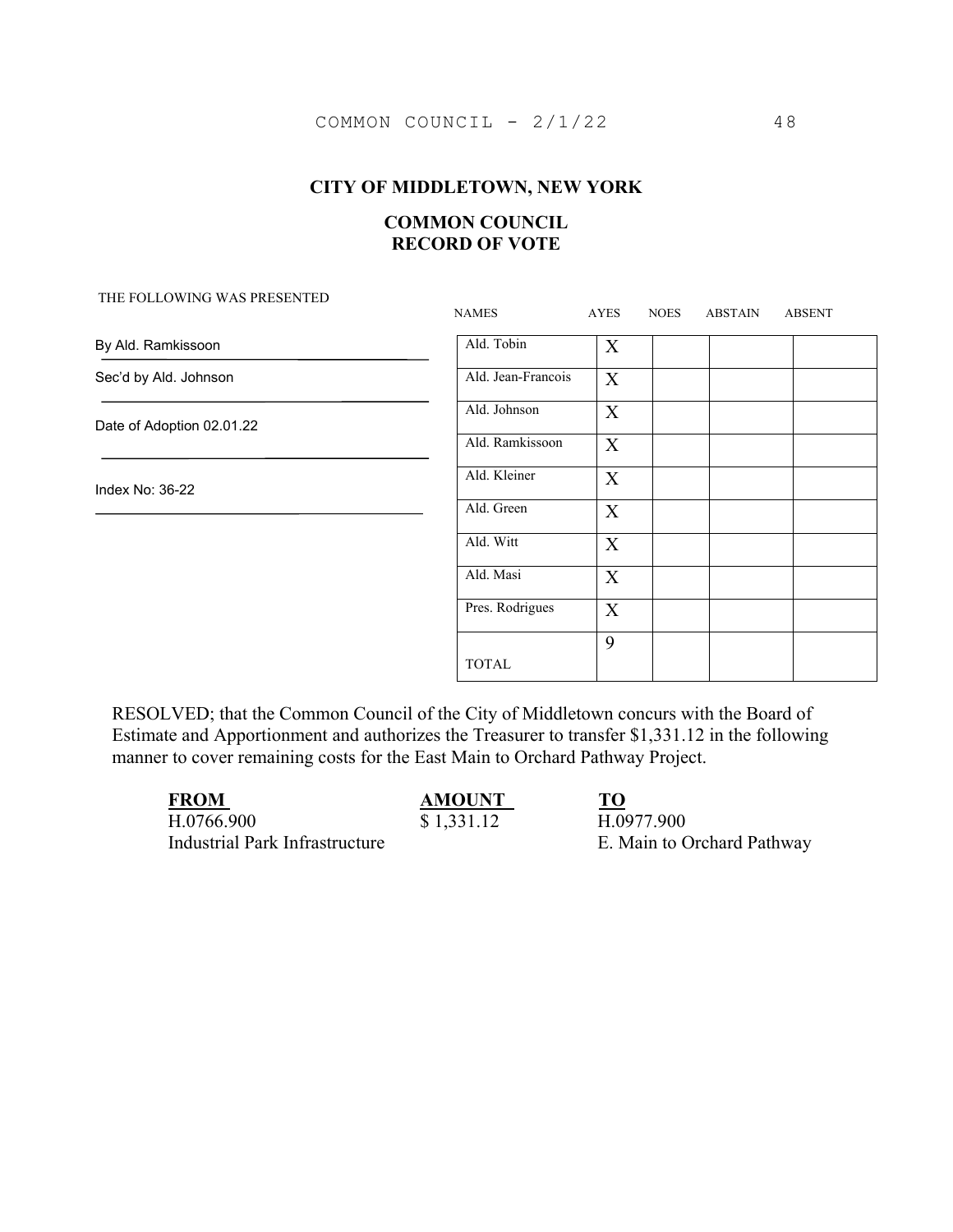# NAMES AYES NOES ABSTAIN ABSENT Ald. Tobin X Ald. Jean-Francois  $\overline{X}$ Ald. Johnson X Ald. Ramkissoon X Ald. Kleiner X Ald. Green X Ald. Witt X Ald. Masi X Pres. Rodrigues  $\mathbf{X}$ TOTAL 9 By Ald. Green Sec'd by Ald. Ramkissoon Date of Adoption 02.01.22 Index No: 37-22

#### THE FOLLOWING WAS PRESENTED

RESOLVED; that the Common Council of the City of Middletown concurs with the Board of Estimate and Apportionment and authorizes the Treasurer to transfer \$4300 in the following manner to cover remaining costs for the Green Infrastructure Project.

| <b>FROM</b>                    | <b>AMOUNT</b> | <b>TO</b>                 |
|--------------------------------|---------------|---------------------------|
| H.0766.900                     | \$4,300       | H.0944.900                |
| Industrial Park Infrastructure |               | Parking & Greenspace Imp. |

Project costs are as follows:

Karen Arent for project Landscape Architect Inspections  $#3 - 5 - $3,950$ 

Engineering & Surveying Properties for the Inspection of the backflow preventer- \$350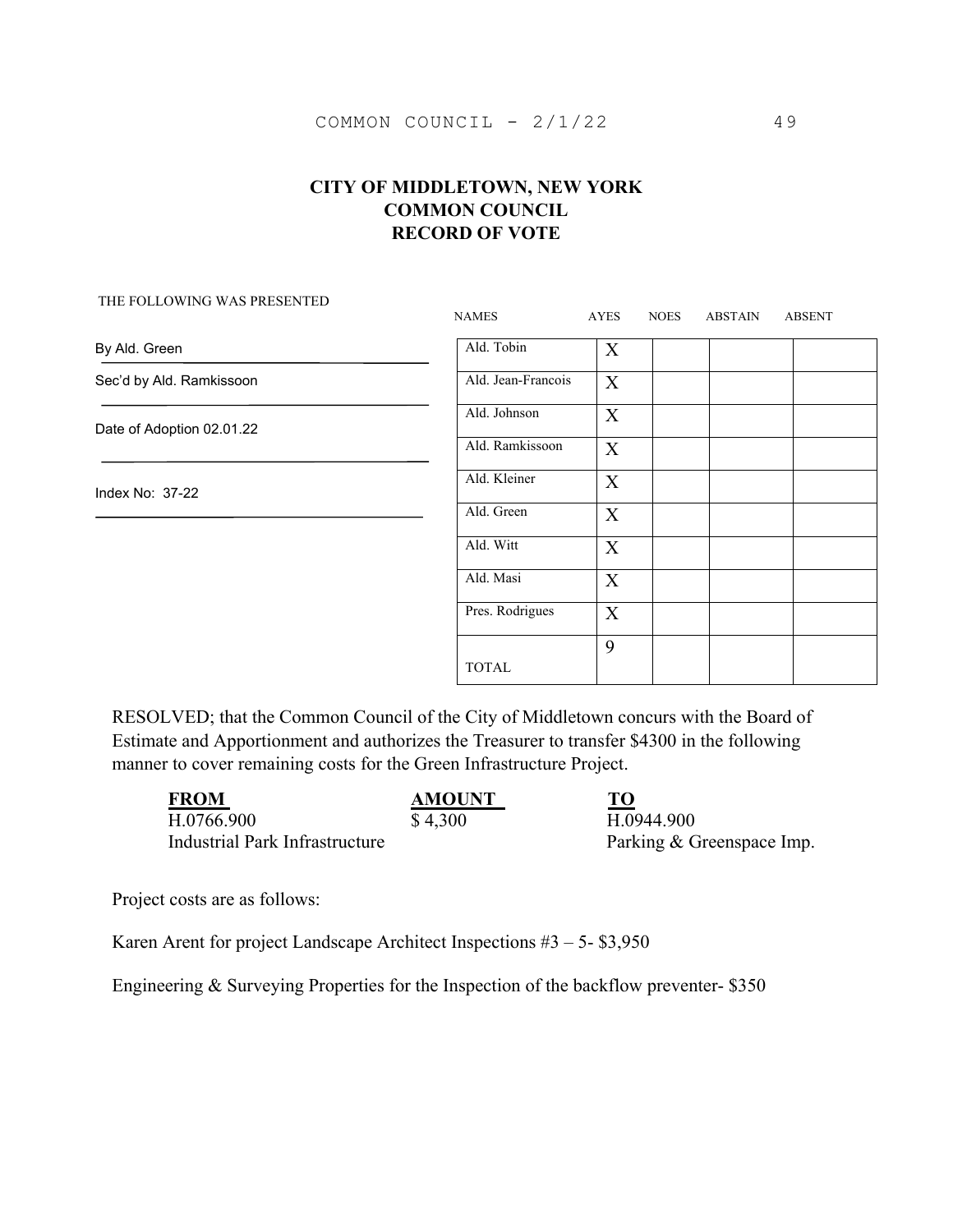| THE FOLLOWING WAS PRESENTED | <b>NAMES</b>       | AYES             | <b>NOES</b> | ABSTAIN | <b>ABSENT</b> |
|-----------------------------|--------------------|------------------|-------------|---------|---------------|
| By Ald. Jean-Francois       | Ald. Tobin         | $\boldsymbol{X}$ |             |         |               |
| Sec'd by Ald. Masi          | Ald. Jean-Francois | X                |             |         |               |
| Date of Adoption 02.01.22   | Ald. Johnson       | X                |             |         |               |
|                             | Ald. Ramkissoon    | X                |             |         |               |
| Index No: 38-22             | Ald. Kleiner       | X                |             |         |               |
|                             | Ald. Green         | X                |             |         |               |
|                             | Ald. Witt          | $\boldsymbol{X}$ |             |         |               |
|                             | Ald. Masi          | $\boldsymbol{X}$ |             |         |               |
|                             | Pres. Rodrigues    | $\boldsymbol{X}$ |             |         |               |
|                             |                    | 9                |             |         |               |
|                             | <b>TOTAL</b>       |                  |             |         |               |

RESOLVED; that the Common Council of the City of Middletown concurs with the Board of Estimate and Apportionment declaring the following vehicles as surplus and authorizes the Commissioner of Public Works to dispose of them in the most advantageous way to the City.

- 1. 2005 Mack Garbage Truck (VIN# 1M2B225C65M005104) which has 107,287 miles
- 2. 2006 Hyundai Excavator (VIN# N60410541) which has already been replaced with a new excavator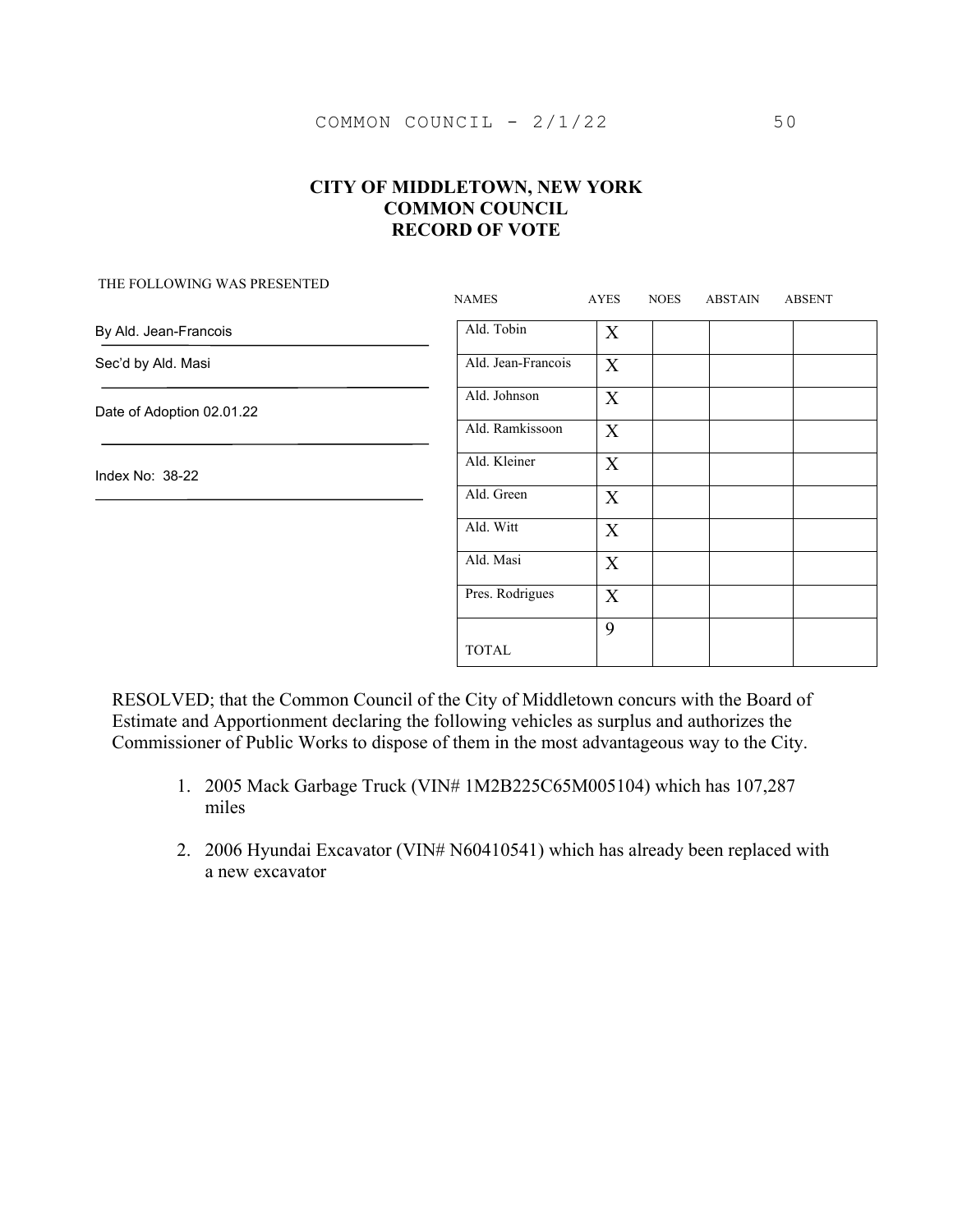|                           | <b>NAMES</b>       | AYES                      | <b>NOES</b> | ABSTAIN | <b>ABSENT</b> |
|---------------------------|--------------------|---------------------------|-------------|---------|---------------|
| By Ald. Masi              | Ald. Tobin         | $\boldsymbol{\mathrm{X}}$ |             |         |               |
| Sec'd by Ald. Green       | Ald. Jean-Francois | $\boldsymbol{X}$          |             |         |               |
| Date of Adoption 02.01.22 | Ald. Johnson       | X                         |             |         |               |
|                           | Ald. Ramkissoon    | $\boldsymbol{X}$          |             |         |               |
| Index No: 39-22           | Ald. Kleiner       | $\boldsymbol{X}$          |             |         |               |
|                           | Ald. Green         | X                         |             |         |               |
|                           | Ald. Witt          | $\boldsymbol{\mathrm{X}}$ |             |         |               |
|                           | Ald. Masi          | $\boldsymbol{\mathrm{X}}$ |             |         |               |
|                           | Pres. Rodrigues    | X                         |             |         |               |
|                           | <b>TOTAL</b>       | 9                         |             |         |               |

#### THE FOLLOWING WAS PRESENTED

RESOLVED; that the Common Council of the City of Middletown concurs with the Board of Estimate and Apportionment and authorizes the Treasurer to transfer \$5000 from the General Fund into the Department of Public Works Contractual Services line, A.1490.400 to cover the cost of hiring Fellenzer Engineering for engineering services to perform a study of the HVAC system at the Mulberry House- Senior Center. The funds should be transferred in the following manner:

| <b>FROM</b> | <b>AMOUNT</b> | TО                              |
|-------------|---------------|---------------------------------|
| A.4785      | \$5,000.00    | A.1490.400                      |
| ARPA        |               | <b>DPW</b> Contractual Services |

BE IT FURTHER RESOLVED; that the Common Council of the City of Middletown concurs with the Board of Estimate and Apportionment and authorizes the Mayor to sign an agreement with Fellenzer Engineering to perform a study of the HVAC system at the Mulberry House-Senior Center.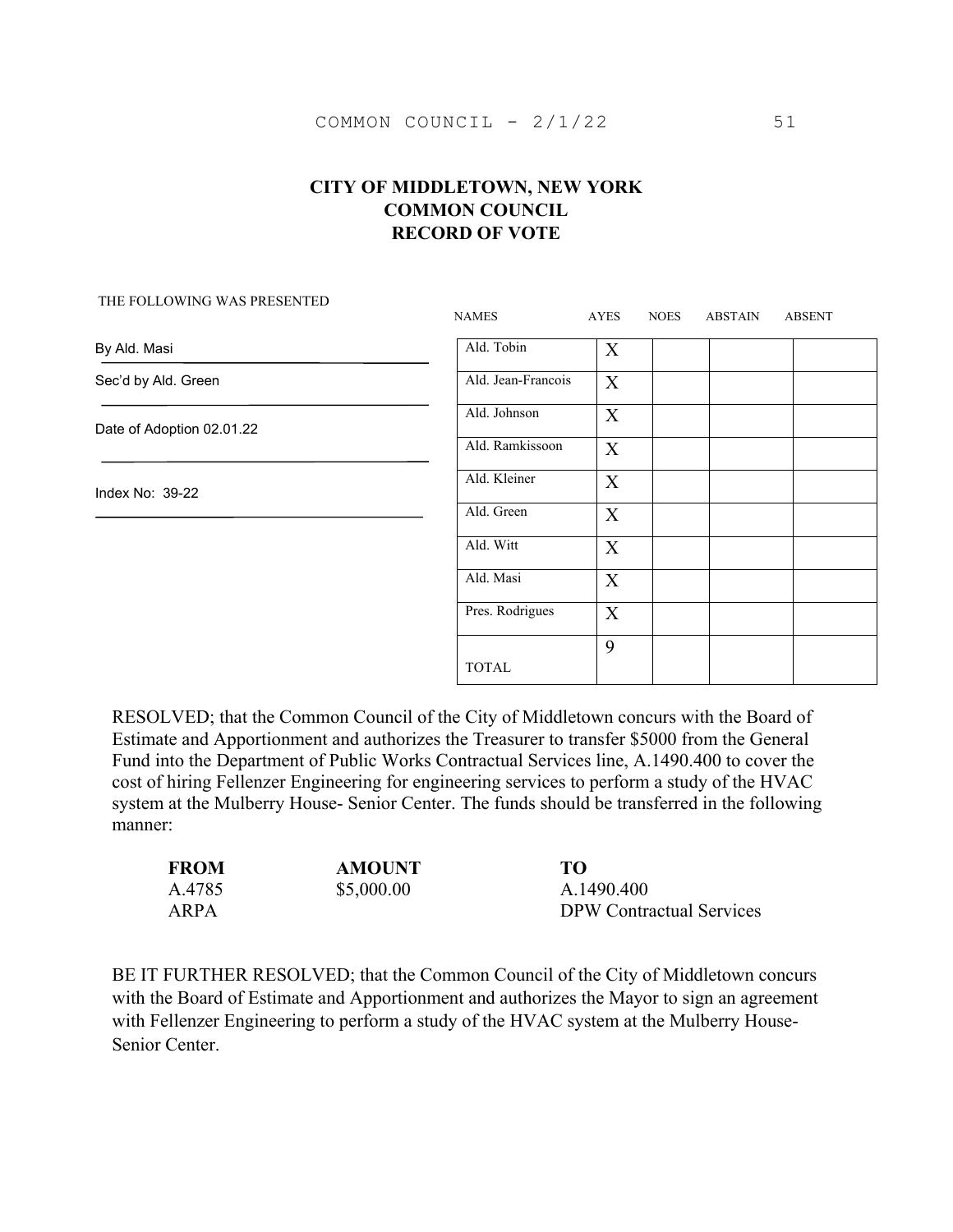| THE FOLLOWING WAS PRESENTED | <b>NAMES</b>       | AYES             | <b>NOES</b> | <b>ABSTAIN</b> | <b>ABSENT</b> |
|-----------------------------|--------------------|------------------|-------------|----------------|---------------|
| By Ald. Tobin               | Ald. Tobin         | X                |             |                |               |
| Sec'd by Ald. Johnson       | Ald. Jean-Francois | X                |             |                |               |
| Date of Adoption 02.01.22   | Ald. Johnson       | X                |             |                |               |
|                             | Ald. Ramkissoon    | X                |             |                |               |
| Index No: 40-22             | Ald. Kleiner       | $\mathbf X$      |             |                |               |
|                             | Ald. Green         | $\boldsymbol{X}$ |             |                |               |
|                             | Ald. Witt          | X                |             |                |               |
|                             | Ald. Masi          | X                |             |                |               |
|                             | Pres. Rodrigues    | X                |             |                |               |
|                             | <b>TOTAL</b>       | 9                |             |                |               |

RESOLVED; that the Common Council of the City of Middletown concurs with the Board of Estimate and Apportionment and authorizes the Treasurer to transfer \$25,000 from the General Fund for engineering work to assist the City in the review of the proposed Dolsontown Corridor Development, GEIS, as studies are prepared for the Town of Wawayanda Planning Board. The Generic Environmental Impact Statement is how the Town of Wawayanda Planning Board elected to evaluate the impacts of multiple proposed projects that include Waste Transfer Station and several warehouses/distribution facilities.

| <b>FROM</b>  | <b>AMOUNT</b> | TО                          |  |  |
|--------------|---------------|-----------------------------|--|--|
| General Fund | \$25,000      | A.1490.400                  |  |  |
|              |               | <b>Contractual Services</b> |  |  |

BE IT FURTHER RESOLVED; that the Common Council of the City of Middletown concurs with the Board of Estimate and Apportionment and authorizes the Mayor to sign a proposal from CDM Smith for the above mentioned work.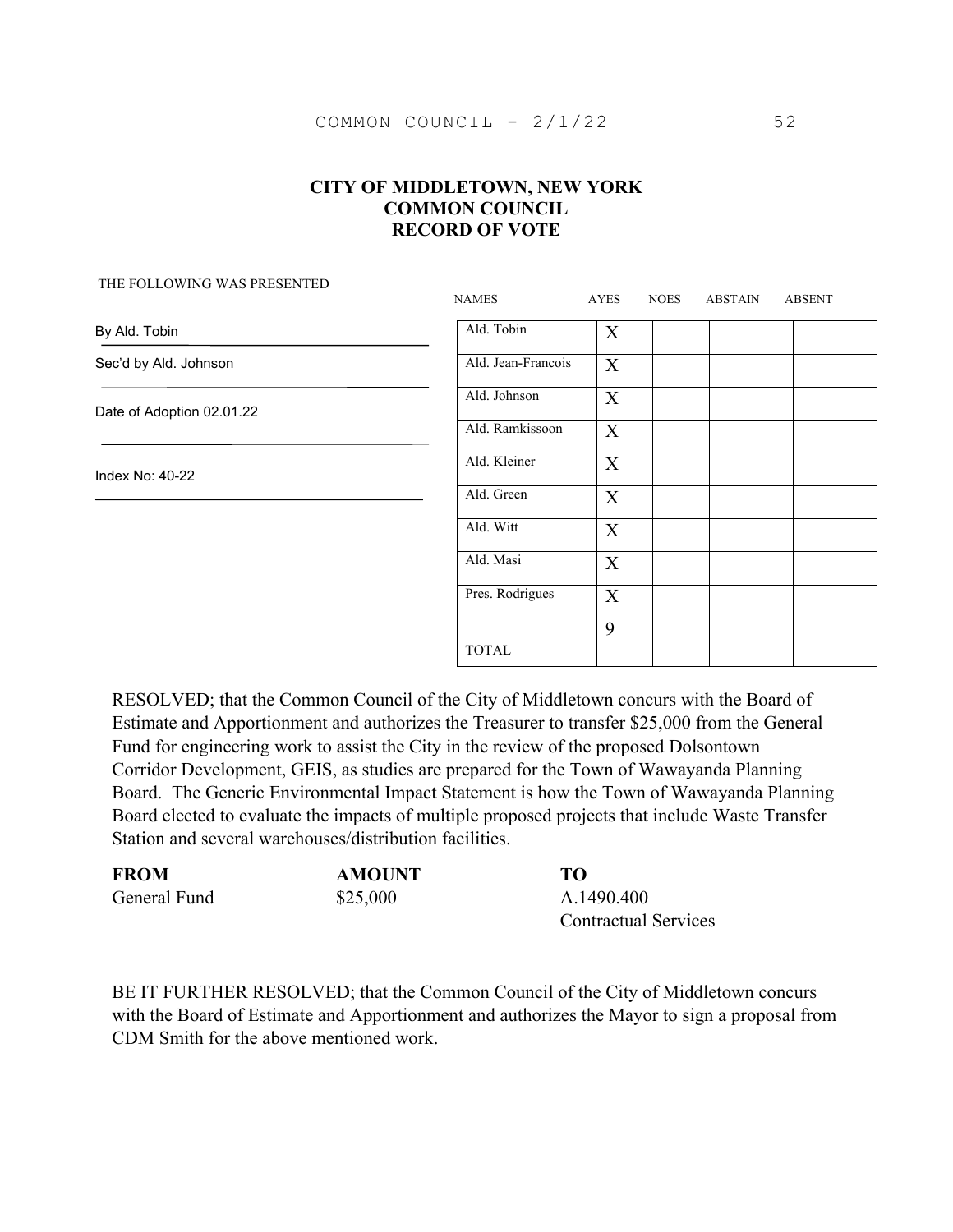THE FOLLOWING WAS PRESENTED

| THE FOLLOWING WAS LINESENTED | <b>NAMES</b>       | AYES                      | <b>NOES</b> | <b>ABSTAIN</b> | <b>ABSENT</b> |
|------------------------------|--------------------|---------------------------|-------------|----------------|---------------|
| By Ald. Johnson              | Ald. Tobin         | $\boldsymbol{\mathrm{X}}$ |             |                |               |
| Sec'd by Ald. Ramkissoon     | Ald. Jean-Francois | X                         |             |                |               |
| Date of Adoption 02.01.22    | Ald. Johnson       | X                         |             |                |               |
|                              | Ald. Ramkissoon    | X                         |             |                |               |
| Index No: 42-22              | Ald. Kleiner       | X                         |             |                |               |
|                              | Ald. Green         | $\boldsymbol{X}$          |             |                |               |
|                              | Ald. Witt          | $\boldsymbol{X}$          |             |                |               |
|                              | Ald. Masi          | $\boldsymbol{X}$          |             |                |               |
|                              | Pres. Rodrigues    | X                         |             |                |               |
|                              | <b>TOTAL</b>       | 9                         |             |                |               |

RESOLVED; that the Common Council of the City of Middletown concurs with the Board of Estimate and Apportionment and authorizes the creation of a paralegal position to work with the office of Corporation Counsel, Middletown Police Department and the Department of Public Works.

BE IT FURTHER RESOLVED; that the Common Council of the City of Middletown concurs with the Board of Estimate and Apportionment and authorizes the Treasurer to transfer \$41,000 from ARPA funds to the General Counsel Personal Services budget line to fund said position.

| <b>FROM</b> | <b>AMOUNT</b> | TО                                    |
|-------------|---------------|---------------------------------------|
| A.4785      | \$41,000      | A.1420.100                            |
| ARPA        |               | Corporation Counsel. Personal Service |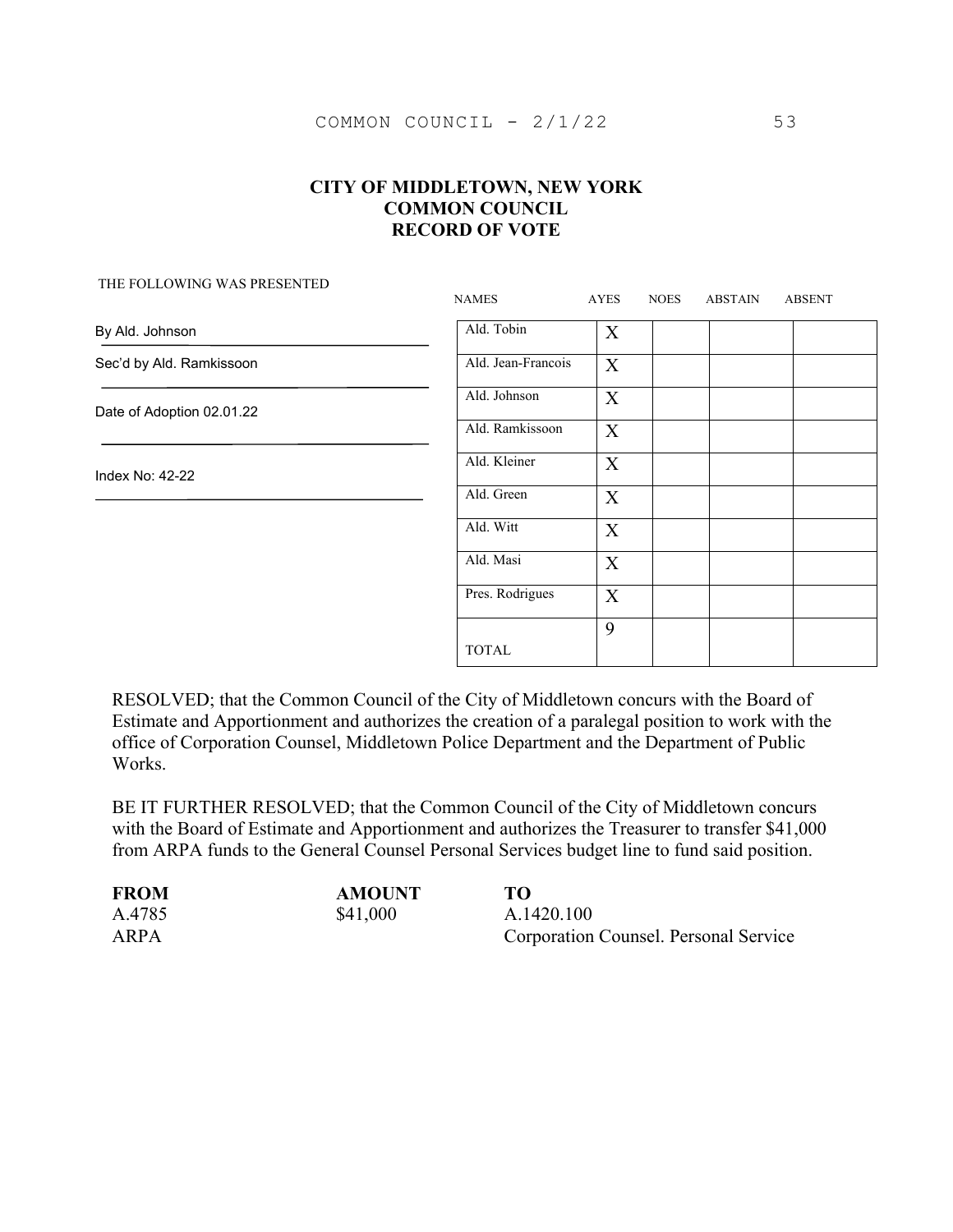# NAMES AYES NOES ABSTAIN ABSENT Ald. Tobin X Ald. Jean-Francois  $\overline{X}$ Ald. Johnson X Ald. Ramkissoon X Ald. Kleiner X Ald. Green X Ald. Witt X Ald. Masi X Pres. Rodrigues  $\mathbf{X}$ TOTAL 9 By Ald. Johnson Sec'd by Ald. Masi Date of Adoption 02.01.22 Index No: 41-22

#### THE FOLLOWING WAS PRESENTED

BE IT RESOLVED, that the City of Middletown, location code 20030 hereby establishes the following as standard work days for elected and appointed officials and will report the following days worked to the New York State and Local Employees' Retirement System based on the time keeping system records or the record of activities maintained and submitted by these officials to the clerk of this body:

| Title             | Name       | Social<br>Security<br>Number<br>(Last 4)<br>Digits) | Registration<br>Number | Standard<br>Work Day<br>(hrs/day) | Term<br>Begins/Ends | Participates In<br>Employer's<br>Time Keeping<br>System<br>(Y/N) | Days/Month<br>(based on<br>Record of<br>Activities) | Tier 1<br>(Check<br>only if<br>member<br>is in Tier | Not Submitted (Check<br>box if No record of<br>Activities Completed or<br>Time keeping System) |
|-------------------|------------|-----------------------------------------------------|------------------------|-----------------------------------|---------------------|------------------------------------------------------------------|-----------------------------------------------------|-----------------------------------------------------|------------------------------------------------------------------------------------------------|
| Elected Officials |            |                                                     |                        |                                   |                     |                                                                  |                                                     |                                                     |                                                                                                |
| Mayor             | Joseph M.  | 3289                                                | 36101137               | 8                                 | $1/1/22$ -          | N                                                                | 26.36                                               |                                                     |                                                                                                |
|                   | DeStefano  |                                                     |                        |                                   | 12/31/25            |                                                                  |                                                     |                                                     |                                                                                                |
| Alderman at       | Joao       | 1736                                                | 39022629               | 6                                 | $1/1/22$ -          | N                                                                | 8.98                                                |                                                     |                                                                                                |
| Large             | Rodrigues  |                                                     |                        |                                   | 12/31/25            |                                                                  |                                                     |                                                     |                                                                                                |
| Alderman          | Kate       | 9140                                                | 50377282               | 6                                 | $1/1/22$ -          | N                                                                | 9.15                                                |                                                     |                                                                                                |
|                   | Ramkissoon |                                                     |                        |                                   | 12/31/23            |                                                                  |                                                     |                                                     |                                                                                                |
| Alderman          | Joseph     | 9012                                                | 11676392               | 6                                 | $1/1/22$ -          | Y                                                                |                                                     | X                                                   |                                                                                                |
|                   | Masi       |                                                     |                        |                                   | 12/31/23            |                                                                  |                                                     |                                                     |                                                                                                |
| Alderman          | Andrew     | 2910                                                |                        | 6                                 | $1/1/22$ -          | N                                                                | 4.35                                                |                                                     |                                                                                                |
|                   | Green      |                                                     |                        |                                   | 12/31/23            |                                                                  |                                                     |                                                     |                                                                                                |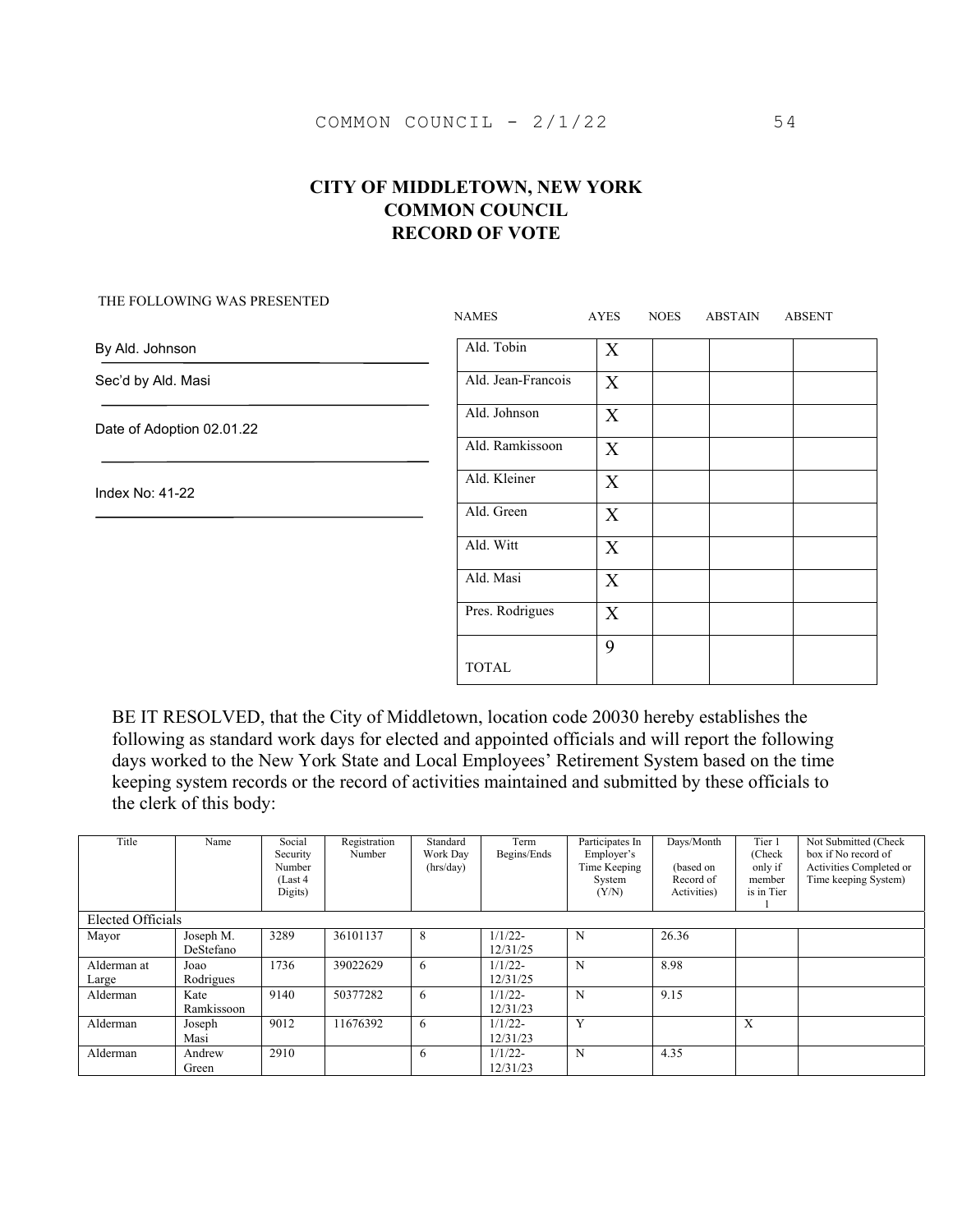# COMMON COUNCIL - 2/1/22 55

| Alderman            | Jude Jean-<br>Francois | 6171 | 60745379 | v            | $1/1/22-$<br>12/31/23 | -IN | 5.06 |  |
|---------------------|------------------------|------|----------|--------------|-----------------------|-----|------|--|
| Appointed Officials |                        |      |          |              |                       |     |      |  |
| Asst. Corp.         | Richard                | 7768 | 43611342 | $\mathbf{o}$ | 1/01/22               | N   | 2.40 |  |
| Counsel             | Croughan               |      |          |              | 12/31/22              |     |      |  |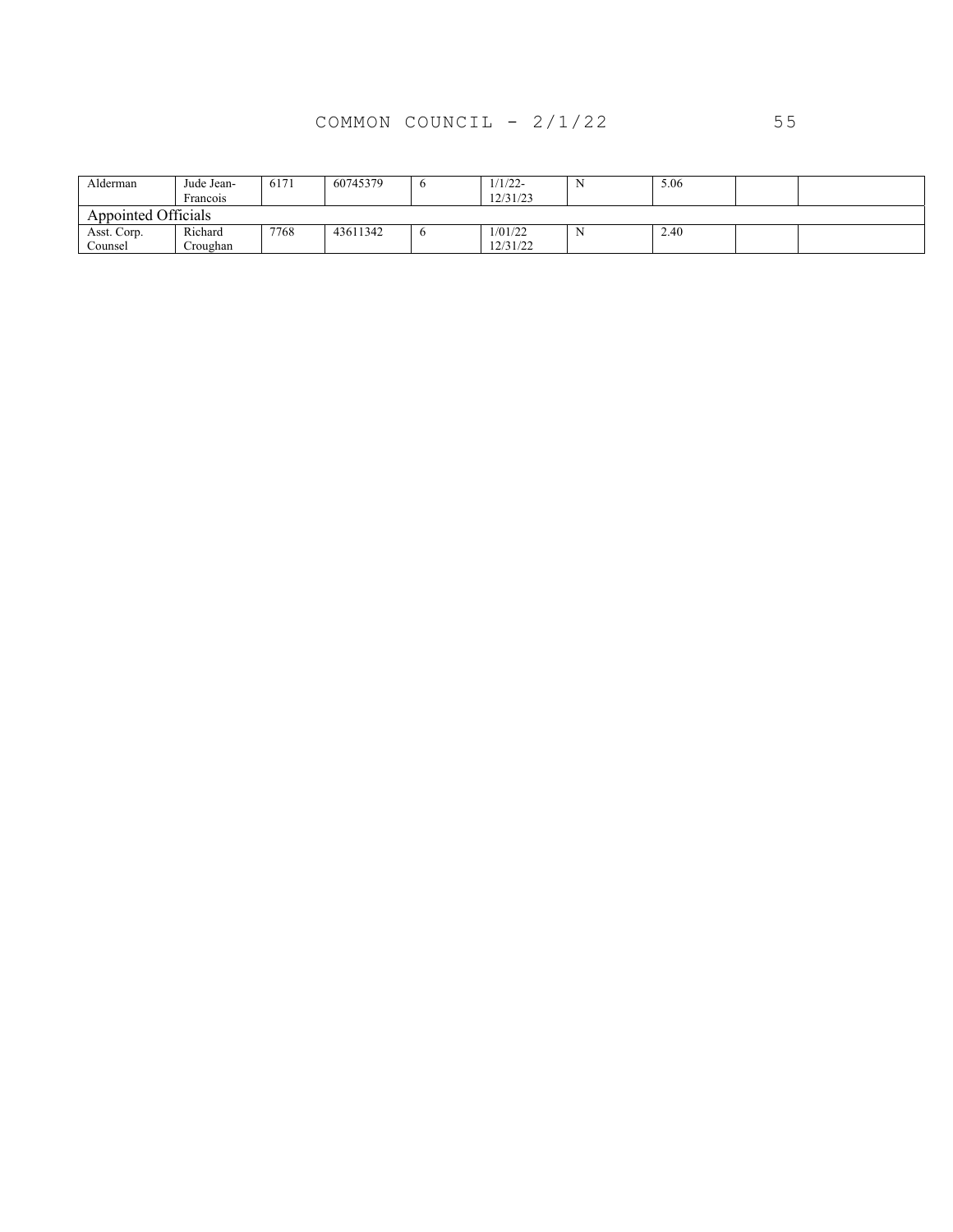|                                | <b>NAMES</b>       | AYES                      | <b>NOES</b> | ABSTAIN | <b>ABSENT</b> |
|--------------------------------|--------------------|---------------------------|-------------|---------|---------------|
| By Ald. Johnson                | Ald. Tobin         | $\boldsymbol{X}$          |             |         |               |
| Sec'd by Ald.Masi              | Ald. Jean-Francois | $\boldsymbol{X}$          |             |         |               |
| Date of Adoption 02.01.22      | Ald. Johnson       | $\boldsymbol{X}$          |             |         |               |
|                                | Ald. Ramkissoon    | $\boldsymbol{\mathrm{X}}$ |             |         |               |
| Index No: Local Law #1 of 2022 | Ald. Kleiner       | X                         |             |         |               |
|                                | Ald. Green         | $\boldsymbol{X}$          |             |         |               |
|                                | Ald. Witt          | $\boldsymbol{\mathrm{X}}$ |             |         |               |
|                                | Ald. Masi          | $\boldsymbol{X}$          |             |         |               |
|                                | Pres. Rodrigues    | $\boldsymbol{X}$          |             |         |               |
|                                |                    | 9                         |             |         |               |
|                                | <b>TOTAL</b>       |                           |             |         |               |

#### THE FOLLOWING WAS PRESENTED

# A LOCAL LAW CHANGING THE NOTIFICATION REQUIREMENTS FOR SPECIAL MEETINGS OF THE COMMON COUNCIL

# BE IT ENACTED BY THE COMMON COUNCIL OF THE CITY OF MIDDLETOWN AS FOLLOWS:

Section 1. Purpose of this Enactment.

The purpose of this enactment is to change the notification requirements for special meetings of the Middletown Common Council

Section 2. Section 23 of the Charter of the City of Middletown is hereby amended by replacing the first sentence of the second paragraph, to read in its entirety as follows:

The council shall appoint the time and place of its meetings, which shall be held regularly at least once in each month, and the mayor, president of the common council, or any three aldermen, may call special meetings, by notice in writing, via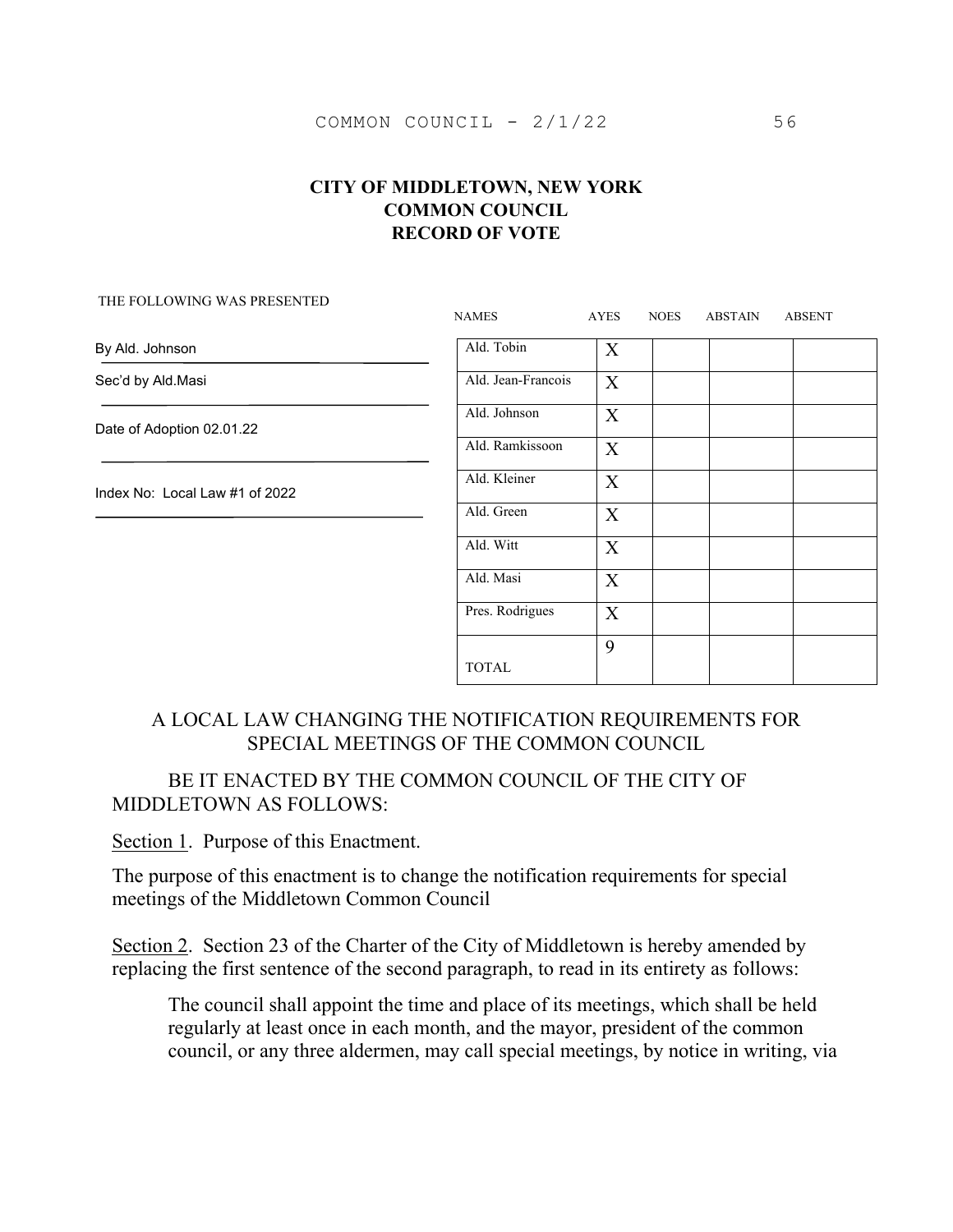email, text message and Nixle; the clerk of the council shall also notify each member by telephone.

Section 3. Effective Date.

This Local Law shall be effective upon filing with the Secretary of State.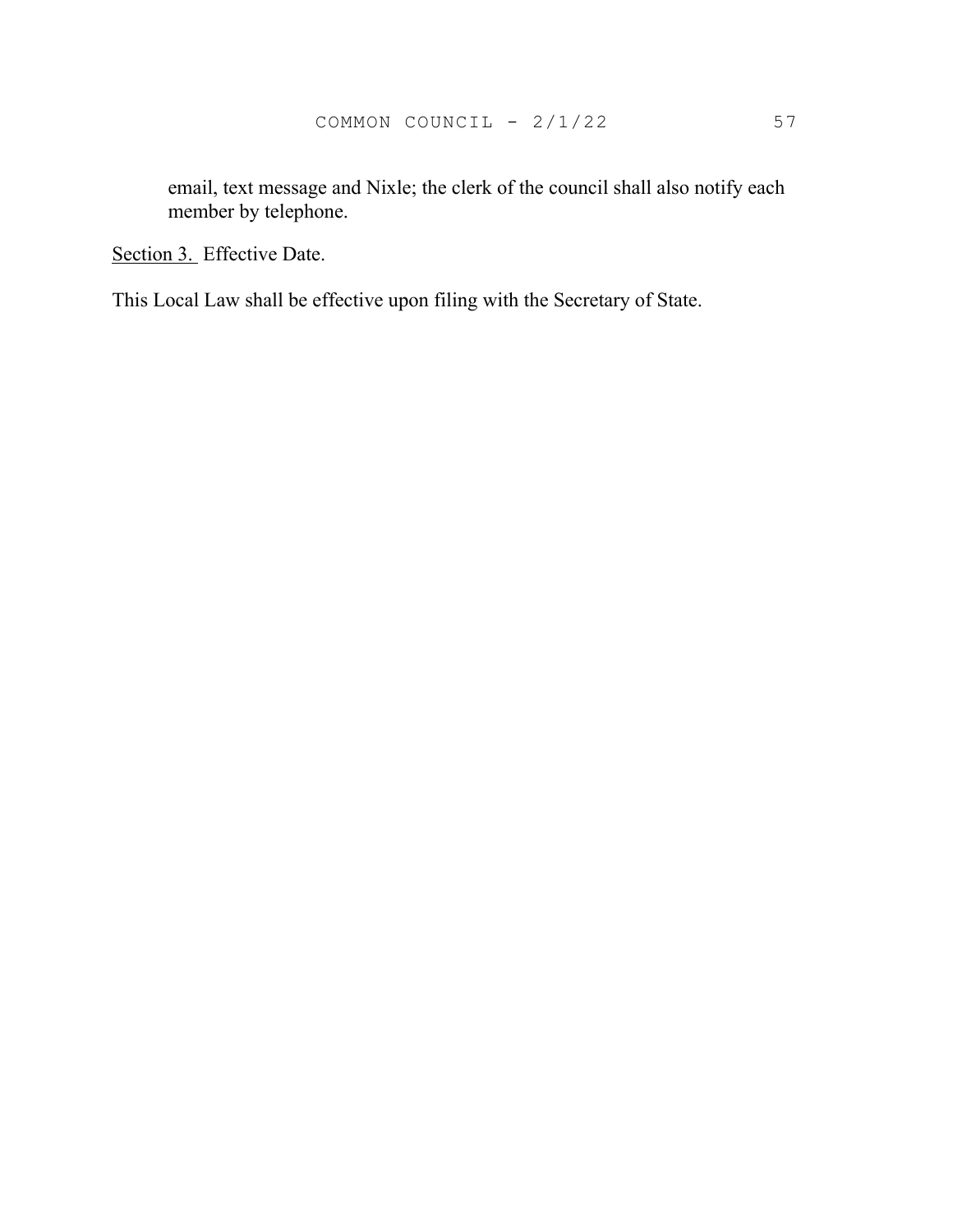| THE FOLLOWING WAS PRESENTED.   | <b>NAMES</b>       | AYES                      | <b>NOES</b> | ABSTAIN | <b>ABSENT</b> |
|--------------------------------|--------------------|---------------------------|-------------|---------|---------------|
| By Ald. Johnson                | Ald. Tobin         | $\boldsymbol{\mathrm{X}}$ |             |         |               |
| Sec'd by Ald. Green            | Ald. Jean-Francois | $\boldsymbol{X}$          |             |         |               |
| Date of Adoption 02.01.22      | Ald. Johnson       | X                         |             |         |               |
|                                | Ald. Ramkissoon    | $\boldsymbol{\mathrm{X}}$ |             |         |               |
| Index No: Local Law #2 of 2022 | Ald. Kleiner       | $\boldsymbol{X}$          |             |         |               |
|                                | Ald. Green         | $\boldsymbol{\mathrm{X}}$ |             |         |               |
|                                | Ald. Witt          | $\boldsymbol{\mathrm{X}}$ |             |         |               |
|                                | Ald. Masi          | $\boldsymbol{\mathrm{X}}$ |             |         |               |
|                                | Pres. Rodrigues    | $\boldsymbol{\mathrm{X}}$ |             |         |               |
|                                | <b>TOTAL</b>       | 9                         |             |         |               |

# A LOCAL LAW ALLOWING DELINQUENT WATER AND SEWER CHARGES TO BE RELEVIED INTO REAL PROPERTY TAX BILLS

# BE IT ENACTED BY THE COMMON COUNCIL OF THE CITY OF MIDDLETOWN AS FOLLOWS:

Section 1. Purpose of this Enactment.

THE FOLLOWING WAS PRESENTED

The purpose of this enactment is to allow delinquent water and sewer charges to be relevied into real property tax bills.

Section 2. Section 79 of the Charter of the City of Middletown is hereby amended to add a new Paragraph 3, to read in its entirety as follows:

Notwithstanding the provisions of Paragraph 1, above, in this Section, and notwithstanding any other provision in this Charter, any water or sewer charge not received by the Treasurer by its due date shall be considered delinquent, and shall